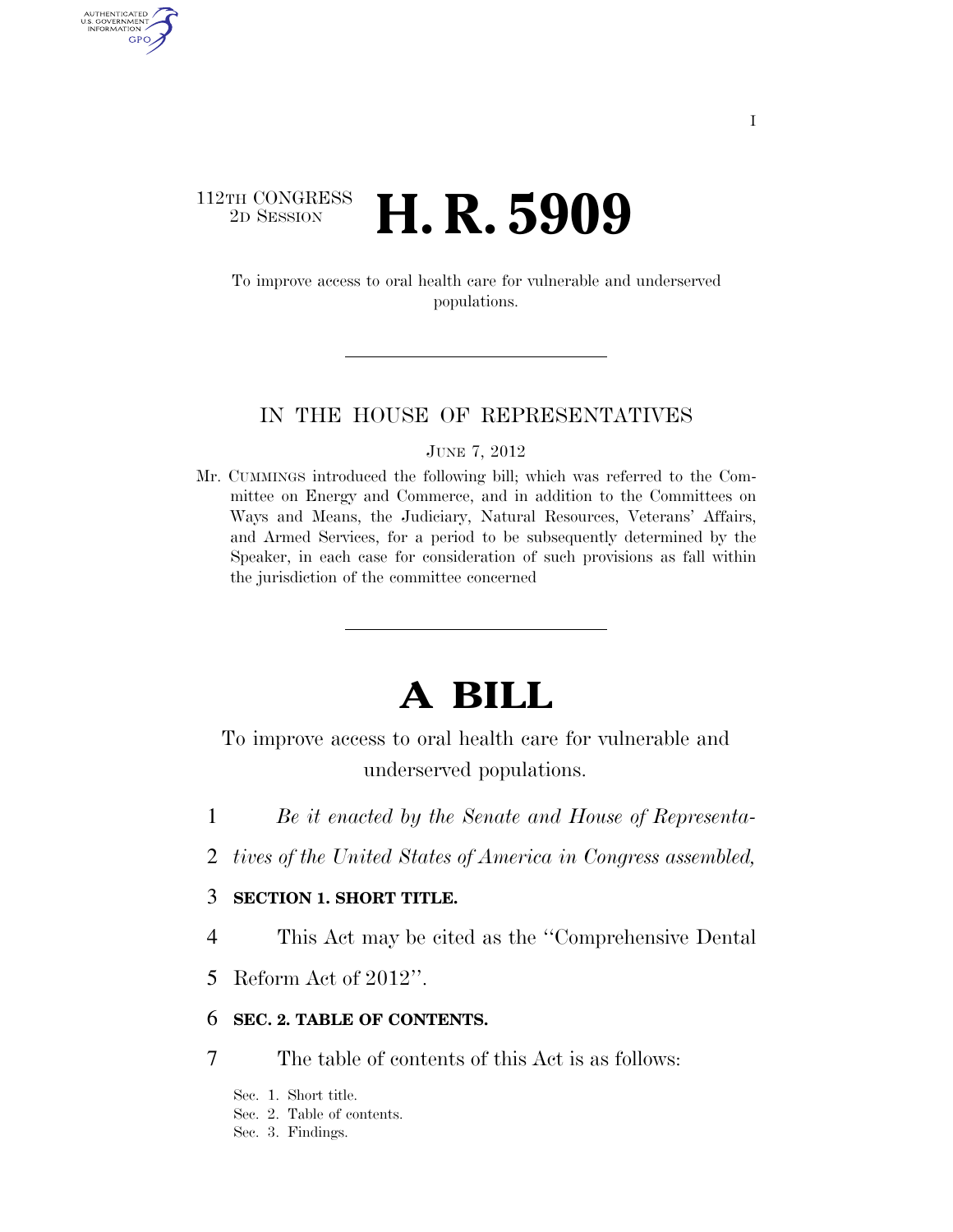### TITLE I—MEDICARE AND MEDICAID

### Subtitle A—Medicare

Sec. 101. Coverage of dental services under the Medicare program.

Subtitle B—Medicaid

Sec. 111. Coverage of dental services under the Medicaid program.

Subtitle C—Grant Programs

Sec. 121. Case management grant program.

### TITLE II—PUBLIC HEALTH PROGRAMS

Subtitle A—National Health Service Corps

Sec. 201. National Health Service Corps.

#### Subtitle B—Oral Health Education

- Sec. 211. Authorization of appropriations for oral health education for medical providers.
- Sec. 212. Oral health education for other non-health professionals.
- Sec. 213. Dental education.
- Sec. 214. Oral health professional student loans.

Subtitle C—Other Oral Health Programs

- Sec. 221. Access points.
- Sec. 222. Dental clinics in schools.
- Sec. 223. Emergency room care coordination.
- Sec. 224. Research funding.
- Sec. 225. Mobile and portable dental services.

### TITLE III—DEPARTMENT OF VETERANS AFFAIRS AND DEPARTMENT OF DEFENSE MATTERS

#### Subtitle A—Department of Veterans Affairs Matters

- Sec. 301. Requiring Secretary of Veterans Affairs to furnish dental care in same manner as any other medical service.
- Sec. 302. Demonstration program on training and employment of alternative dental health care providers for dental health care services for veterans in rural and other underserved communities.

Subtitle B—Department of Defense Matters

Sec. 311. Demonstration program on training and employment of alternative dental health care providers for dental health care services for members of the Armed Forces and dependents lacking ready access to such services.

### TITLE IV—FEDERAL BUREAU OF PRISONS

Sec. 401. Demonstration program on training and employment of alternative dental health care providers for dental health care services for prisoners within the custody of the Bureau of Prisons.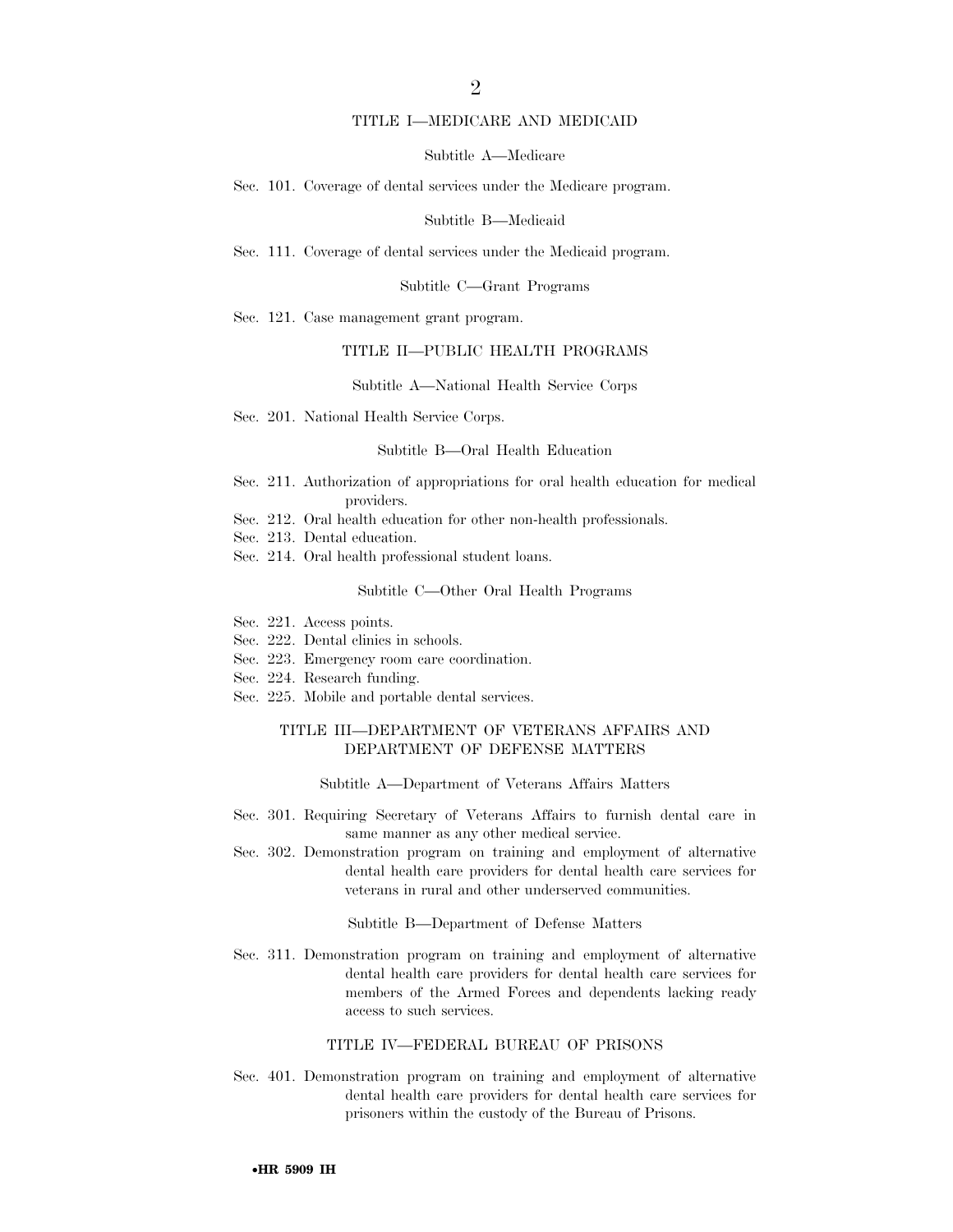### TITLE V—INDIAN HEALTH SERVICE

Sec. 501. Demonstration program on training and employment of alternative dental health care providers for dental health care services under the Indian Health Service.

### TITLE VI—REPORTS TO CONGRESS

Sec. 601. Evaluation of expansion of coverage for dental services.

### TITLE VII—FUNDING

Sec. 701. Transaction tax.

## **SEC. 3. FINDINGS.**

Congress makes the following findings:

 (1) The United States must establish a nation- wide and comprehensive approach to address the lack of access to needed dental care and reduce oral health disparities.

 (2) Since 2000, when the Surgeon General of the United States called dental disease a ''silent epi- demic'', there has been increasing but still insuffi- cient attention given to addressing oral health issues. The Healthy People 2020 initiative includes oral health as a leading health indicator for the first time in the history of the Healthy People program, and in 2011, the Institute of Medicine published 2 reports, ''Improving Access to Oral Health Care for Vulnerable and Underserved Populations'' and ''Ad- vancing Oral Health in America'', that focused on oral health.

 (3) Dental caries, commonly known as cavities, are the most common chronic disease for children in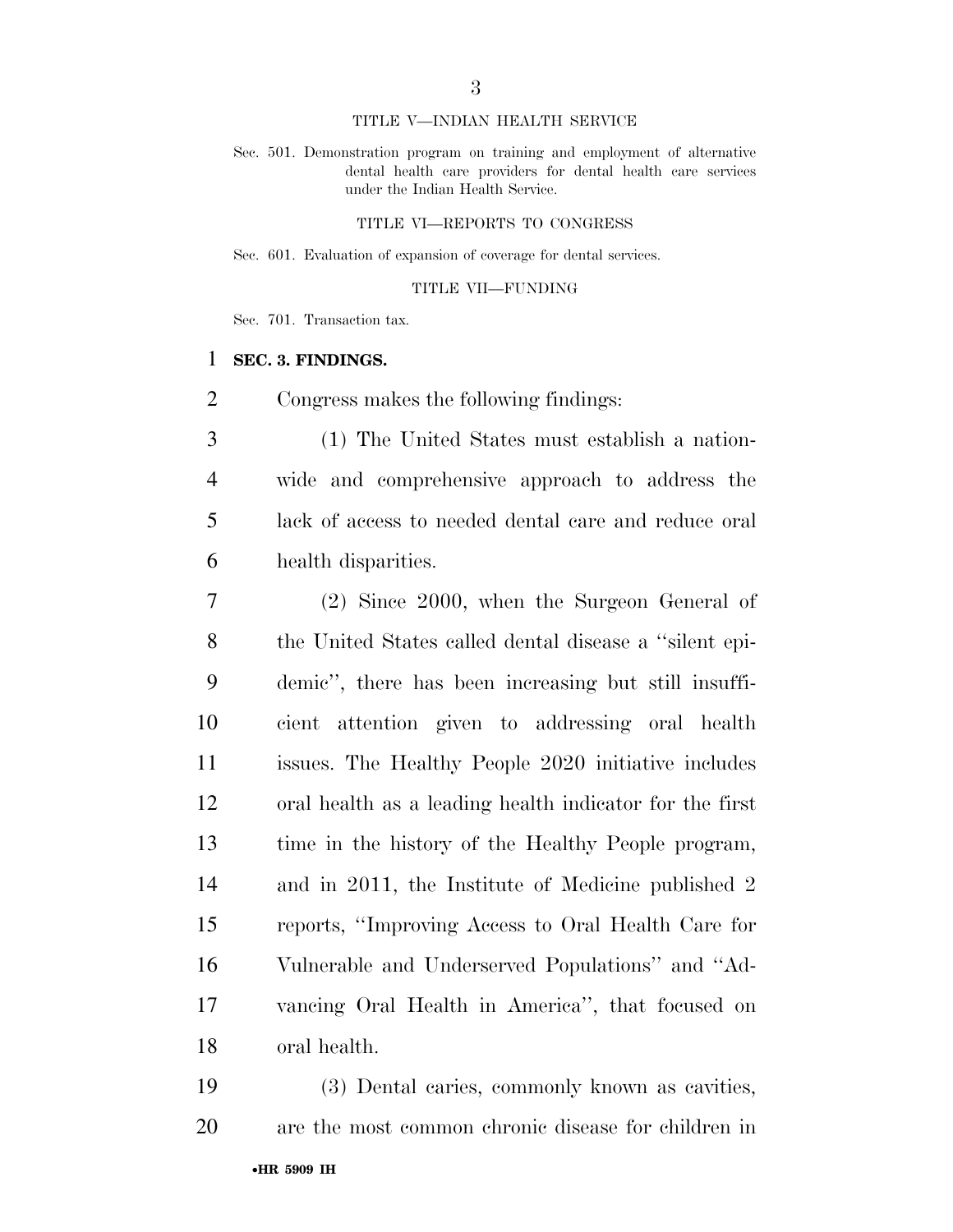| $\mathbf{1}$   | the United States, affecting nearly 60 percent of       |
|----------------|---------------------------------------------------------|
| $\overline{2}$ | children between 5 and 17 years of age. Addition-       |
| 3              | ally, 25 percent of American adults who have at-        |
| $\overline{4}$ | tained 65 years of age have lost all of their teeth.    |
| 5              | (4) Untreated oral health problems contribute           |
| 6              | to an increased risk for serious medical conditions     |
| 7              | such as diabetes, hospital-acquired pneumonia, and      |
| 8              | poor birth outcomes.                                    |
| 9              | $(5)$ More than $47,000,000$ individuals reside in      |
| 10             | areas where it is difficult to access dental care. Only |
| 11             | 45 percent of Americans over 2 years of age have        |
| 12             | had a dental visit in the preceding 12 months, and      |
| 13             | approximately 17,000,000 low-income children go         |
| 14             | each year without seeing a dentist.                     |
| 15             | (6) While the lack of access to oral health serv-       |
| 16             | ices is a national problem, those who are most likely   |
| 17             | to remain underserved are individuals with low in-      |
| 18             | and ethnic<br>racial<br>minorities, pregnant<br>comes,  |
| 19             | women, older adults, individuals with special needs,    |
| 20             | and individuals living in rural communities.            |
| 21             | (7) Nearly 9,500 additional dental providers are        |
| 22             | needed in order to meet this Nation's current oral      |
| 23             | health needs, especially to work in areas where the     |
| 24             | need for dental care is the greatest. Only 20 percent   |
| 25             | of practicing dentists in the United States provide     |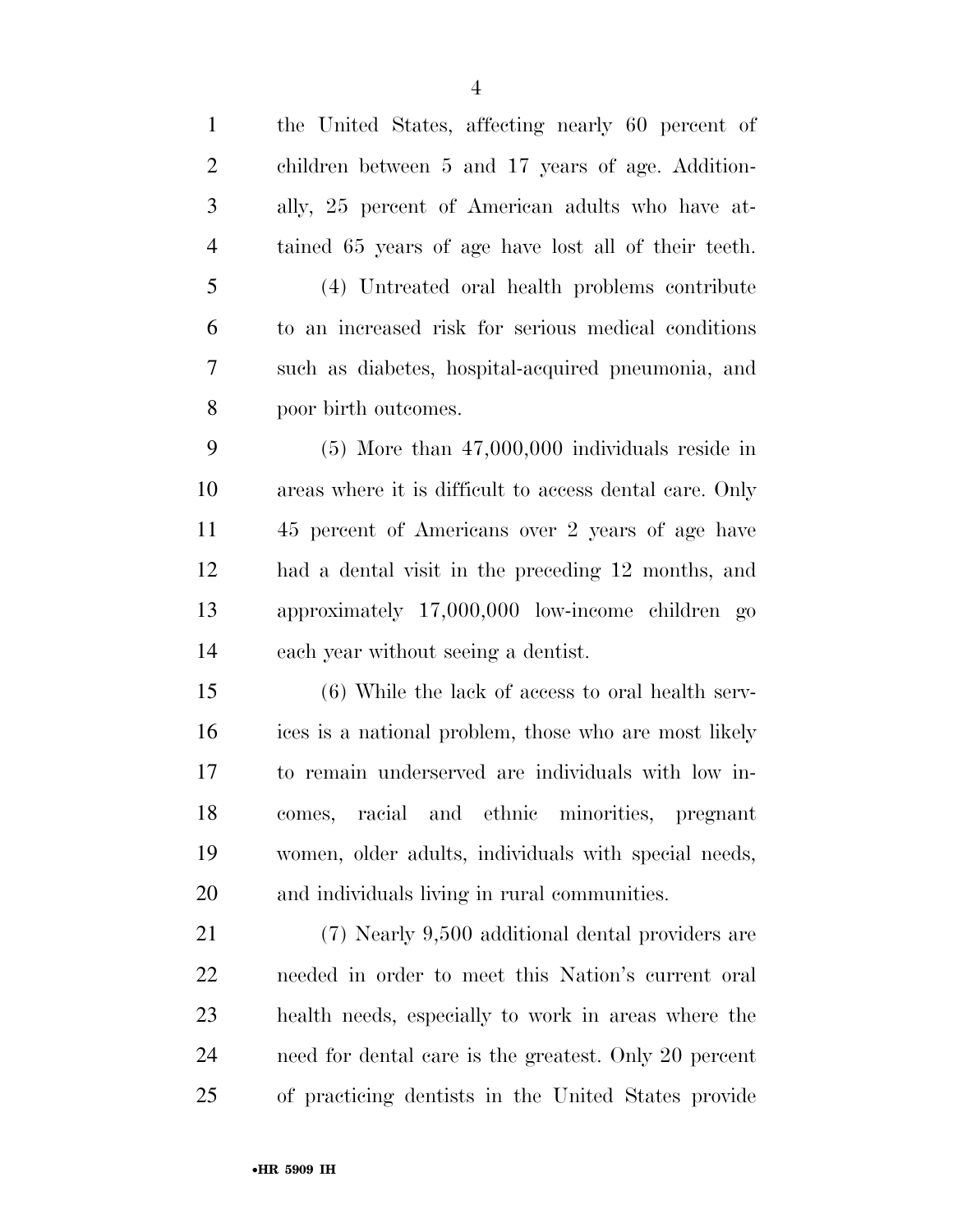| $\mathbf{1}$   | care to individuals enrolled in Medicaid, and a very  |
|----------------|-------------------------------------------------------|
| $\overline{2}$ | small percentage of dentists devote a substantial     |
| 3              | part of their practice towards caring for individuals |
| 4              | who are underserved.                                  |
| 5              | (8) Over 40 percent of the total expenditures on      |

 (8) Over 40 percent of the total expenditures on dental care in the United States are out-of-pocket payments by individuals.

 (9) The Medicare program and the Department of Veterans Affairs do not provide dental coverage to the majority of their beneficiaries, and States can elect whether to provide dental coverage to adults under the Medicaid program.

 (10) The number of individuals without dental health insurance is 3 times higher than the number of individuals who lack general health insurance.

 (11) The lack of access to oral health services can be extremely costly, resulting in higher health care expenditures. In 2009, there were over 830,000 visits to emergency rooms across the United States for preventable dental conditions, which is 16 per-21 cent higher than in 2006.

22 (12) According to a report by the Surgeon Gen- eral of the United States, students miss more than 51,000,000 hours of school and employed adults lose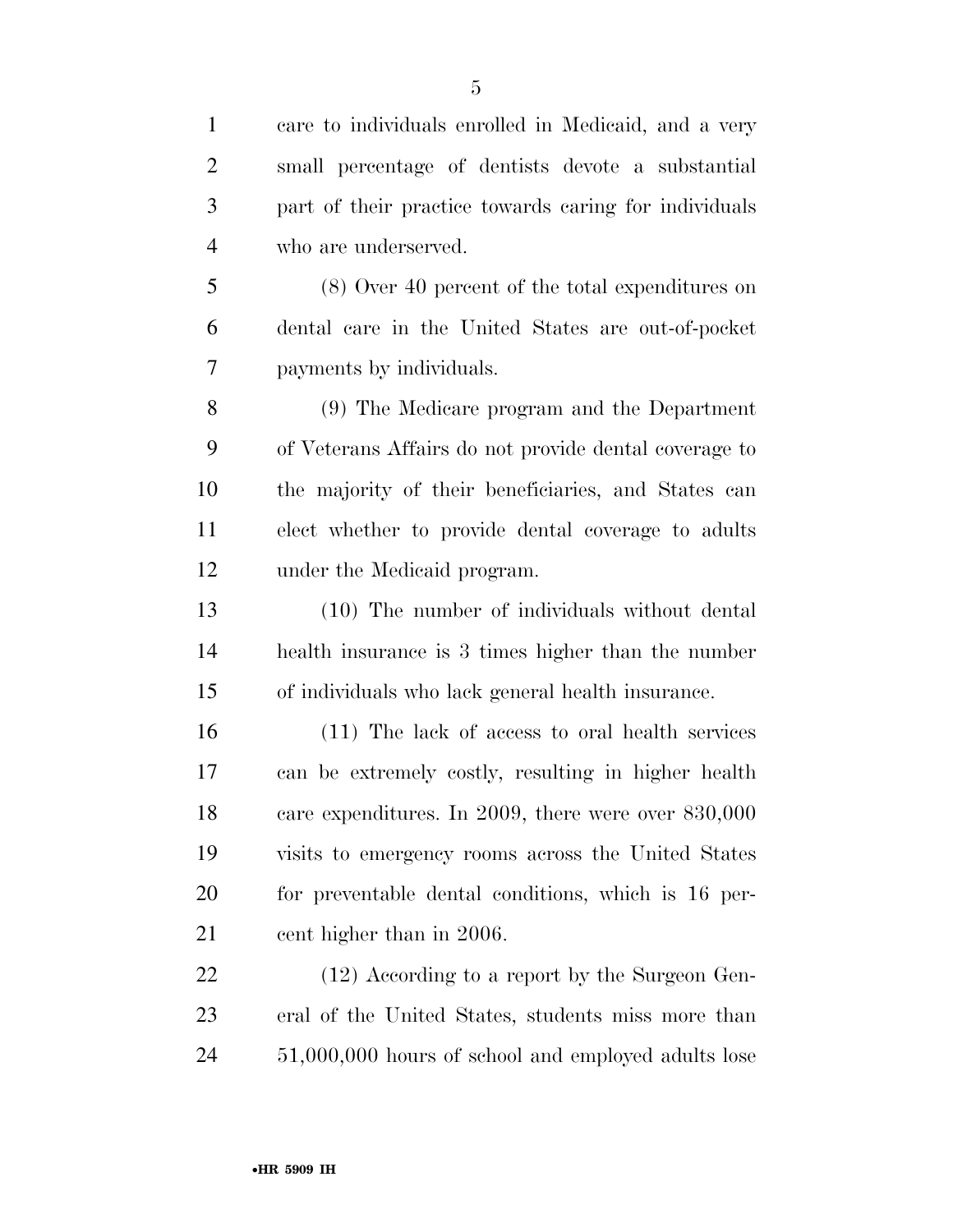| 1              | more than 164,000,000 hours of work each year due                    |
|----------------|----------------------------------------------------------------------|
| $\overline{2}$ | to dental disease and dental visits.                                 |
| 3              | <b>TITLE I-MEDICARE AND</b>                                          |
| $\overline{4}$ | <b>MEDICAID</b>                                                      |
| 5              | <b>Subtitle A—Medicare</b>                                           |
| 6              | SEC. 101. COVERAGE OF DENTAL SERVICES UNDER THE                      |
| 7              | <b>MEDICARE PROGRAM.</b>                                             |
| 8              | (a) COVERAGE.—Section $1861(s)(2)$ of the Social Se-                 |
| 9              | curity Act (42 U.S.C. $1395x(s)(2)$ ) is amended—                    |
| 10             | $(1)$ in subparagraph (EE), by striking "and"                        |
| 11             | after the semicolon at the end;                                      |
| 12             | $(2)$ in subparagraph (FF), by adding "and"                          |
| 13             | after the semicolon at the end; and                                  |
| 14             | (3) by adding at the end the following new sub-                      |
| 15             | paragraph:                                                           |
| 16             | "(GG) dental services (as defined in subsection                      |
| 17             | (iii));''.                                                           |
| 18             | (b) DENTAL SERVICES DEFINED.—Section $1861(s)$                       |
| 19             | of the Social Security Act $(42 \text{ U.S.C. } 1395x(s))$ is amend- |
| 20             | ed by adding at the end the following new subsection:                |
| 21             | "Dental Services                                                     |
| 22             | $\lq\lq$ (iii)(1) The term 'dental services' means oral health       |
| 23             | services (as defined by the Secretary) provided by a li-             |
| 24             | censed oral health care provider that are necessary to pre-          |
| 25             | vent disease and promote oral health, restore oral struc-            |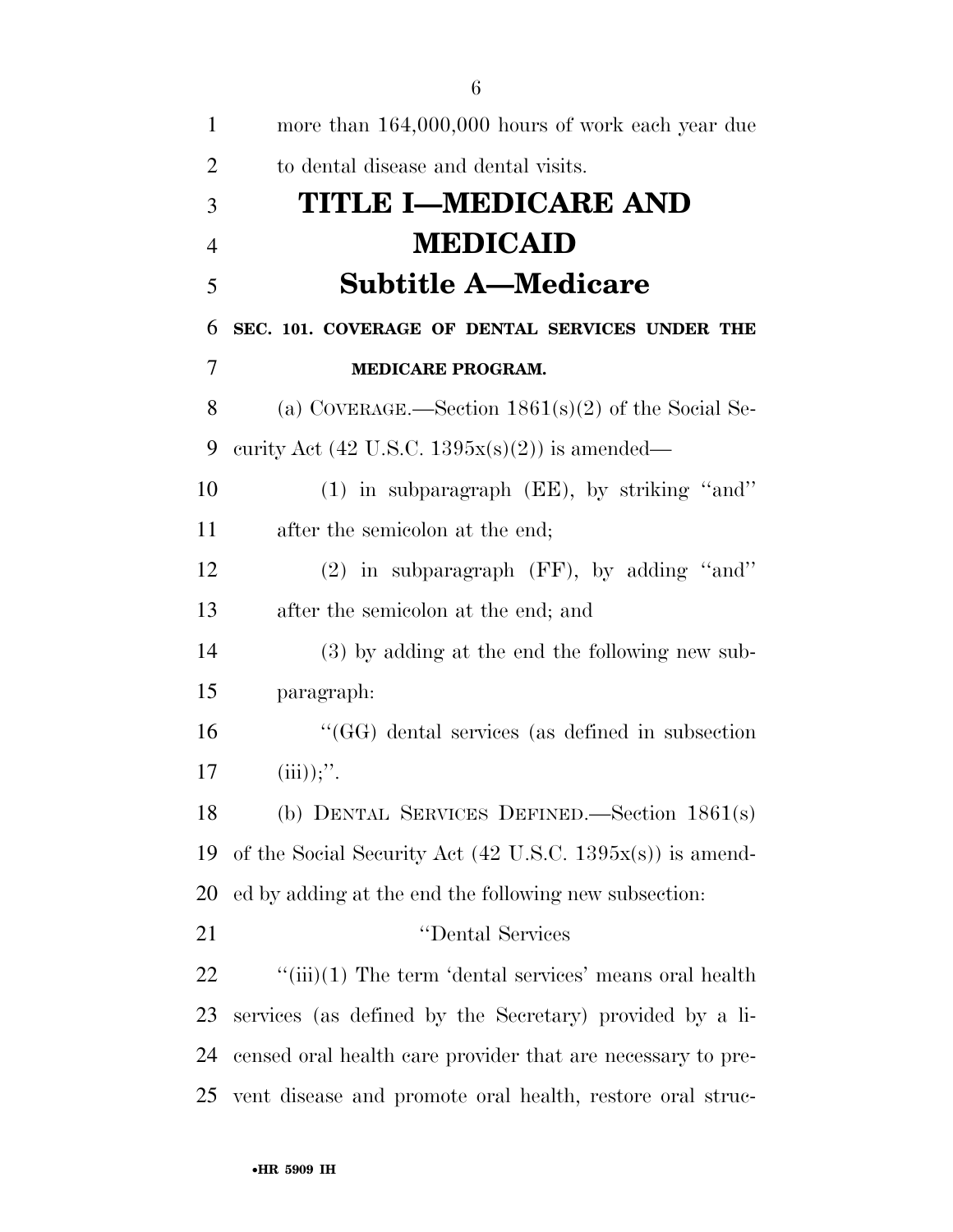tures to health and function, and treat emergency condi-tions.

 ''(2) For purposes of paragraph (1), such term shall include mobile and portable oral health services (as de-fined by the Secretary) that—

 "(A) are provided for the purpose of over- coming mobility, transportation, and access barriers for individuals; and

 ''(B) satisfy the standards and certification re-10 quirements established under section  $1902(a)(84)(B)$ for the State in which the services are provided.''.

 (c) PAYMENT AND COINSURANCE.—Section 1833(a)(1) of the Social Security Act (42 U.S.C. 14  $1395l(a)(1)$  is amended—

15 (1) by striking "and" before " $(Z)$ "; and

 (2) by inserting before the semicolon at the end the following: '', and (AA) with respect to dental services (as defined in section 1861(iii)), the amount paid shall be (i) in the case of such services that are dental health preventive services described in para-21 graph  $(1)(D)$  of such section, 100 percent of the lesser of the actual charge for the services or the amount determined under the payment basis deter- mined under section 1848, and (ii) in the case of all other such services, 80 percent of the lesser of the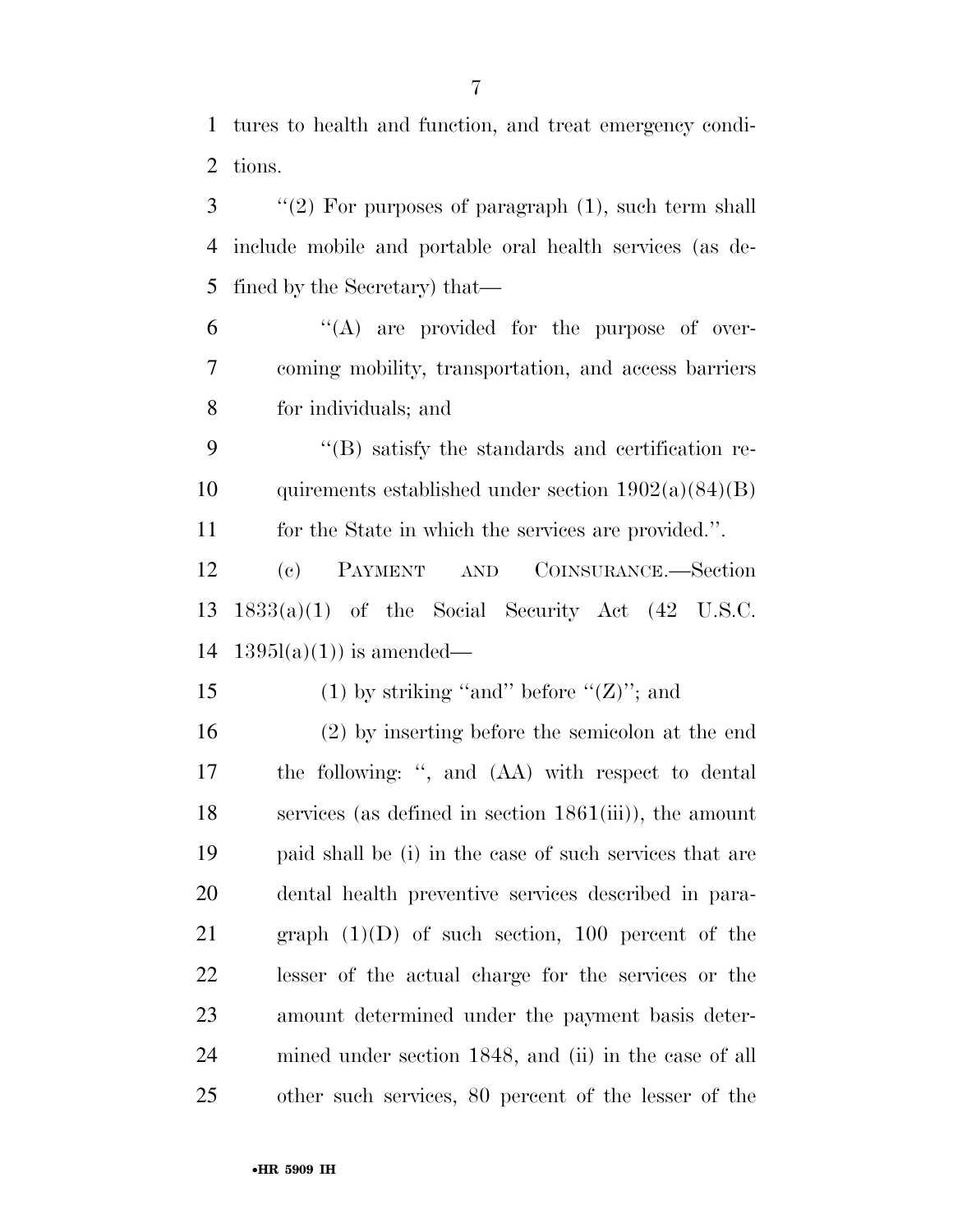| $\mathbf{1}$   | actual charge for the services or the amount deter-        |
|----------------|------------------------------------------------------------|
| $\overline{2}$ | mined under the payment basis determined under             |
| 3              | section $1848$ ".                                          |
| $\overline{4}$ | (d) PAYMENT UNDER PHYSICIAN FEE SCHEDULE.—                 |
| 5              | Section $1848(j)(3)$ of the Social Security Act (42 U.S.C. |
| 6              | $1395w-4(j)(3)$ is amended by inserting "(2)(GG)," after   |
| 7              | "risk assessment),".                                       |
| 8              | (e) DENTURES.—Section $1861(s)(8)$ of the Social Se-       |
| 9              | curity Act $(42 \text{ U.S.C. } 1395x(s)(8))$ is amended—  |
| 10             | $(1)$ by striking "(other than dental)" and in-            |
| 11             | serting "(including dentures)"; and                        |
| 12             | $(2)$ by striking "internal body".                         |
| 13             | (f) REPEAL OF GROUND FOR EXCLUSION.—Section                |
| 14             | $1862(a)$ of the Social Security Act (42 U.S.C. 1395y) is  |
| 15             | amended by striking paragraph (12).                        |
| 16             | (g) EFFECTIVE DATE.—The amendments made by                 |
| 17             | this section shall apply to services furnished on or after |
|                | 18 January 1, 2013.                                        |
| 19             | <b>Subtitle B—Medicaid</b>                                 |
| 20             | SEC. 111. COVERAGE OF DENTAL SERVICES UNDER THE            |
| 21             | <b>MEDICAID PROGRAM.</b>                                   |
| 22             | (a) IN GENERAL.—Section 1905 of the Social Secu-           |
| 23             | rity Act $(42 \text{ U.S.C. } 1396d)$ is amended—          |
|                |                                                            |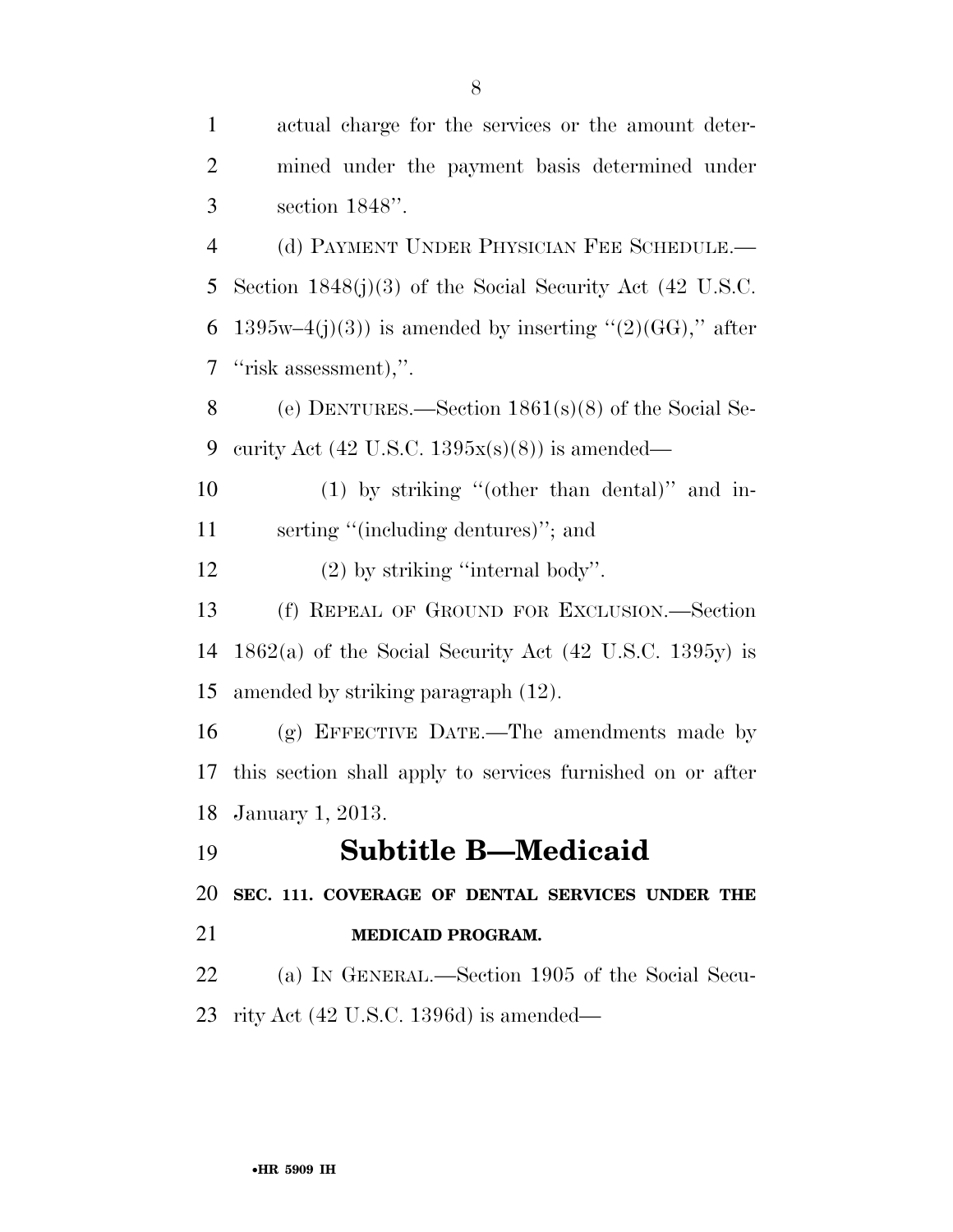1 (1) in subsection (a)(10), by adding "(as de-2 scribed in subsection  $(ee)(1)$ " after "dental serv-ices''; and

(2) by adding at the end the following:

 "'(ee)(1) Subject to paragraphs (2) and (3), for pur- poses of this title, the term 'dental services' means oral health services (as defined by the Secretary) provided by a licensed oral health care provider that are necessary to prevent disease and promote oral health, restore oral structures to health and function, and treat emergency conditions.

12 "(2) For purposes of paragraph (1), such term shall include mobile and portable oral health services (as de-fined by the Secretary) that—

15  $\langle A \rangle$  are provided for the purpose of over- coming mobility, transportation, and access barriers for individuals; and

 ''(B) satisfy the standards and certification re-19 quirements established under section  $1902(a)(84)(B)$ 20 for the State in which the services are provided.

21 "(3) For purposes of paragraph (1), such term shall not apply to dental care or services provided to individuals under the age of 21 under subsection (r)(3).''.

 (b) CONFORMING AMENDMENTS.—Section 1902(a) 25 of such Act  $(42 \text{ U.S.C. } 1396a(a))$  is amended—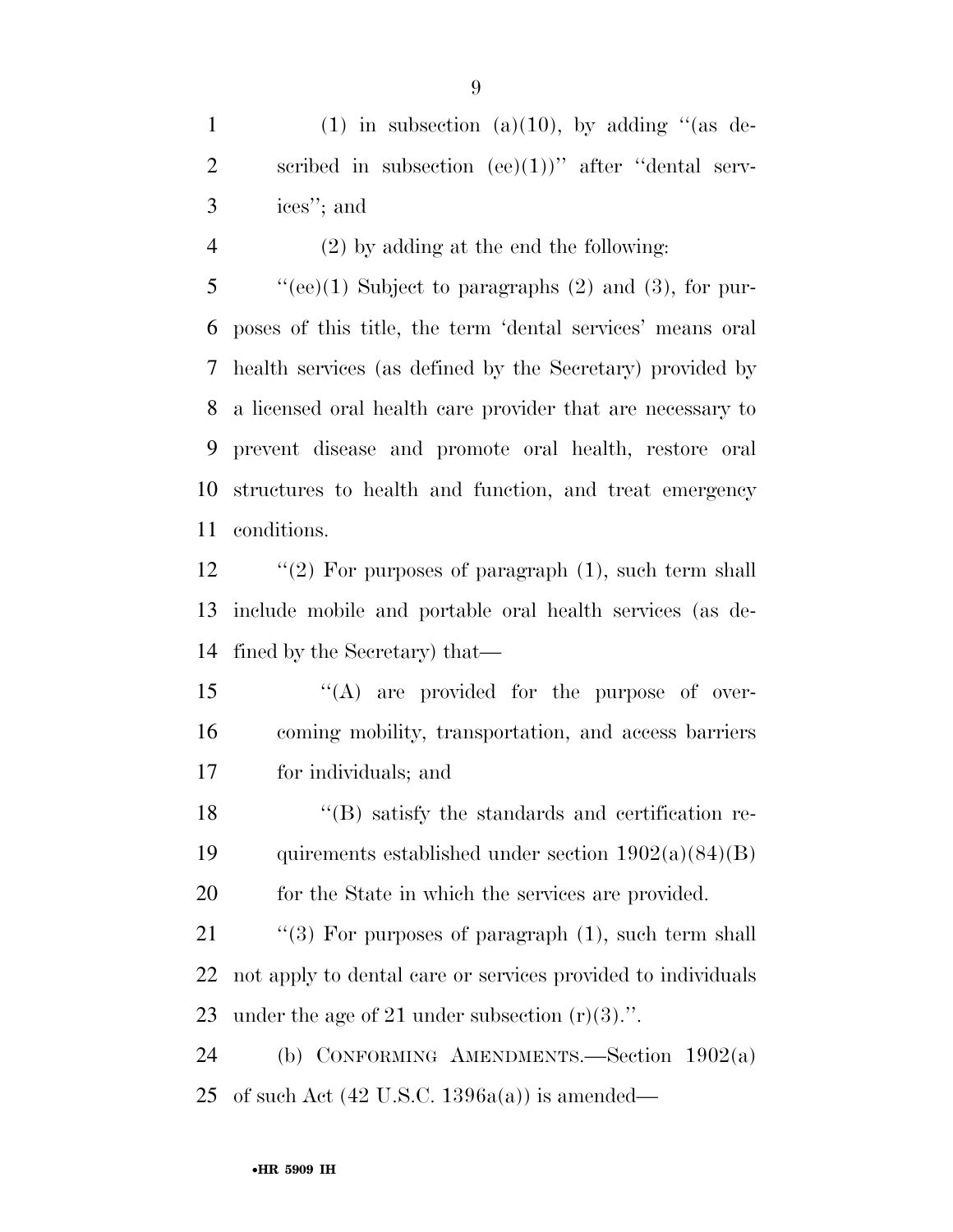| $\mathbf{1}$   | $(1)$ in paragraph $(10)(A)$ , in the matter pre-             |
|----------------|---------------------------------------------------------------|
| $\overline{2}$ | ceding clause (i), by inserting " $(10)$ ," after " $(5)$ ,"; |
| 3              | $(2)$ in paragraph $(82)(C)$ , by striking "and" at           |
| $\overline{4}$ | the end;                                                      |
| 5              | $(3)$ in paragraph $(83)$ , by striking the period at         |
| 6              | the end and inserting "; and"; and                            |
| 7              | $(4)$ by inserting after paragraph $(83)$ the fol-            |
| 8              | lowing:                                                       |
| 9              | $\cdot$ (84) provide for—                                     |
| 10             | "(A) informing, in writing, all individuals                   |
| 11             | who have been determined to be eligible for                   |
| 12             | medical assistance of the availability of dental              |
| 13             | services (as defined in section $1905(ee)(1)$ ); and          |
| 14             | $\lq\lq$ establishing and maintaining stand-                  |
| 15             | ards for and certification of mobile and portable             |
| 16             | oral health services (as described in subsections)            |
| 17             | $(r)(3)(C)$ and (ee)(2) of section 1905).".                   |
| 18             | (c) MOBILE AND PORTABLE ORAL HEALTH SERV-                     |
| 19             | ICES UNDER EPSDT.—Section $1905(r)(3)$ of the Social          |
| 20             | Security Act $(42 \text{ U.S.C. } 1396d(r)(3))$ is amended—   |
| 21             | $(1)$ in subparagraph $(A)(ii)$ , by striking "; and"         |
| 22             | and inserting a semicolon;                                    |
| 23             | $(2)$ in subparagraph $(B)$ , by striking the period          |
| 24             | at the end and inserting "; and"; and                         |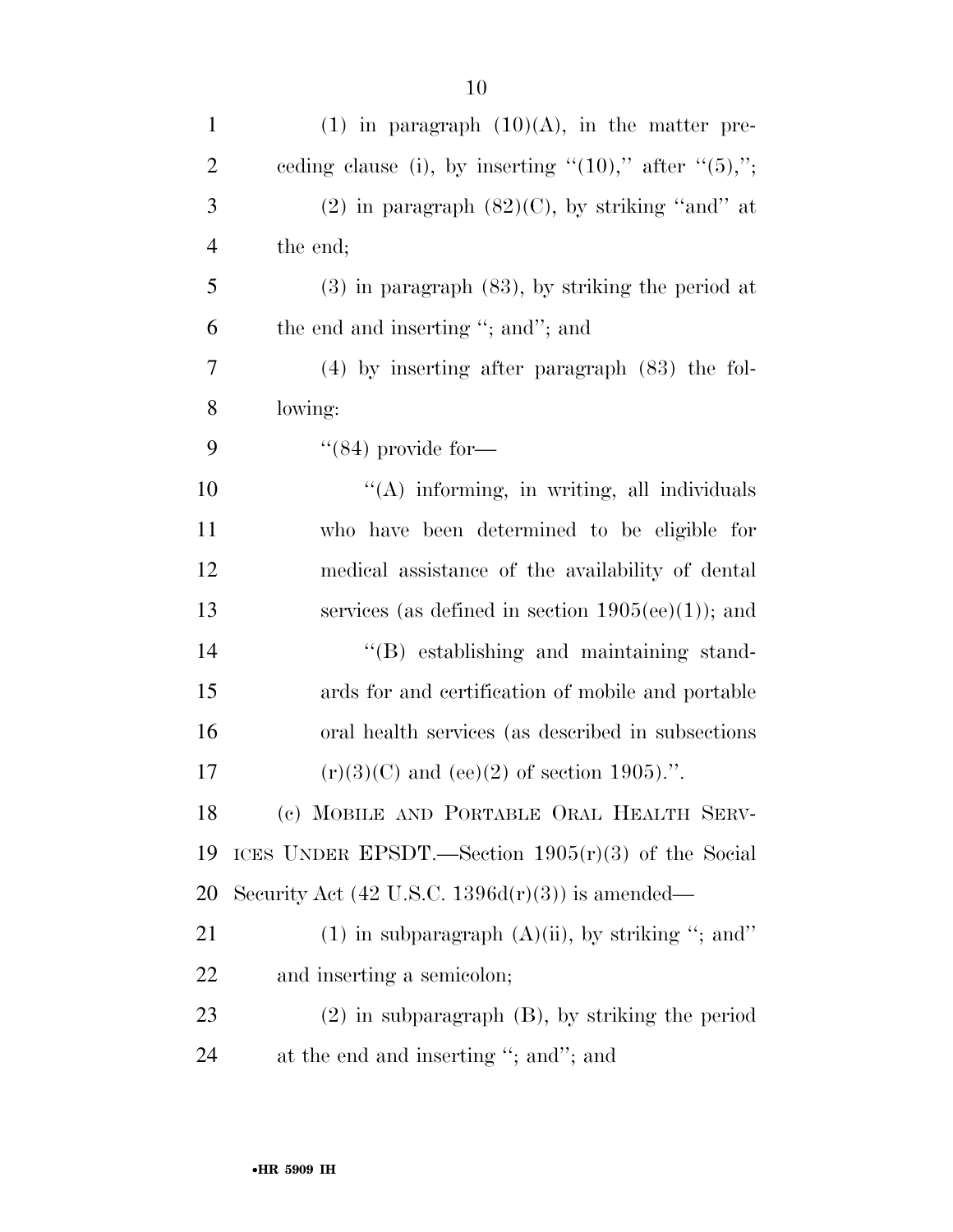| $\mathbf{1}$   | (3) by adding at the end the following new sub-        |
|----------------|--------------------------------------------------------|
| $\overline{2}$ | paragraph:                                             |
| 3              | "(C) which shall include mobile and portable           |
| $\overline{4}$ | oral health services (as defined by the Secretary)     |
| 5              | that-                                                  |
| 6              | "(i) are provided for the purpose of over-             |
| 7              | coming mobility, transportation, or access bar-        |
| 8              | riers for children; and                                |
| 9              | "(ii) satisfy the standards and certification          |
| 10             | requirements established<br>under<br>section           |
| 11             | $1902(a)(84)(B)$ for the State in which the serv-      |
| 12             | ices are provided.".                                   |
| 13             | (d) INCREASED FEDERAL FUNDING FOR DENTAL               |
| 14             | SERVICES.-                                             |
| 15             | (1) IN GENERAL.—Section 1905 of the Social             |
| 16             | Security Act (42 U.S.C. 1396d), as amended by sub-     |
| 17             | section $(a)$ , is amended—                            |
| 18             | $(A)$ in subsection $(b)$ , in the first sentence,     |
| 19             | by striking "and (aa)" and inserting "(aa), and        |
| 20             | $(ff)$ "; and                                          |
| 21             | (B) by adding at the end the following new             |
| 22             | subsection:                                            |
| 23             | "(ff) INCREASED FMAP FOR DENTAL SERVICES.-             |
| 24             | $``(1)$ IN GENERAL.—Notwithstanding subsection         |
| 25             | and section $1903(a)(7)$ and subject to the re-<br>(b) |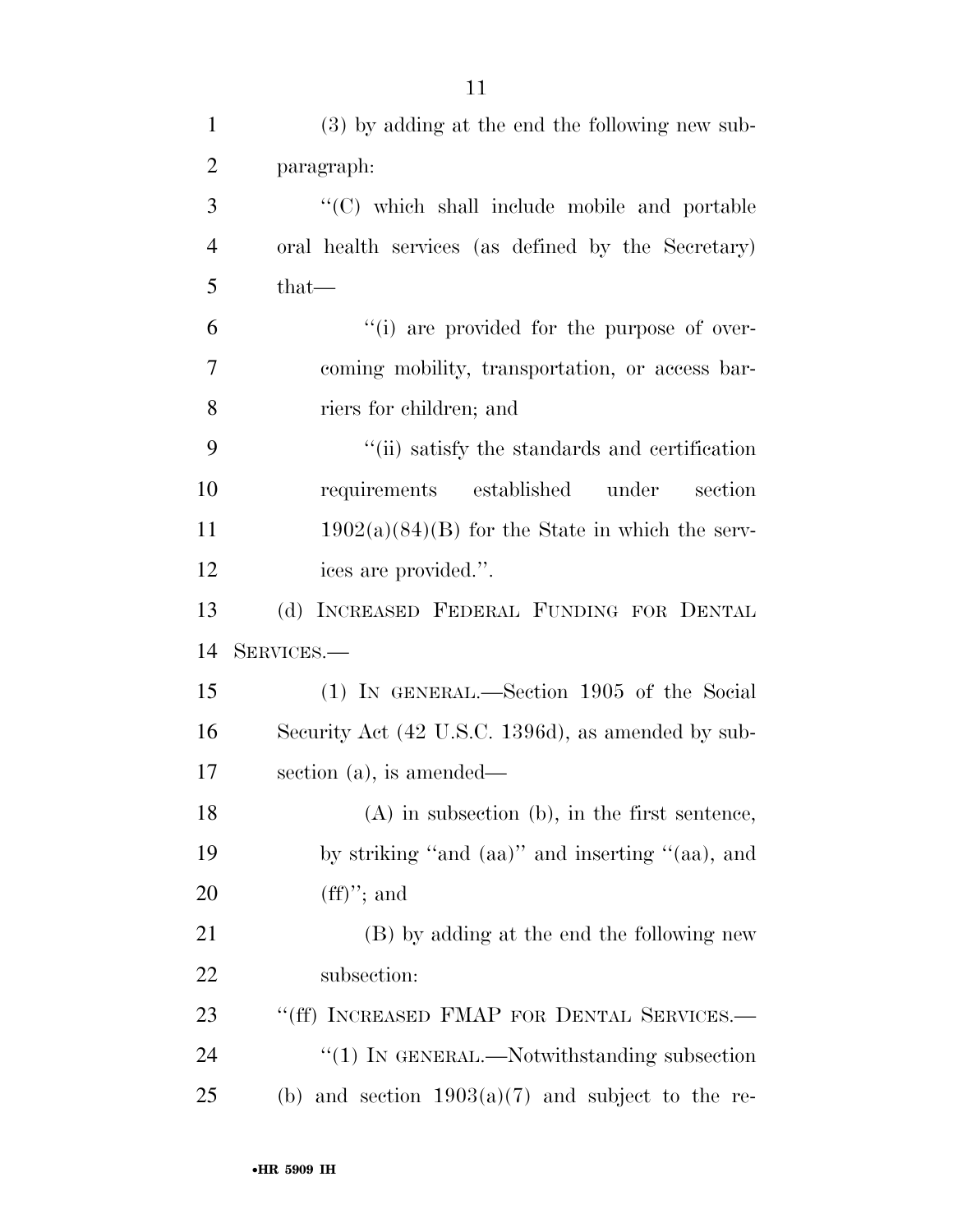quirements described in paragraphs (3) and (4), with respect to amounts expended on or after Octo- ber 1, 2012, for covered dental expenses (as de- scribed in paragraph (2)), the Federal medical as- sistance percentage for a State that is one of the 50 States or the District of Columbia for such expenses shall be equal to the Federal medical assistance per- centage that would otherwise apply to the State for the fiscal year, as determined under subsection (b) 10 or section  $1903(a)(7)$ , increased by 10 percentage points.

12 "(2) COVERED DENTAL EXPENSES.—For pur- poses of paragraph (1), the term 'covered dental ex- penses' means the amounts expended for medical as- sistance for dental services (as described in sub- section (ee)(1)) and amounts expended for the prop- er and efficient administration of the provision of such dental services under the State plan.

19 "(3) REQUIREMENTS.—For purposes of para- graph (1), the Federal medical assistance percentage applicable to covered dental expenses under this sub-section shall not apply to a State unless—

23 ''(A) the State plan for medical assistance provides payment for dental services (as so de-fined) furnished by a dental provider at a rate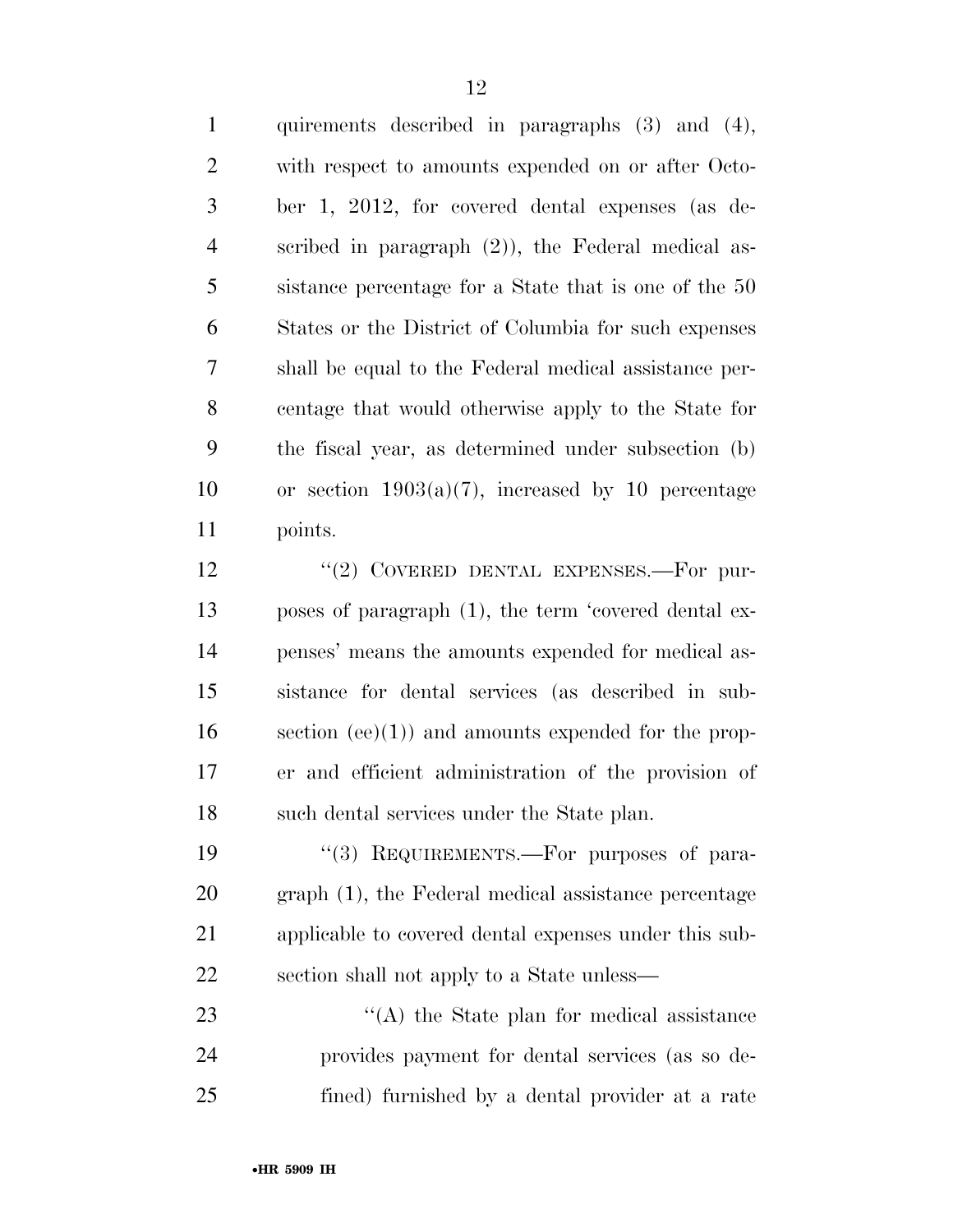| $\mathbf{1}$   | that is not less than 70 percent of the usual          |
|----------------|--------------------------------------------------------|
| $\overline{2}$ | and customary fee for such services in the             |
| 3              | State; and                                             |
| $\overline{4}$ | $\lq$ (B) the State satisfies such additional re-      |
| 5              | quirements as are established by the Secretary,        |
| 6              | which shall include—                                   |
| $\tau$         | "(i) streamlining of administrative                    |
| 8              | procedures for purposes of ensuring ade-               |
| 9              | quate provider participation and increasing            |
| 10             | patient utilization of dental services; and            |
| 11             | "(ii) the provision of technical assist-               |
| 12             | ance to dental providers designed to reduce            |
| 13             | the number of missed patient appoint-                  |
| 14             | ments and eliminate other barriers to the              |
| 15             | provision of oral health services.                     |
| 16             | "(4) LIMITATION.—For purposes of amounts               |
| 17             | expended for covered dental services, in no case shall |
| 18             | any increase under this subsection result in a Fed-    |
| 19             | eral medical assistance percentage that exceeds 100    |
| 20             | percent.".                                             |
| 21             | CONFORMING AMENDMENT.-Section<br>(2)                   |
| 22             | $1903(a)(7)$ of the Social Security Act (42 U.S.C.     |
| 23             | $1396b(a)(7)$ is amended by striking "section"         |
| 24             | $1919(g)(3)(B)$ " and inserting "sections 1905(ff) and |
| 25             | $1919(g)(3)(B)$ ".                                     |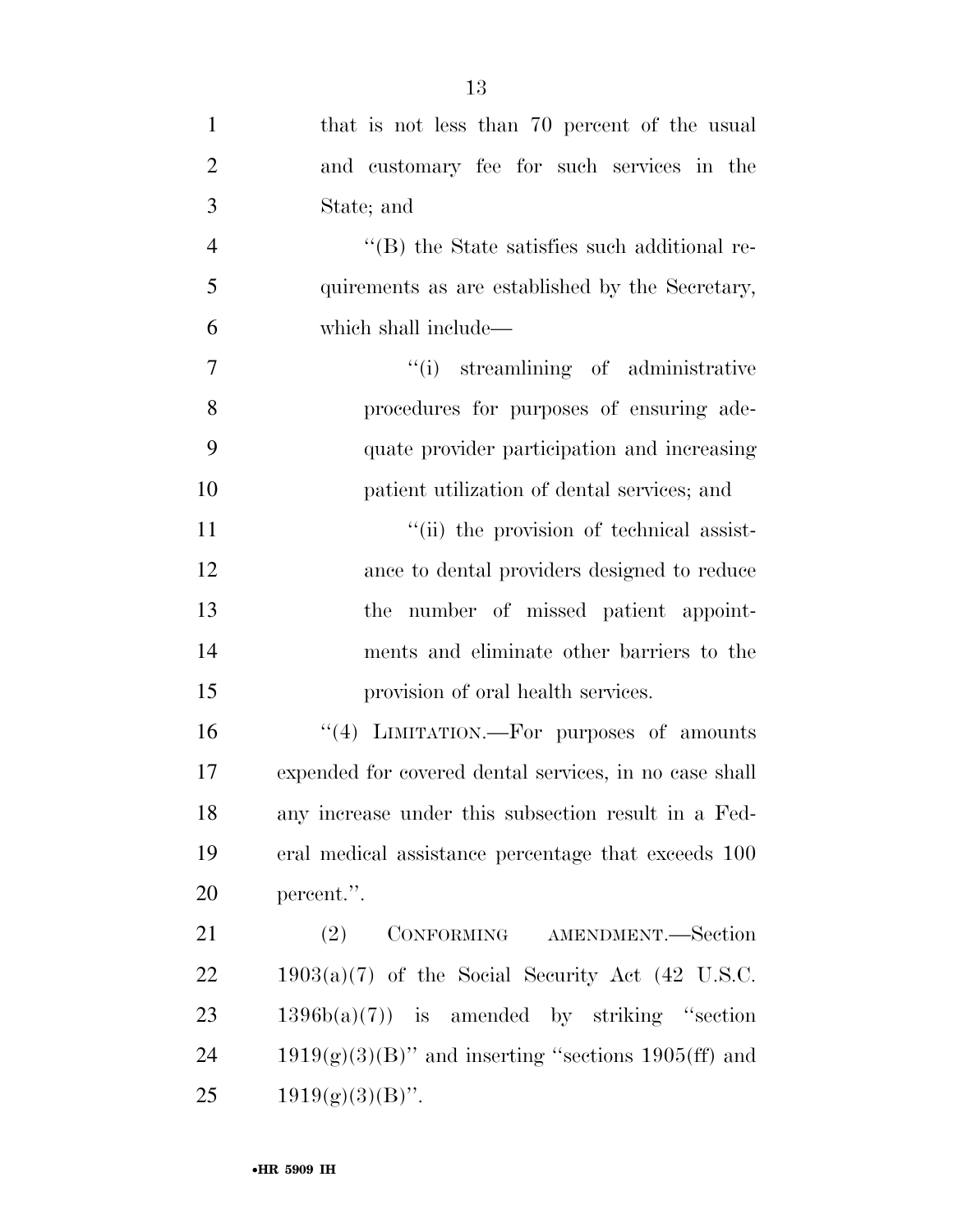(e) EFFECTIVE DATE.—

 (1) IN GENERAL.—Except as provided in para- graph (2), the amendments made by this section shall apply to calendar quarters beginning on or after January 1, 2013, without regard to whether or not final regulations to carry out such amendments have been promulgated by such date.

 (2) DELAY PERMITTED FOR STATE PLAN AMENDMENT.—In the case of a State plan for med- ical assistance under title XIX of the Social Security Act which the Secretary of Health and Human Serv- ices determines requires State legislation (other than legislation appropriating funds) in order for the plan to meet the additional requirements imposed by the amendments made by this section, the State plan shall not be regarded as failing to comply with the requirements of such title solely on the basis of its failure to meet these additional requirements before the first day of the first calendar quarter beginning after the close of the first regular session of the State legislature that begins after the date of enact- ment of this Act. For purposes of the previous sen- tence, in the case of a State that has a 2-year legis-lative session, each year of such session shall be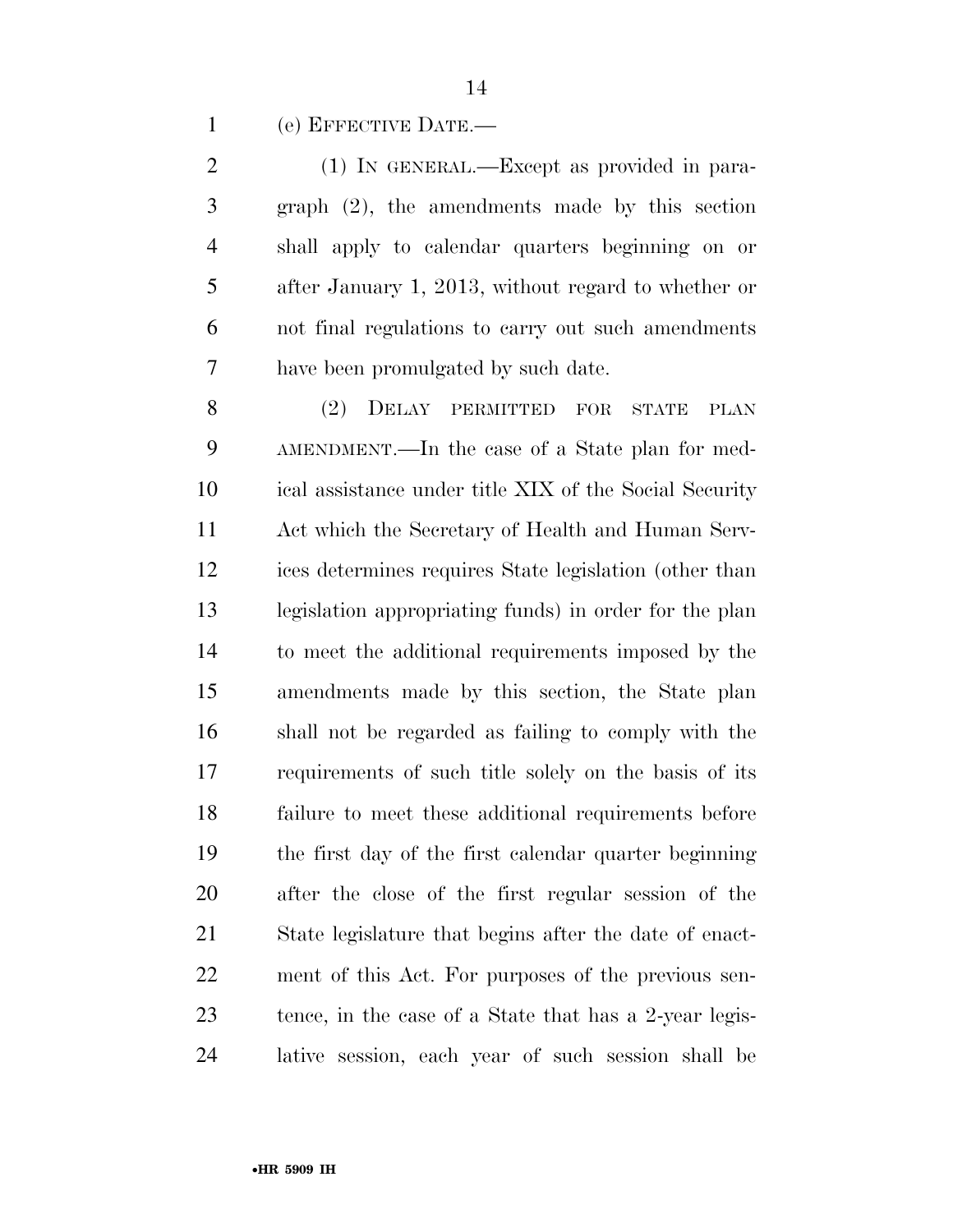deemed to be a separate regular session of the State legislature.

# **Subtitle C—Grant Programs**

## **SEC. 121. CASE MANAGEMENT GRANT PROGRAM.**

 (a) ESTABLISHMENT.—The Secretary shall award grants to States and eligible entities for the purpose of developing case management programs that—

 (1) identify eligible individuals who are in need of dental services, with a particular focus on preg- nant women, individuals with disabilities, and older adults, and provide them with information regarding dental providers in proximity to their residence;

 (2) determine the coverage status of an eligible individual or whether such individual is eligible for free dental services;

 (3) recruit licensed dental providers and coordi- nate the voluntary provision of medically rec- ommended dental services by such providers to eligi-19 ble individuals described in subsection  $(f)(2)(E)$  with no fee or charge to such individuals and in a manner consistent with State licensing laws;

 (4) provide community-level oral health edu- cation, with a focus on oral health literacy and pre- vention, and resource information to eligible individ-uals; and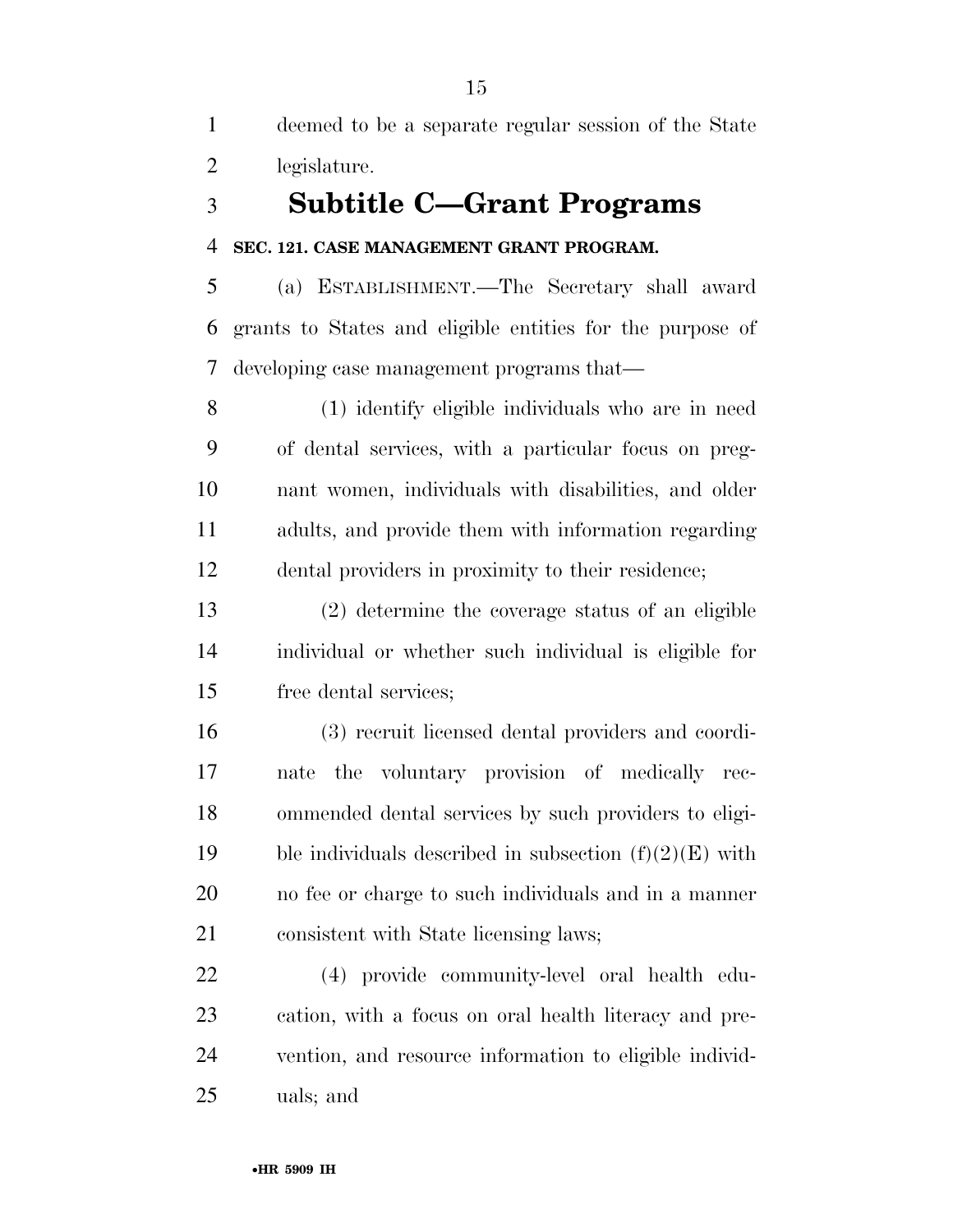(5) identify and coordinate transportation for eligible individuals in need of dental services as nec- essary to overcome mobility impairments and trans-portation barriers.

 (b) APPLICATION.—A State or eligible entity that de- sires to participate in the grant program under this sec- tion shall submit to the Secretary an application at such time, in such manner, and containing such information as the Secretary may require.

 (c) DURATION AND SCOPE.—From any amounts ap- propriated to carry out this section, the Secretary shall award grants to a total of 10 States and eligible entities, with the amount of each grant to be determined at the discretion of the Secretary.

 (d) EVALUATION.—Not later than January 1, 2016, the Secretary shall—

 (1) conduct an evaluation of the grant program under this section for purposes of determining if case management programs established by partici- pating States and eligible entities sufficiently in-creased access to dental services; and

 (2) determine whether case management pro- grams should be made available on a nationwide basis.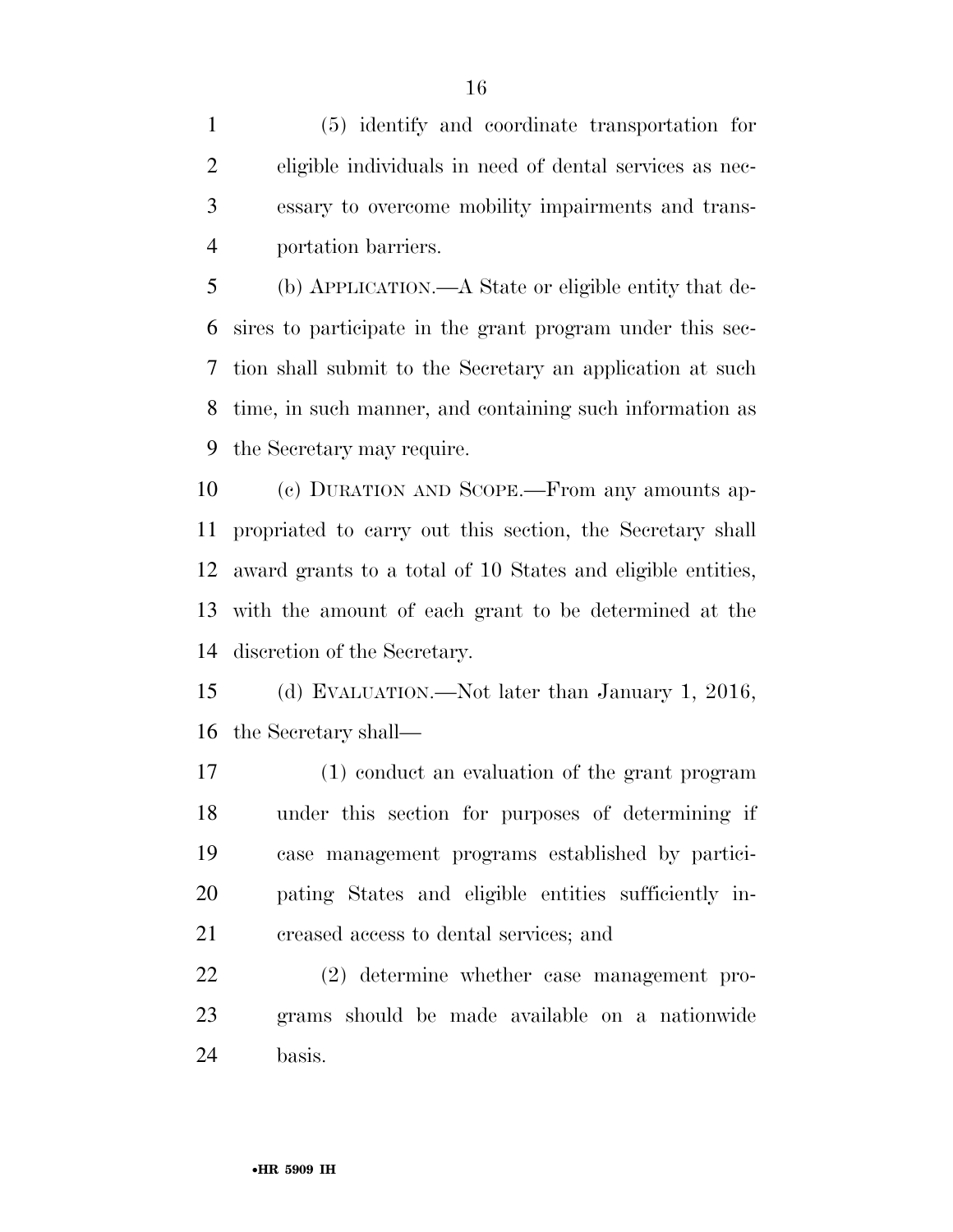(e) AUTHORIZATION.—To carry out the grant pro- gram under this section, there are authorized to be appro- priated such sums as may be necessary for each of fiscal years 2013 through 2015.

(f) DEFINITIONS.—In this section:

 (1) ELIGIBLE ENTITY.—The term ''eligible enti- ty'' means an organization that is described in sec- tion 501(c)(3) of the Internal Revenue Code of 1986 and exempt from tax under section 501(a) of such Code.

 (2) ELIGIBLE INDIVIDUAL.—The term ''eligible individual'' means an individual who is—

 (A) entitled to, or enrolled for, benefits under part A of title XVIII of the Social Secu- rity Act or enrolled for benefits under part B of such title;

 (B) eligible to receive medical assistance under a State plan under title XIX of the So- cial Security Act or any waiver approved with 20 respect to such plan;

 (C) eligible to receive child health assist- ance under a State child health plan under title XXI of the Social Security Act or any waiver approved with respect to such plan;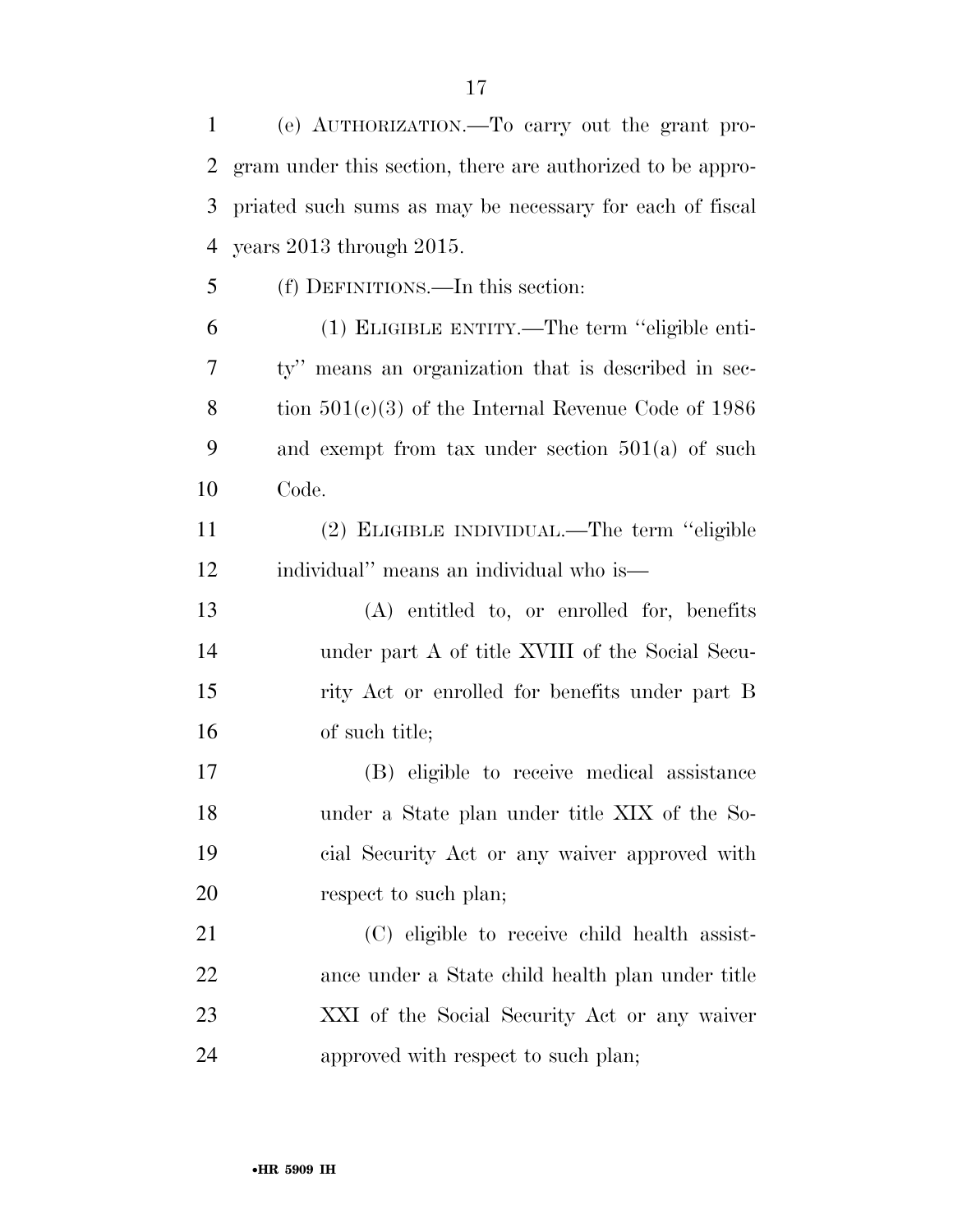| $\mathbf{1}$   | (D) entitled to receive medical benefits            |
|----------------|-----------------------------------------------------|
| $\overline{2}$ | under the laws administered by the Secretary of     |
| 3              | Veterans Affairs; or                                |
| $\overline{4}$ | $(E)$ has an income below 200 percent of            |
| 5              | the Federal poverty level and does not otherwise    |
| 6              | have any dental insurance coverage.                 |
| 7              | (3) SECRETARY.—The term "Secretary" means           |
| 8              | the Secretary of Health and Human Services.         |
| 9              | (4) STATE.—The term "State" means the 50            |
| 10             | States and the District of Columbia.                |
| 11             | <b>TITLE II—PUBLIC HEALTH</b>                       |
| 12             | <b>PROGRAMS</b>                                     |
|                |                                                     |
|                | <b>Subtitle A—National Health</b>                   |
| 13<br>14       | <b>Service Corps</b>                                |
| 15             | SEC. 201. NATIONAL HEALTH SERVICE CORPS.            |
| 16             | (a) IN GENERAL.—Section 331 of the Public Health    |
| 17             | Service Act (42 U.S.C. 254d) is amended—            |
| 18             | $(1)$ in subsection $(a)(3)$ , by adding at the end |
| 19             | the following:                                      |
| 20             | " $(F)$ The term 'dental therapist' means,          |
| 21             | with respect to a State that licenses such dental   |
| 22             | therapists, a mid-level dental practitioner who is  |
| 23             | licensed to practice under the law of the State     |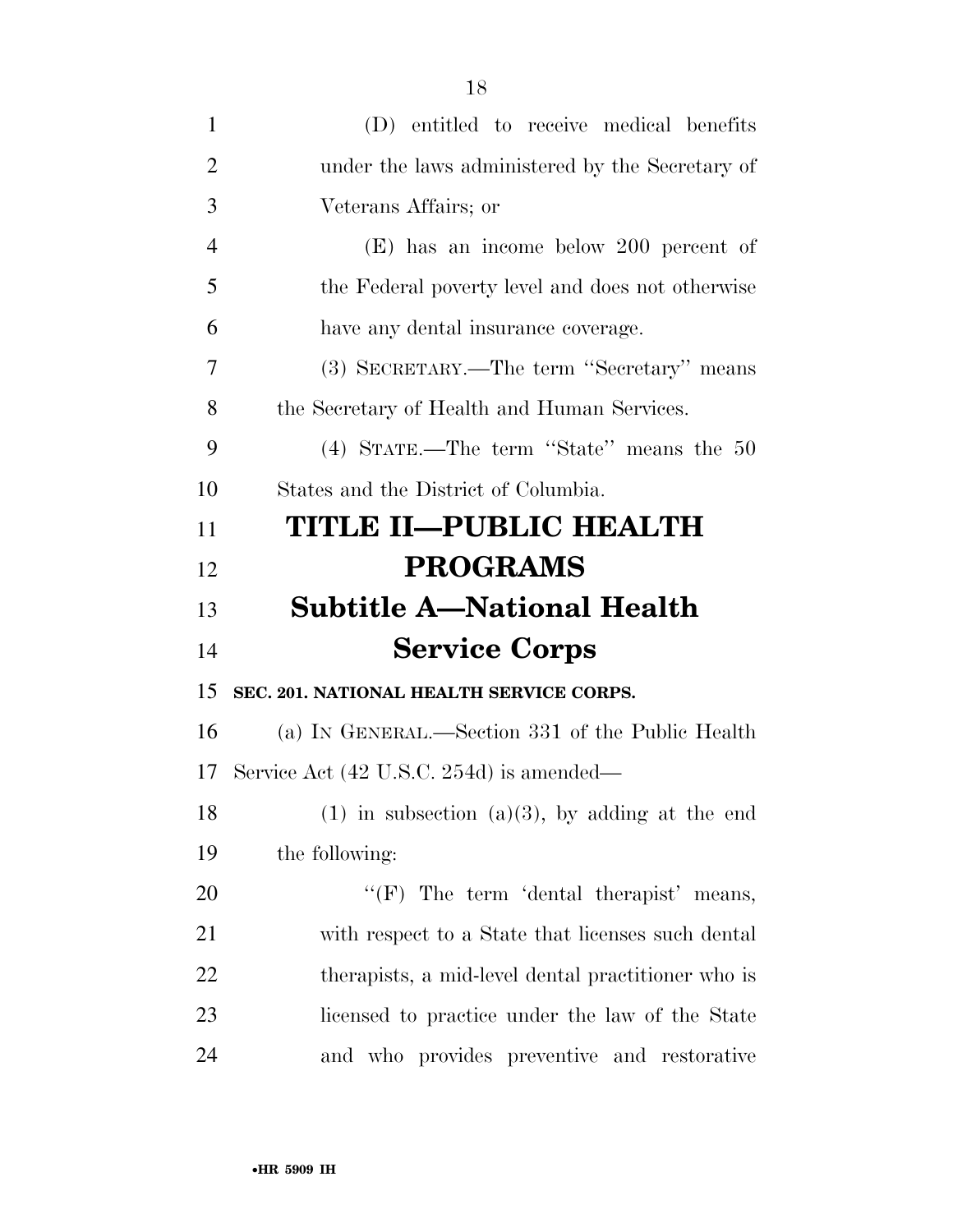| $\mathbf{1}$   | services directly to the public, commensurate              |
|----------------|------------------------------------------------------------|
| $\overline{2}$ | with the scope of the practice."; and                      |
| 3              | $(2)$ in subsection $(b)$ —                                |
| $\overline{4}$ | $(A)$ in paragraph $(1)$ , by inserting ", den-            |
| 5              | tal therapy," after "dental"; and                          |
| 6              | $(B)$ in paragraph $(2)$ , by inserting "dental            |
| 7              | therapists," after "dentists,".                            |
| 8              | (b) FACILITATION OF EFFECTIVE PROVISION OF                 |
| 9              | CORPS SERVICES.—Section $336(f)(3)$ of the Public Health   |
| 10             | Service Act (42 U.S.C. 254h–1 $(f)(3)$ ) is amended by in- |
| 11             | serting "dental therapists" after "midwives,".             |
| 12             | (c) SCHOLARSHIP PROGRAM AND LOAN REPAYMENT                 |
| 13             | PROGRAM.                                                   |
| 14             | (1) SCHOLARSHIP PROGRAM.—Section 338A of                   |
| 15             | the Public Health Service Act (42 U.S.C. 2541) is          |
| 16             | amended—                                                   |
| 17             | $(A)$ in subsection $(a)(1)$ , by inserting "den-          |
| 18             | tal therapists," after "dentists,"; and                    |
| 19             | $(B)$ in subsection $(b)(1)$ , by inserting "in-           |
| 20             | cluding dental therapy," after "or other health            |
| 21             | profession,".                                              |
| 22             | LOAN<br><b>PROGRAM.</b> —Section<br>(2)<br>REPAYMENT       |
| 23             | 338B of the Public Health Service Act (42 U.S.C.           |
| 24             | $254l-1$ ) is amended—                                     |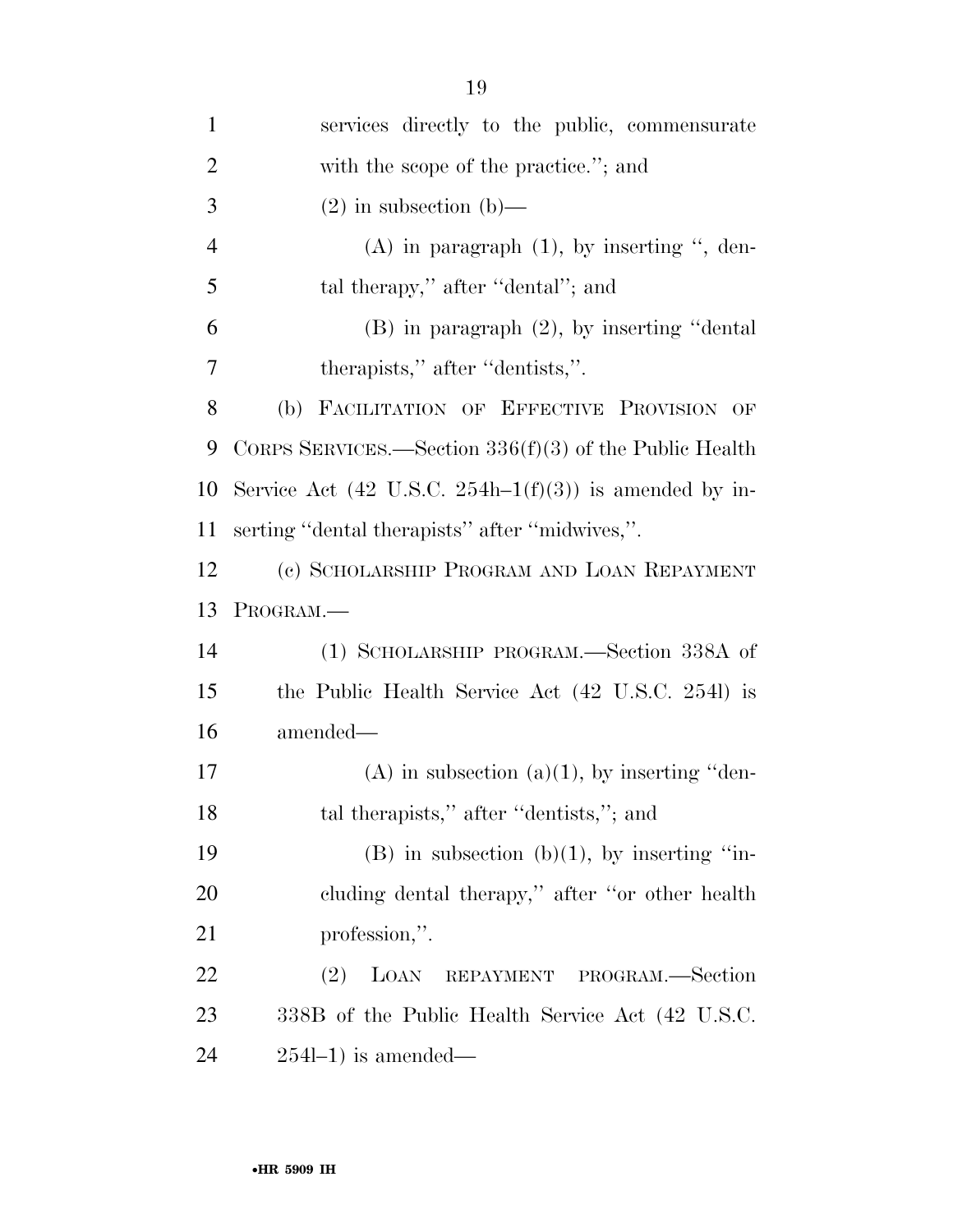| $\mathbf{1}$   | $(A)$ in subsection $(a)(1)$ , by inserting "den-             |
|----------------|---------------------------------------------------------------|
| $\overline{2}$ | tal therapists," after "dentists,"; and                       |
| 3              | (B) in subsection (b) $(1)$ —                                 |
| $\overline{4}$ | $(i)$ in subparagraph $(A)$ , by inserting                    |
| 5              | "dental therapist," after "nurse practi-                      |
| 6              | tioner,";                                                     |
| 7              | (ii) in subparagraph $(B)$ , by inserting                     |
| 8              | "dental therapy," after "mental health,";                     |
| 9              | and                                                           |
| 10             | (iii) in subparagraph $(C)(ii)$ , by in-                      |
| 11             | serting ", including dental therapy," after                   |
| 12             | "health profession".                                          |
| 13             | (3) AUTHORIZATION OF APPROPRIATIONS.                          |
| 14             | Section 338H of the Public Health Service Act (42)            |
| 15             | U.S.C. $254q$ is amended—                                     |
| 16             | $(A)$ in subsection $(a)$ , by striking "this sec-            |
| 17             | tion" and inserting "this subpart"; and                       |
| 18             | (B) by adding at the end the following:                       |
| 19             | "(d) AUTHORIZATION OF APPROPRIATIONS WITH                     |
| 20             | RESPECT TO ORAL HEALTH PROFESSIONALS.-To carry                |
| 21             | out this subpart with respect to dentists, dental therapists, |
| 22             | and dental hygienists, in addition to the amounts author-     |
| 23             | ized under subsection (a), there is authorized to be appro-   |
| 24             | priated such sums as may be necessary for fiscal years        |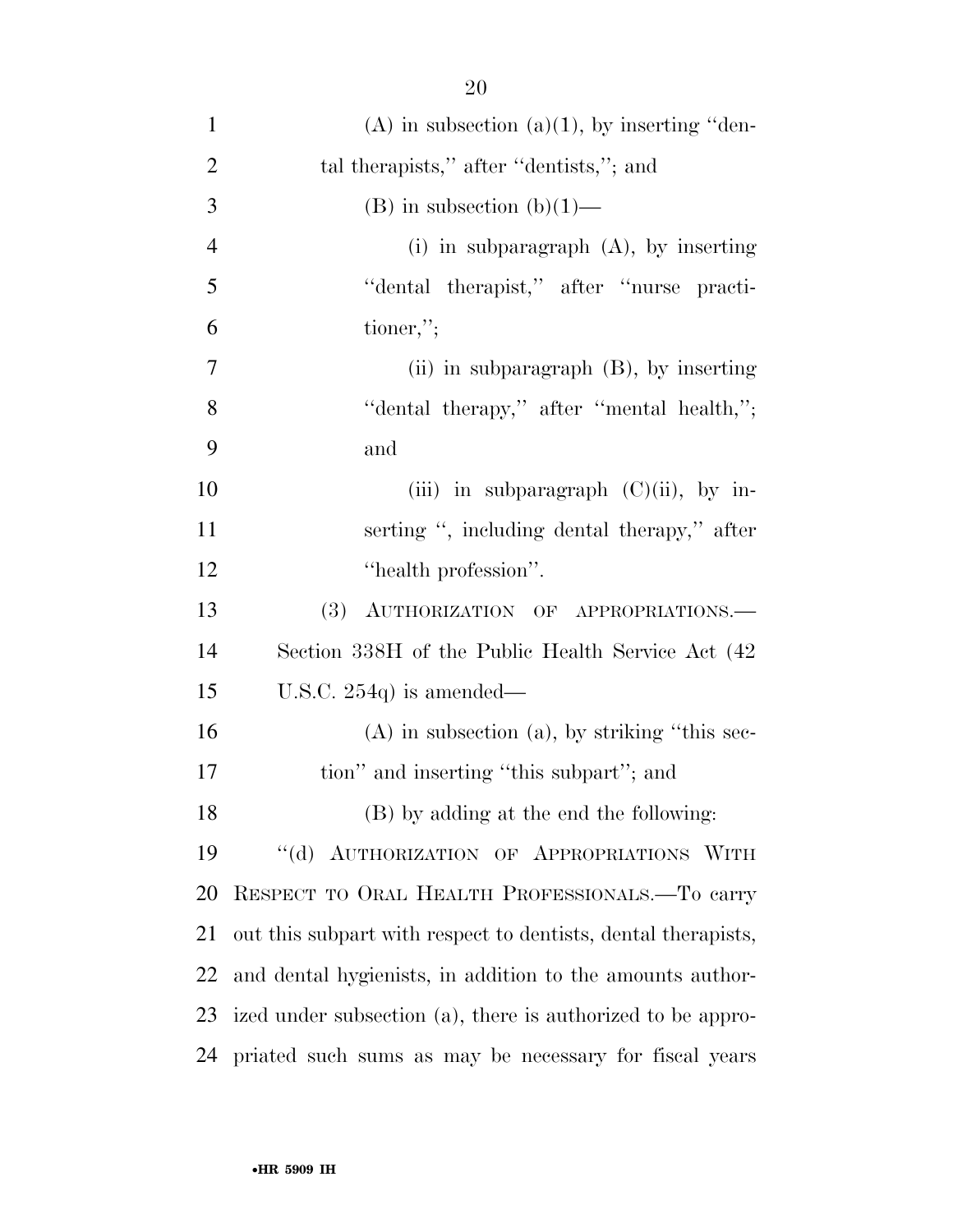2013 through 2016, which shall be used to provide schol-arships to such oral health professionals.''.

# **Subtitle B—Oral Health Education SEC. 211. AUTHORIZATION OF APPROPRIATIONS FOR ORAL**

 **HEALTH EDUCATION FOR MEDICAL PRO-VIDERS.** 

 Section 747(c) of the Public Health Service Act (42 U.S.C. 293k(c)) is amended by adding at the end the fol-lowing:

10 "(4) ORAL HEALTH EDUCATION.—In addition to other amounts authorized under this subsection for purposes of carrying out this section, there is au- thorized to be appropriated such sums as may be necessary for fiscal years 2013 through 2016 for the purpose of educating nondental medical profes- sionals, including physicians, nurses, and phar- macists, about oral health, including issues such as oral hygiene instruction, topical application of fluo- ride, and oral health screenings, with the goal of in- tegrating oral health care into overall health care.''. **SEC. 212. ORAL HEALTH EDUCATION FOR OTHER NON-**

**HEALTH PROFESSIONALS.** 

 Subpart I of part C of title VII of the Public Health Service Act (42 U.S.C. 293k et seq.) is amended by insert-ing after section 748 the following: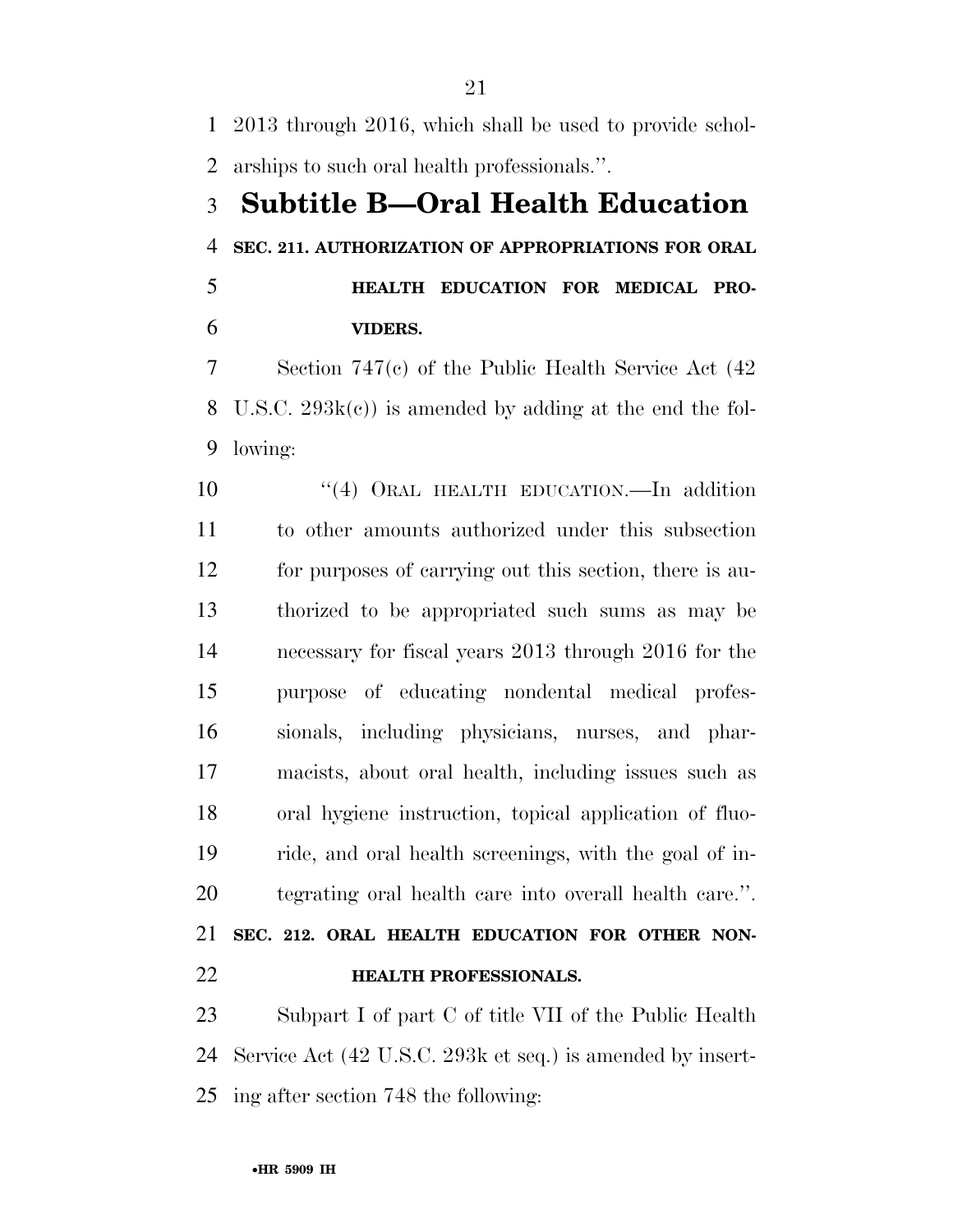# **''SEC. 748A. ORAL HEALTH EDUCATION FOR OTHER NON-**

# **ORAL HEALTH PROFESSIONALS.**

 ''(a) IN GENERAL.—The Secretary may make grants to, or enter into contracts with, an accredited public or nonprofit private hospital, an educational institution, or a public or private nonprofit entity which the Secretary has determined is capable of carrying out such grant or contract to educate individuals, such as community health workers, social workers, nutritionists, health educators, occupational therapists, and psychologists, to promote oral health education and to provide support for behavior change and assistance with care coordination with respect to oral health.

 ''(b) AUTHORIZATION OF APPROPRIATIONS.—To carry out this section, there is authorized to be appro- priated such sums as may be necessary for fiscal years 2013 through 2016.''.

## **SEC. 213. DENTAL EDUCATION.**

 (a) TRAINING IN GENERAL, PEDIATRIC, AND PUBLIC HEALTH DENTISTRY.—Section 748 of the Public Health Service Act (42 U.S.C. 293k–2) is amended—

22 (1) in subsection  $(a)(1)(H)$ , by striking "pedi- atric training programs'' and inserting ''pediatric dental training programs''; and

25 (2) in subsection (c)—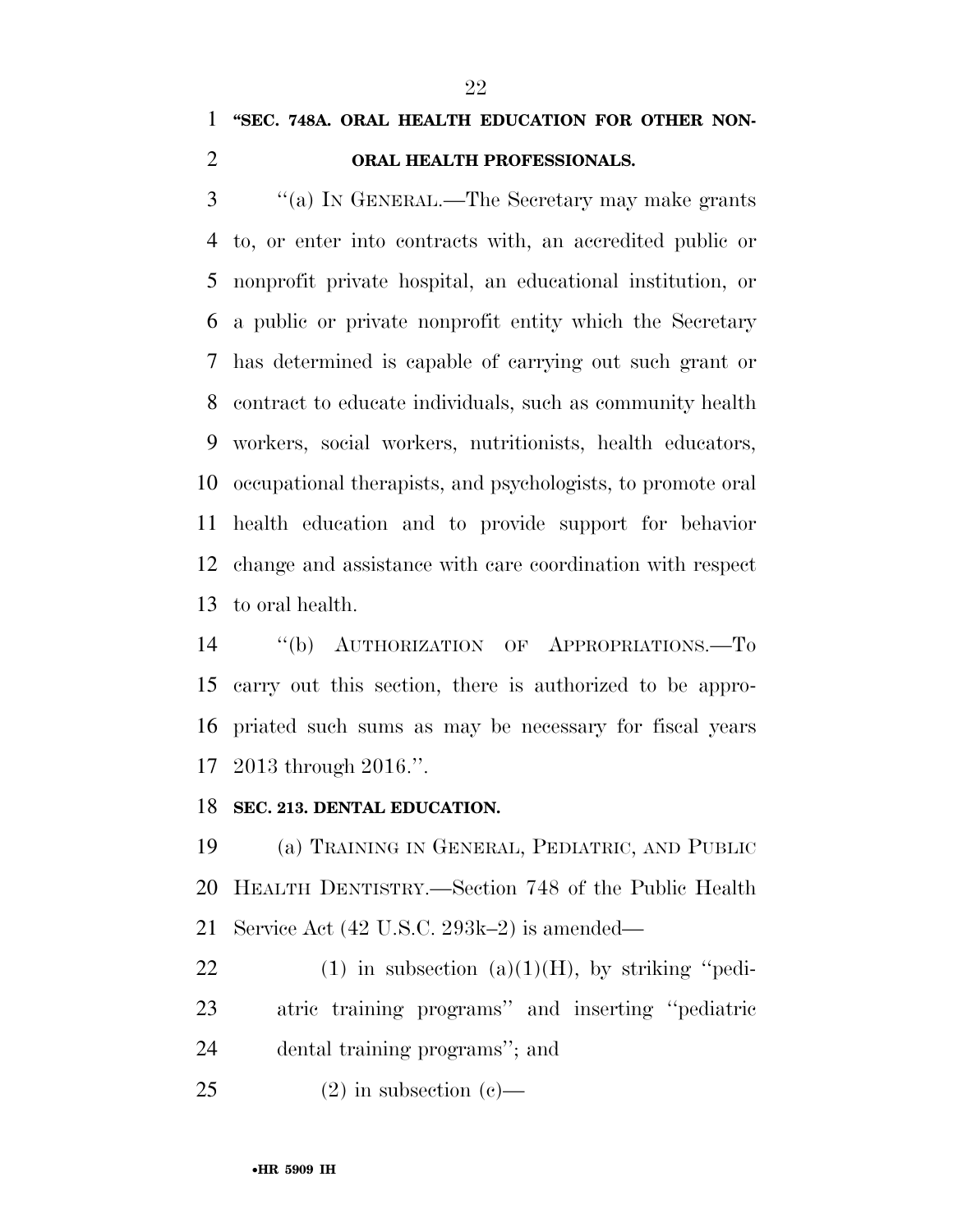| $\mathbf{1}$   | (A) by striking the subsection heading and       |
|----------------|--------------------------------------------------|
| $\overline{2}$ | inserting "REQUIREMENTS FOR AWARD.—";            |
| 3              | (B) by amending the matter preceding             |
| $\overline{4}$ | paragraph (1) to read as follows: "With respect  |
| 5              | to training provided for under this section, the |
| 6              | Secretary shall award grants or contracts only   |
| 7              | to eligible entities that meet at least 7 of the |
| 8              | following criteria:";                            |
| 9              | $(C)$ in paragraph $(2)$ , by striking "have a   |
| 10             | record of training the greatest percentage of    |
| 11             | providers, or that have demonstrated significant |
| 12             | improvements in the percentage of providers,     |
| 13             | who enter and" and inserting "train significant  |
| 14             | numbers of providers who";                       |
| 15             | (D) in paragraph $(3)$ —                         |
| 16             | (i) by striking "have a record of train-         |
| 17             | ing" and inserting "intent to train"; and        |
| 18             | (ii) by striking the period at the end           |
| 19             | and inserting "and have faculty with expe-       |
| 20             | rience in treating underserved popu-             |
| 21             | lations.";                                       |
| 22             | $(E)$ in paragraph $(8)$ , by inserting "or      |
| 23             | have established" after "establish"; and         |
| 24             | $(F)$ by adding at the end the following:        |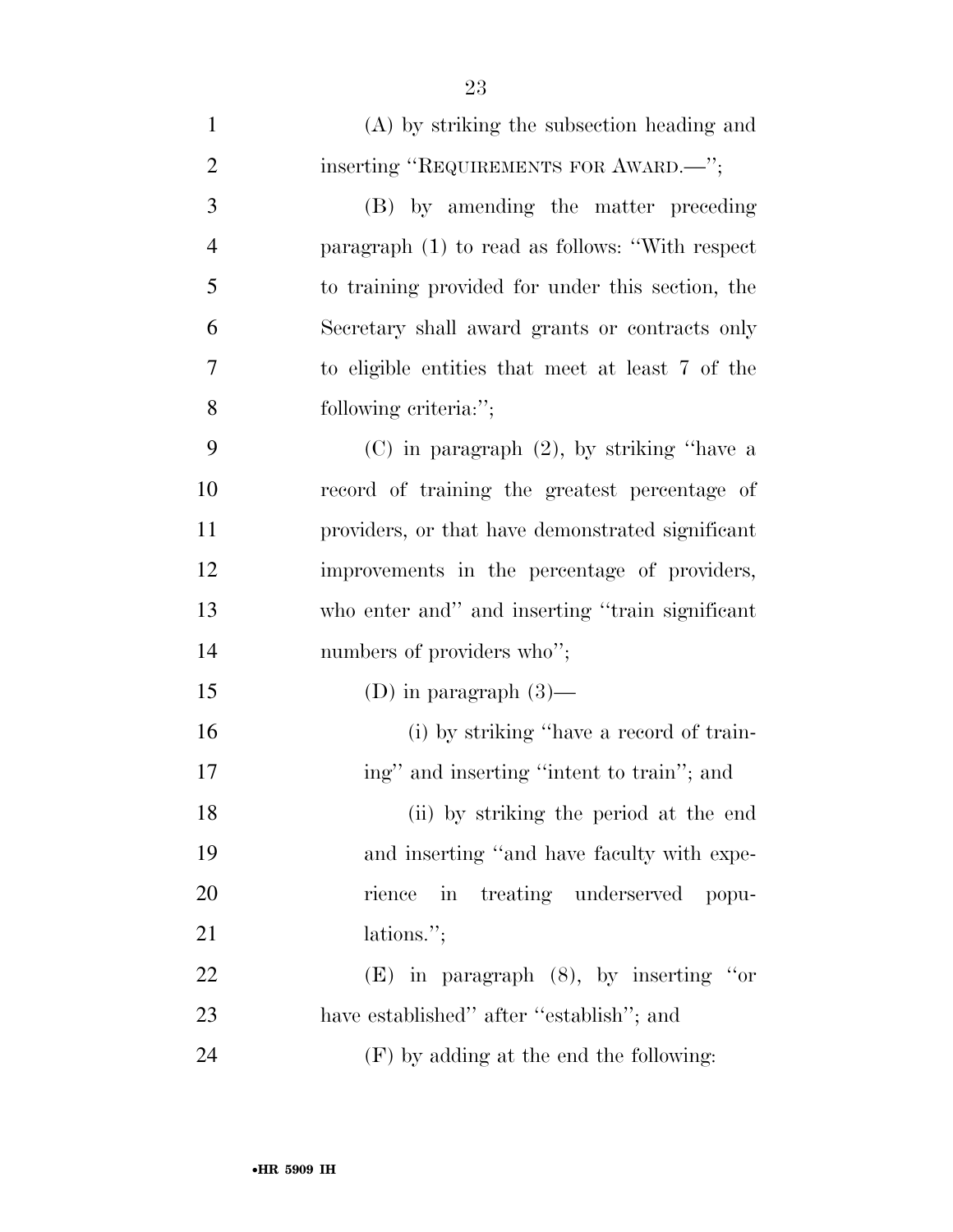1 ''(9) Qualified applicants that require not less than 200 hours of community-based education rota-tions.''.

 (b) DENTAL RESIDENCY PROGRAMS.—Part B of title III of the Public Health Service Act (42 U.S.C. 243 et seq.) is amended by adding at the end the following:

# **''SEC. 320B. DENTAL RESIDENCY PROGRAMS.**

 ''As a condition for receiving Federal funds, dental training residency programs shall require individuals en- rolled in such residency programs to provide dental serv-ices—

12  $\frac{1}{2}$   $\frac{1}{2}$   $\frac{1}{2}$  in hospital emergency rooms; or

 $\frac{13}{2}$  ''(2) in community settings, in addition to the dental training otherwise required by such residency program.''.

## **SEC. 214. ORAL HEALTH PROFESSIONAL STUDENT LOANS.**

 Part F of title VII of the Public Health Service Act (42 U.S.C. 295j) is amended by adding at the end the following:

 **''SEC. 799C. ORAL HEALTH PROFESSIONAL STUDENT LOANS.** 

 ''(a) IN GENERAL.—The Secretary shall establish and operate a student loan fund for oral health profes- sional students, including dental hygienists, dental thera-pists, and dentists.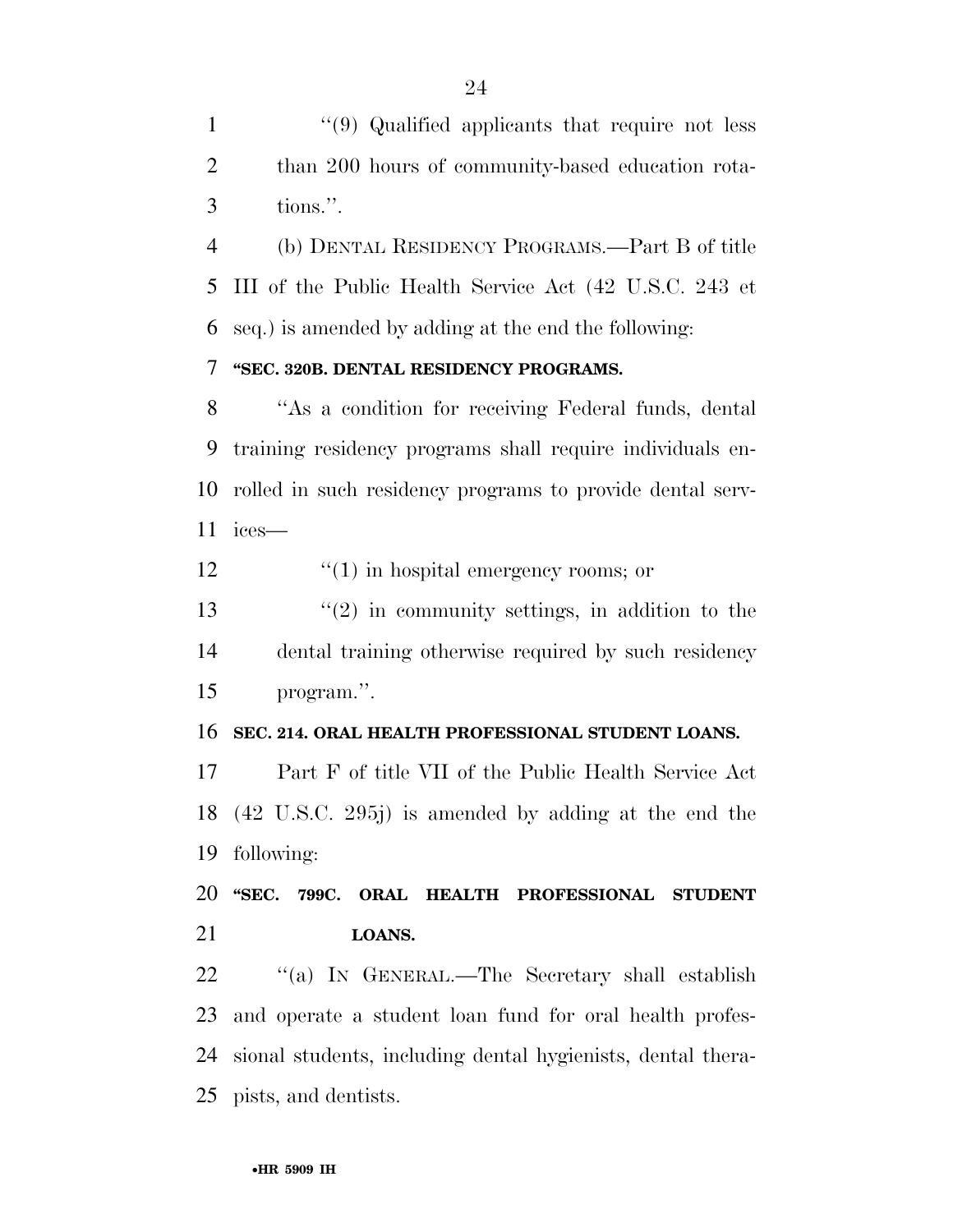''(b) CONTENT.—The Secretary shall establish and operate the student loan fund program under subsection (a) in the same manner and subject to the same terms as the loan fund program established with schools of nurs-ing under section 835.

 ''(c) AUTHORIZATION OF APPROPRIATIONS.—To carry out this section, there are authorized to be appro- priated such sums as may be necessary for fiscal years 2013 through 2016.''.

# **Subtitle C—Other Oral Health Programs**

## **SEC. 221. ACCESS POINTS.**

 Subpart X of part D of title III of the Public Health Service Act (42 U.S.C. 256f et seq.) is amended by adding at the end the following:

## **''SEC. 340G–2. FUNDING FOR ORAL HEALTH SERVICES.**

 ''(a) IN GENERAL.—The Secretary, acting through the Administrator of the Health Resources and Services Administration, shall establish a program to award grants to eligible entities to provide oral health services, or to con- tract with private dental practices to provide comprehen- sive oral health services, to low income individuals and in- dividuals who are underserved with respect to oral health care.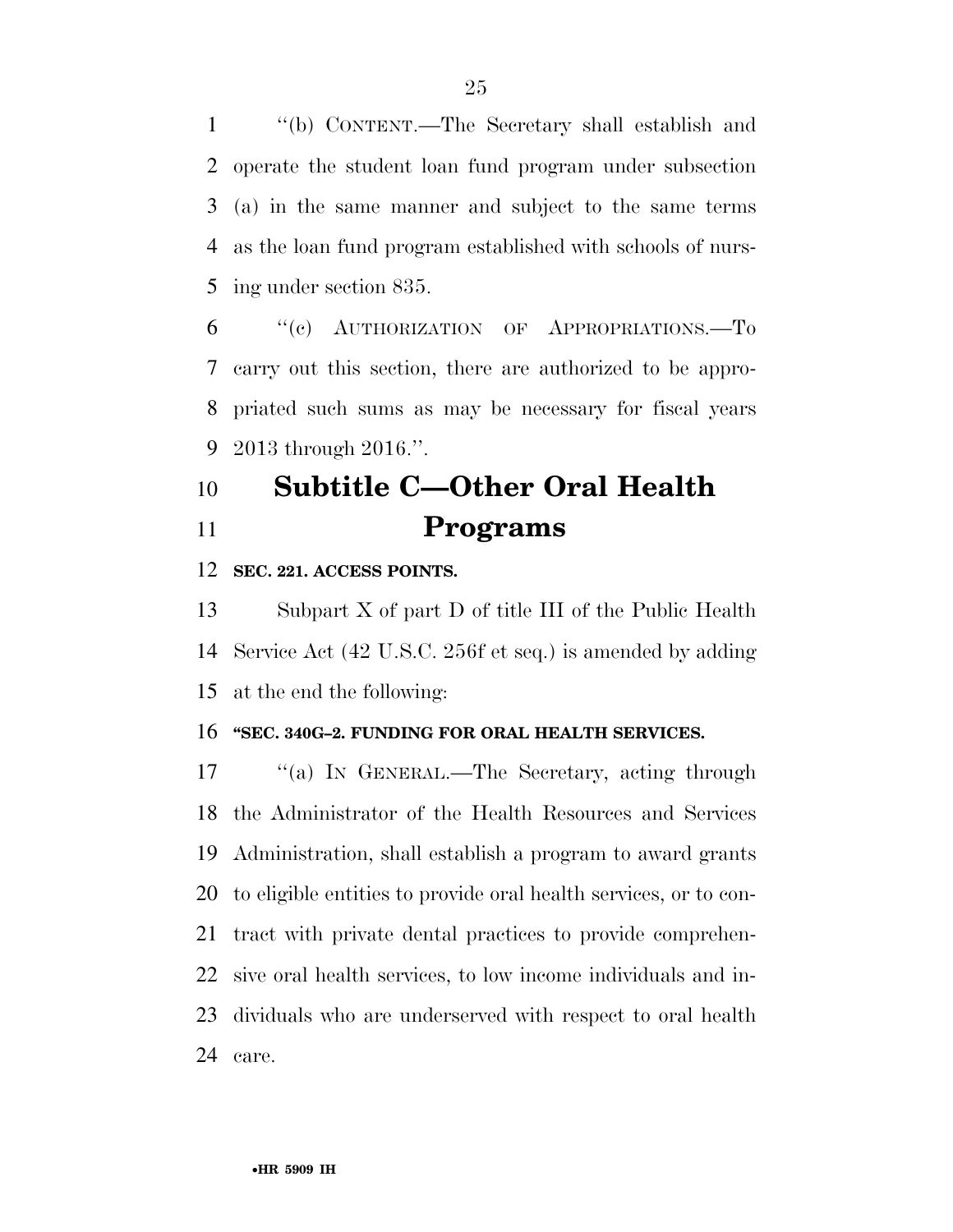''(b) TECHNICAL ASSISTANCE.—The Secretary shall provide technical assistance to entities receiving grants under subsection (a) to provide technical assistance to such entities in order to—

 ''(1) with respect to oral health care services, increase efficiency and minimize missed appoint- ments, contract with offsite providers, recruit pro- viders (including oral health specialists), and operate programs outside the physical facilities to take ad- vantage of new systems to improve access to oral health services; or

 $\frac{12}{2}$  ''(2) contract with private dental practices that will provide oral health services other than preven- tive oral health care, including restoration and main- tenance of oral health, in order to meet the need for oral health services in the community.

17  $\langle (c)$  ELIGIBLE ENTITIES.—To be eligible to receive a grant under subsection (a), an entity shall—

19  $\frac{1}{2}$   $\frac{1}{2}$   $\frac{1}{2}$  be—

20 "'(A) a Federally qualified health center (as defined in section 1861(aa) of the Social 22 Security Act);

23 ''(B) a safety net clinic or a free clinic (as defined by the Secretary);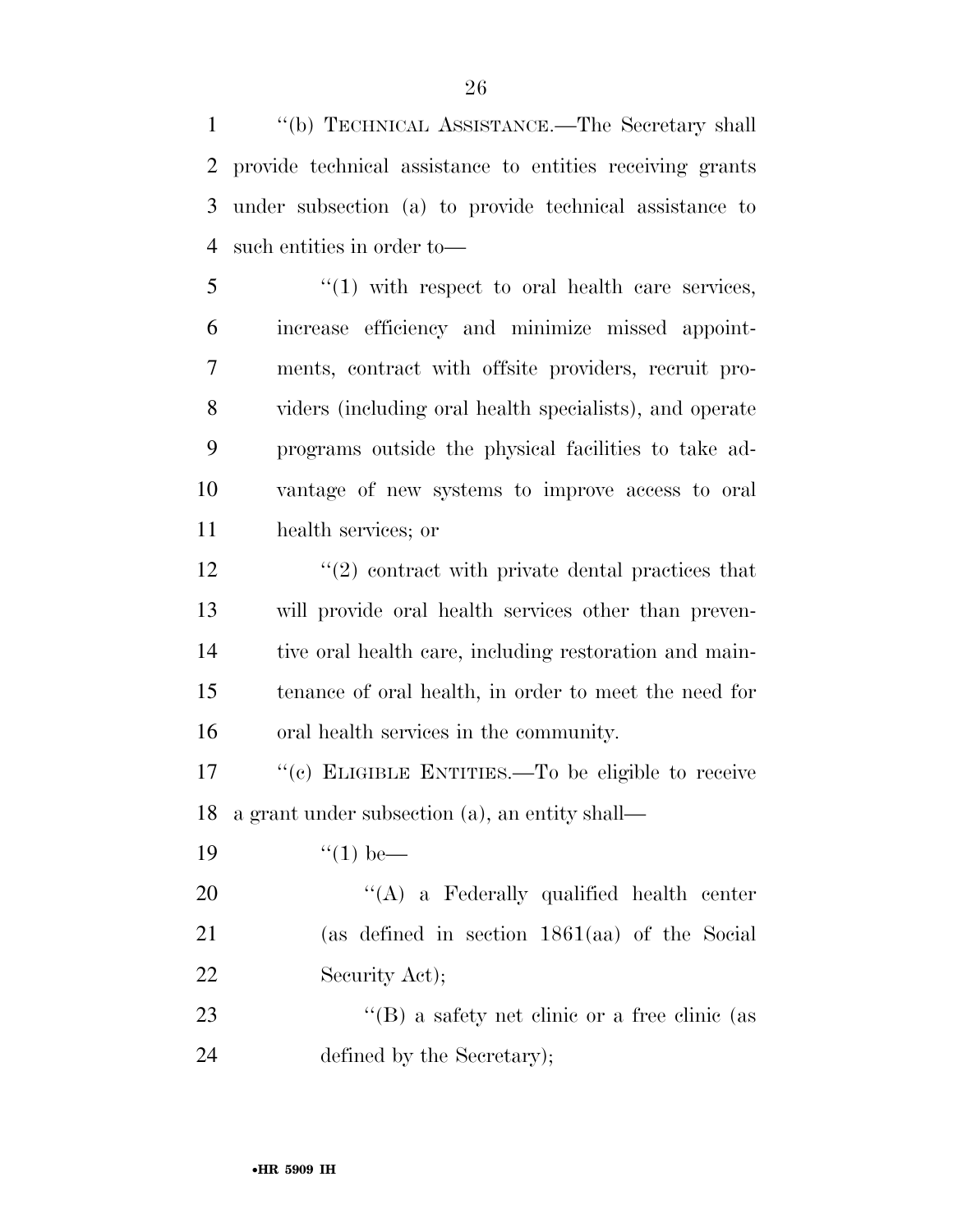| $\mathbf{1}$   | $\cdot$ (C) a health care clinic that provides               |
|----------------|--------------------------------------------------------------|
| $\overline{2}$ | services to tribal organizations or urban Indian             |
| 3              | organizations (as such terms are defined in sec-             |
| $\overline{4}$ | tion 4 of the Indian Health Care Improvement                 |
| 5              | $Act)$ ; or                                                  |
| 6              | $\lq\lq$ (D) any other interested public or private          |
| $\tau$         | sector health care provider or organization that             |
| 8              | the Secretary determines has a demonstrated                  |
| 9              | history in serving a high number of uninsured                |
| 10             | and or low-income individuals or those who lack              |
| 11             | ready access to oral health services; and                    |
| 12             | $\lq(2)$ demonstrate a clear need to expand oral             |
| 13             | health care services beyond preventive oral health           |
| 14             | care.                                                        |
| 15             | $\lq\lq$ (d) ALLOCATION FOR HIRING ORAL HEALTH CARE          |
| 16             | SPECIALISTS.—A portion of the funds available under this     |
| 17             | section shall be allocated toward hiring oral health care    |
|                | 18 specialists, such as oral surgeons, at entities receiving |
| 19             | grants under this section.                                   |
| 20             | "(e) AUTHORIZATION OF APPROPRIATIONS.-To                     |
| 21             | carry out this section, there is authorized to be appro-     |
| 22             | priated such sums as may be necessary for each of fiscal     |
|                | 23 years 2013 through 2016.".                                |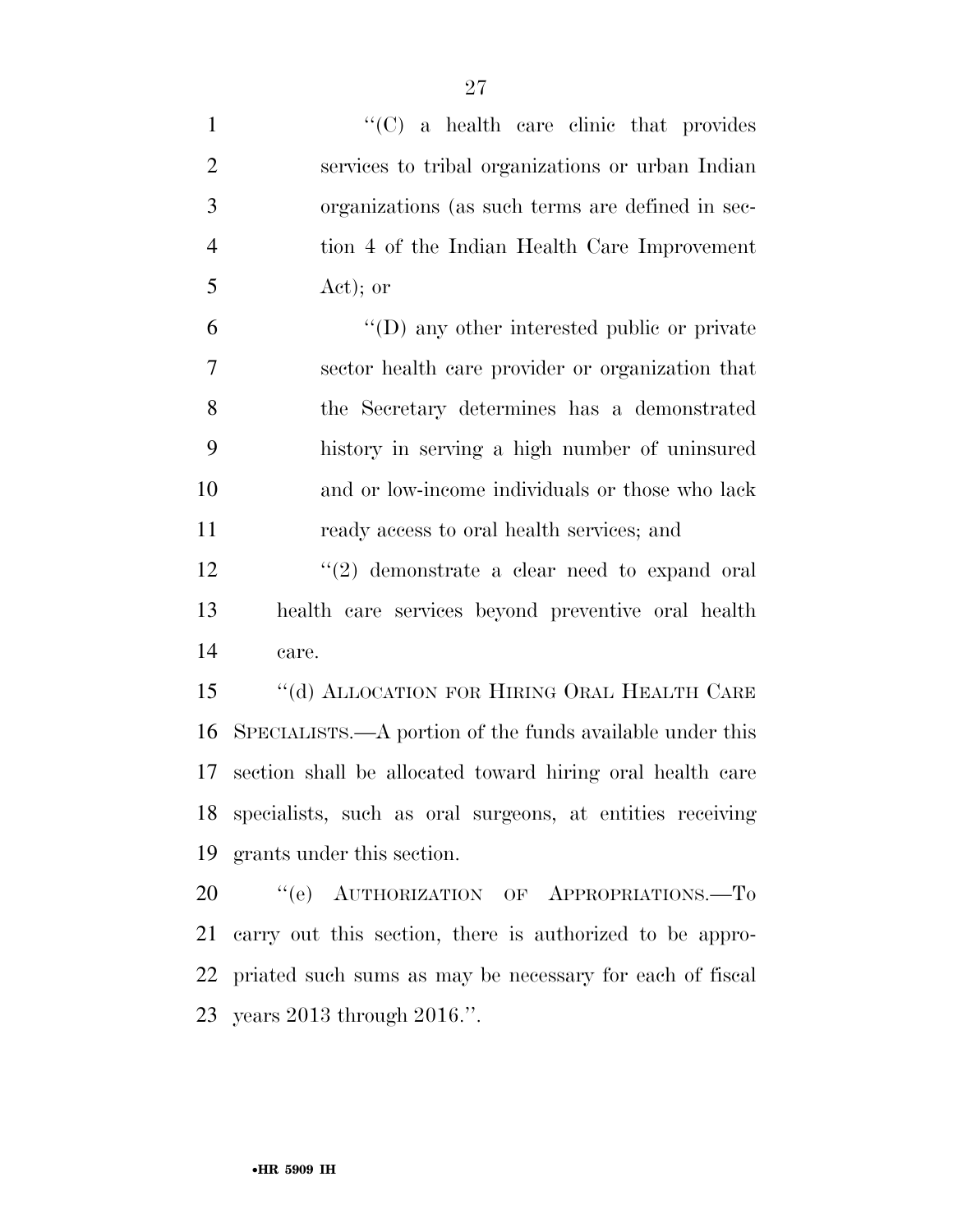**SEC. 222. DENTAL CLINICS IN SCHOOLS.** 

 Part Q of title III of the Public Health Service Act (42 U.S.C. 280h et seq.) is amended by adding at the end the following:

# **''SEC. 399Z–2. DENTAL CLINICS IN SCHOOLS.**

 ''(a) IN GENERAL.—The Secretary shall award grants to qualified entities for the purpose of funding the building, operation, or expansion of dental clinics in schools.

 ''(b) QUALIFIED ENTITIES.—To receive a grant under this section, a qualified entity shall submit an appli- cation to the Secretary at such time, in such manner, and containing such information as the Secretary may require. ''(c) REQUIREMENTS.—An entity receiving a grant under this section shall—

 ''(1) provide comprehensive oral health services at a dental clinic based at a school, including oral health education, oral screening, fluoride application, prophylaxis, and sealants;

 $(2)$  refer patients to an available qualified oral health provider in the community for any required oral health services not provided in the dental clinic 23 in the school, to ensure that all the oral health needs of students are met; and

25 "(3) maintain clinic hours that extend beyond school hours.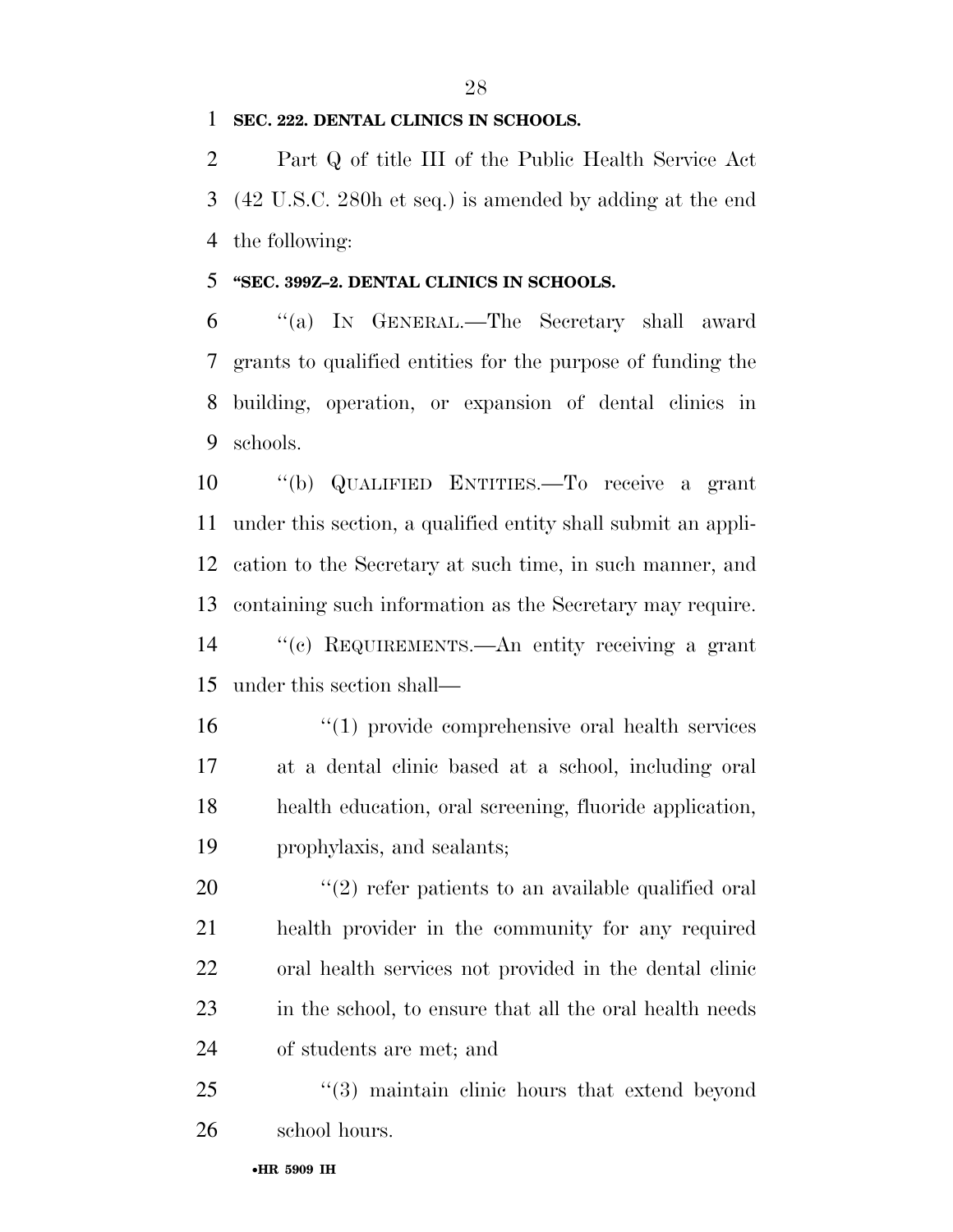''(d) AUTHORIZATION OF APPROPRIATIONS.—For purposes of carrying out this section, there is authorized to be appropriated such sums as may be necessary for fis-cal years 2013 through 2016.''.

# **SEC. 223. EMERGENCY ROOM CARE COORDINATION.**

 Part B of title III of the Public Health Service Act (42 U.S.C. 243 et seq.), as amended by section 213(b), is further amended by adding at the end the following: **''SEC. 320C. EMERGENCY ROOM CARE COORDINATION WITH RESPECT TO DENTAL CARE.** 

11 "(a) IN GENERAL.—The Secretary, acting through the Administrator of the Health Resources and Services Administration, shall establish a grant program to enable individuals to receive dental care at a facility operated by a grant recipient rather than at a hospital emergency room.

 ''(b) ELIGIBLE ENTITIES.—To be eligible to receive a grant under this section, an entity shall be—

19  $\frac{1}{2}$  (1) a hospital in partnership with a Federally qualified health center;

- 21  $\langle \langle 2 \rangle$  a Federally qualified health center;
- 22  $\frac{1}{2}$   $\frac{1}{3}$  a private dental practice; or

23 ''(4) any other interested public or private sec- tor health care provider or organization that the Secretary determines has the capacity to serve a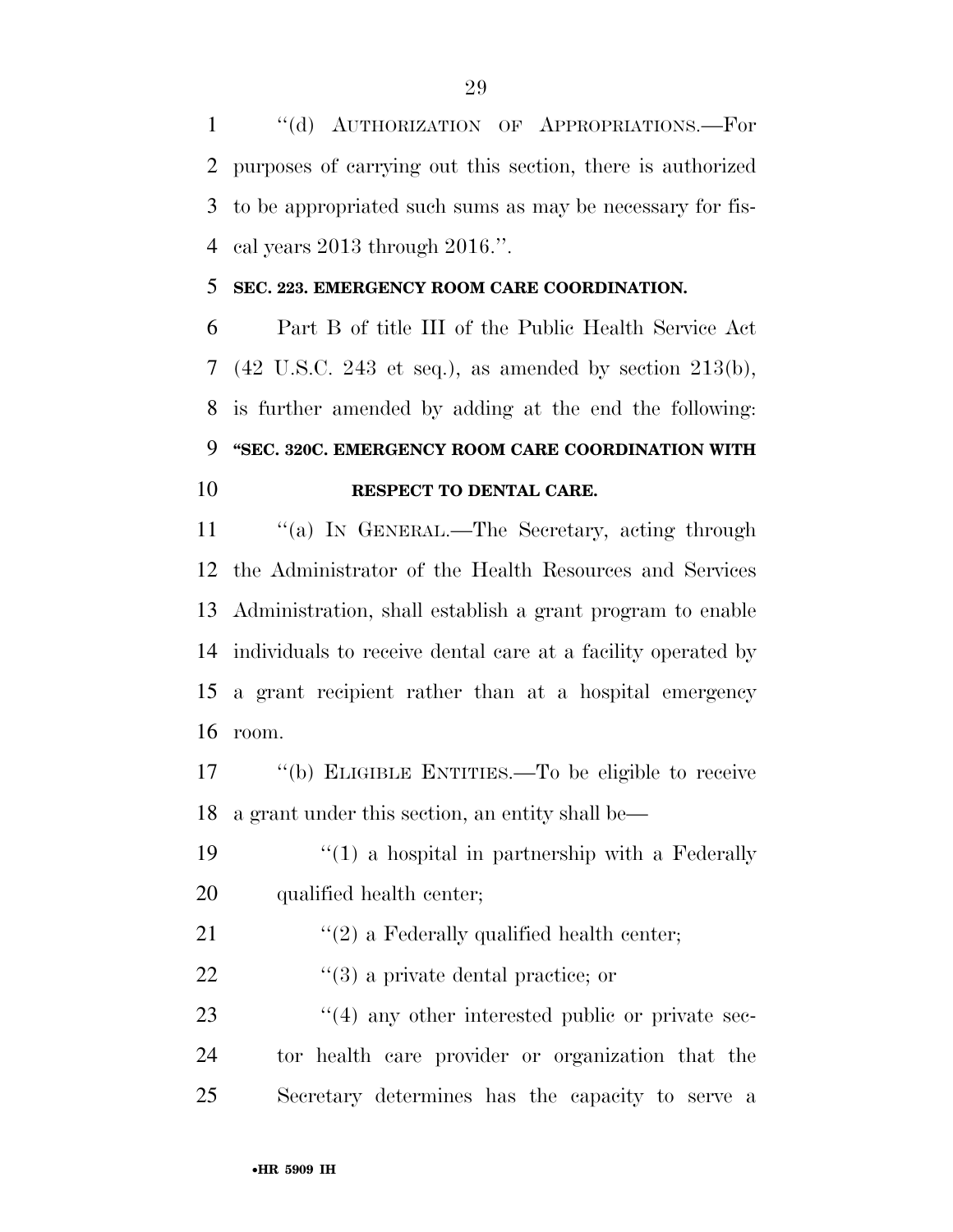high number of individuals who lack access to oral health services.

 ''(c) ORAL HEALTH EDUCATION FOR ER PHYSI- CIANS.—The Secretary shall allocate a portion of the amounts appropriated under subsection (e) toward med- ical education for emergency room physicians to be trained in oral health.

 ''(d) REPORT.—Not later than January 1, 2016, the Secretary shall submit to Congress a report on the best practices determined by the program established under this section to address oral health needs of individuals who go to emergency rooms in need of oral health care.

13 "(e) AUTHORIZATION OF APPROPRIATIONS.-To carry out this section, there is authorized to be appro- priated such sums as may be necessary for fiscal years 2013 through 2016.''.

## **SEC. 224. RESEARCH FUNDING.**

 For fiscal years 2013 through 2016, there is author- ized to be appropriated such sums as may be necessary to each of—

 (1) the Centers for Disease Control and Preven-22 tion, for the purpose of conducting research on—

 (A) the prevention of oral health disease; and

(B) oral health disease management;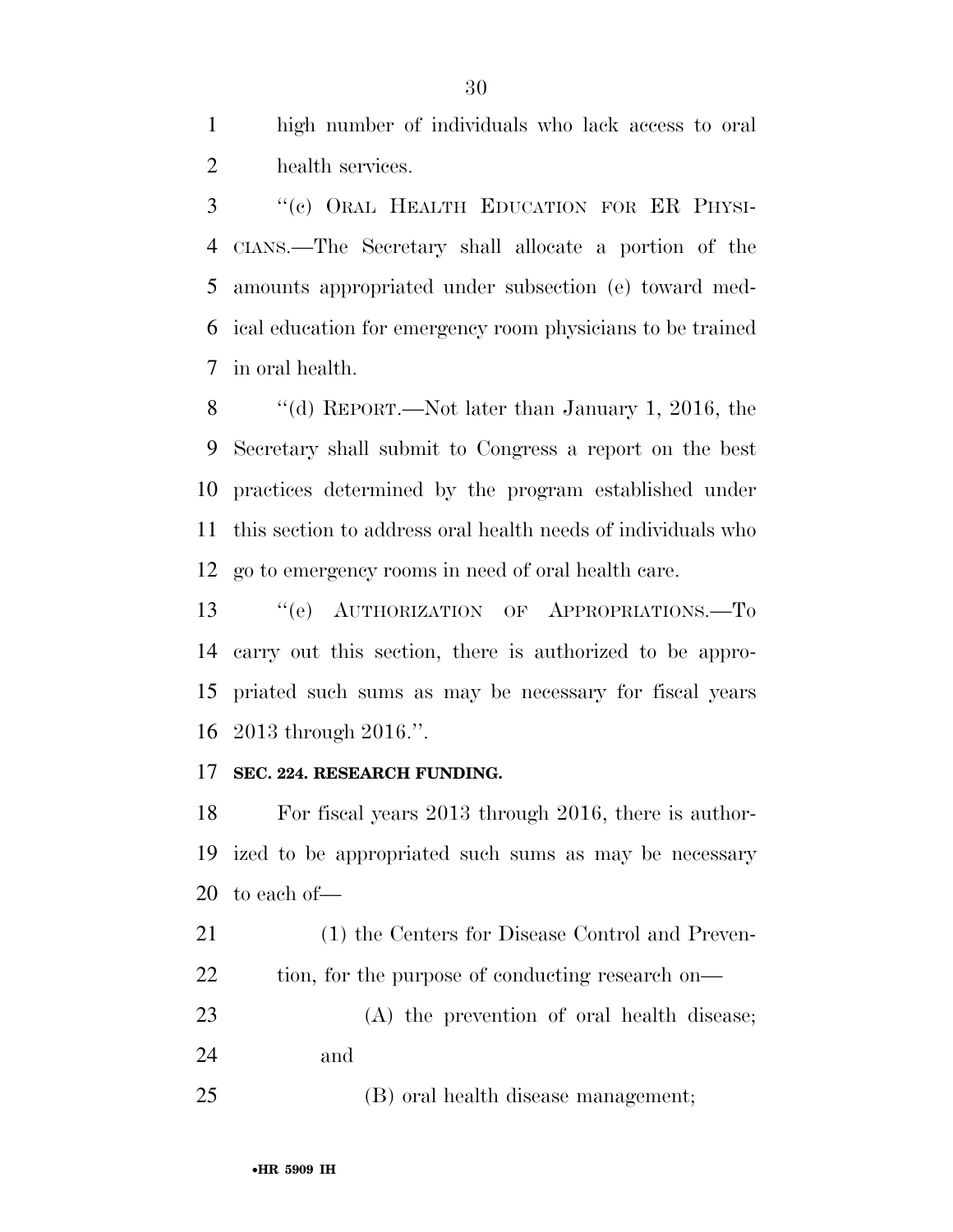| $\mathbf{1}$   | (2) the Agency for Healthcare Research and                              |
|----------------|-------------------------------------------------------------------------|
| $\overline{2}$ | Quality, for the purpose of conducting—                                 |
| 3              | (A) research with respect to oral health                                |
| $\overline{4}$ | services and the delivery of oral health services;                      |
| 5              | and                                                                     |
| 6              | (B) an evaluation of oral health service de-                            |
| 7              | livery to underserved and vulnerable popu-                              |
| 8              | lations;                                                                |
| 9              | (3) the National Institute of Dental and                                |
| 10             | Craniofacial Research for the purpose of conducting                     |
| 11             | research on oral health disease management includ-                      |
| 12             | ing pharmaceutical-behavioral intervention; and                         |
| 13             | (4) the Maternal and Child Health Bureau for                            |
| 14             | the purpose of conducting research on maternal and                      |
| 15             | child oral health issues.                                               |
| 16             | SEC. 225. MOBILE AND PORTABLE DENTAL SERVICES.                          |
| 17             | Subpart $X$ of part $D$ of title III of the Public Health               |
|                | 18 Service Act (42 U.S.C. 256f et seq.), as amended by sec-             |
| 19             | tion 221, is further amended by adding at the end the                   |
| 20             | following:                                                              |
|                | 21 "SEC. 340G-3. MOBILE AND PORTABLE DENTAL SERVICES.                   |
| 22             | "(a) IN GENERAL.—The Secretary shall award                              |
| 23             | grants to rural health clinics, as defined in section                   |
| 24             | $1861(aa)(2)$ of the Social Security Act (42 U.S.C.                     |
|                | $25 \text{ } 1395x(aa)(2)$ , to provide mobile and portable, comprehen- |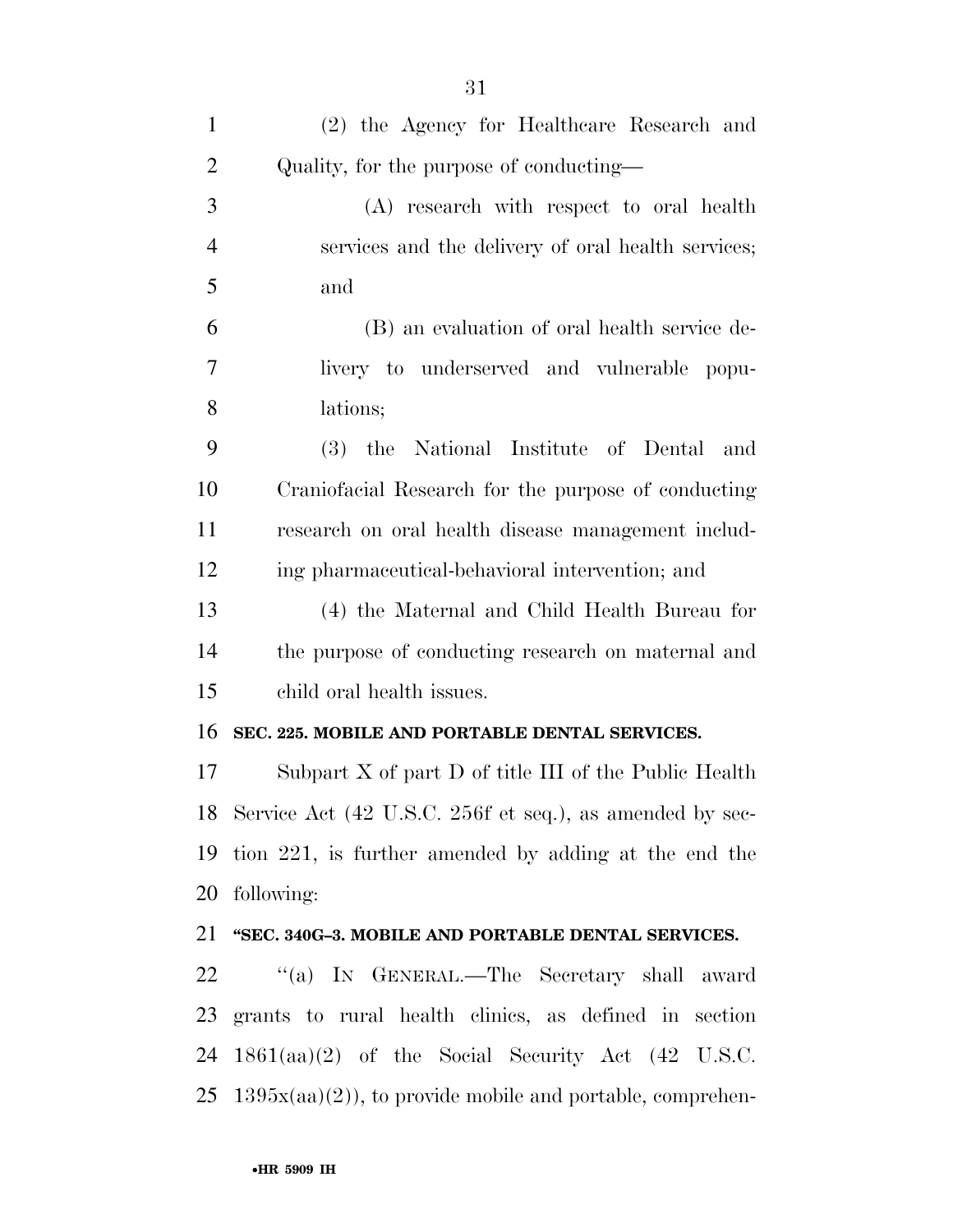sive dental services (including dental services provided by licensed providers through telehealth-enabled collaboration and supervision) and outreach for dental services at loca- tions such as senior centers, nursing homes, assisted living facilities, schools, licensed day care centers that serve chil- dren who receive benefits under the State Children's Health Insurance Program under title XXI of the Social Security Act (42 U.S.C. 1397aa et seq.) or the Medicaid program under title XIX of the Social Security Act (42 U.S.C. 1396 et seq.), and facilities that provide services under the Special Supplemental Nutrition Program for Women, Infants, and Children (the WIC program) or the Head Start Act (42 U.S.C. 9831 et seq.).

 ''(b) AUTHORIZATION OF APPROPRIATIONS.—To carry out this section, there are authorized to be appro-priated such sums as may be necessary.''.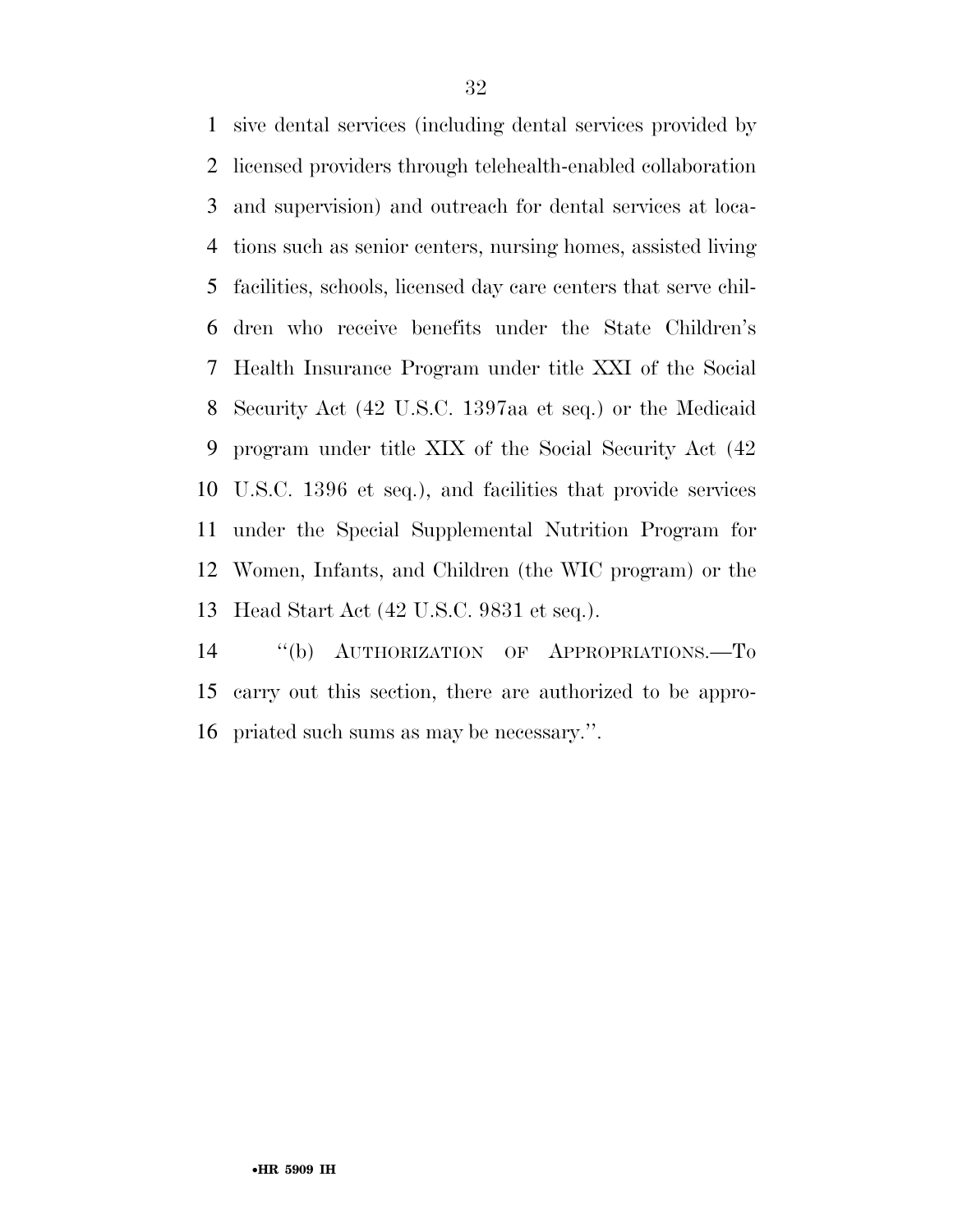| $\mathbf{1}$   | <b>III-DEPARTMENT</b><br>TITLE<br>OF                           |
|----------------|----------------------------------------------------------------|
| $\overline{2}$ | <b>VETERANS AFFAIRS AND DE-</b>                                |
| 3              | <b>PARTMENT OF DEFENSE MAT-</b>                                |
| $\overline{4}$ | <b>TERS</b>                                                    |
| 5              | Subtitle A—Department of                                       |
| 6              | <b>Veterans Affairs Matters</b>                                |
| 7              | SEC. 301. REQUIRING SECRETARY OF VETERANS AFFAIRS              |
| 8              | TO FURNISH DENTAL CARE IN SAME MANNER                          |
| 9              | AS ANY OTHER MEDICAL SERVICE.                                  |
| 10             | (a) IN GENERAL.—Title 38, United States Code, is               |
| 11             | amended—                                                       |
| 12             | $(1)$ in section 1701 $(6)$ , by striking "as de-              |
| 13             | scribed in sections 1710 and 1712 of this title";              |
| 14             | $(2)$ in section 1710(c), by striking the second               |
| 15             | sentence;                                                      |
| 16             | $(3)$ in section 1712—                                         |
| 17             | $(A)$ by striking subsections $(a)$ and $(b)$ ;                |
| 18             | and                                                            |
| 19             | (B) by redesignating subsections<br>$\left( \mathrm{e}\right)$ |
| 20             | through $(e)$ as subsections $(a)$ through $(e)$ , re-         |
| 21             | spectively; and                                                |
| 22             | $(4)$ by striking section 2062.                                |
| 23             | (b) CONFORMING AMENDMENTS.—Such title is fur-                  |
| 24             | ther amended—                                                  |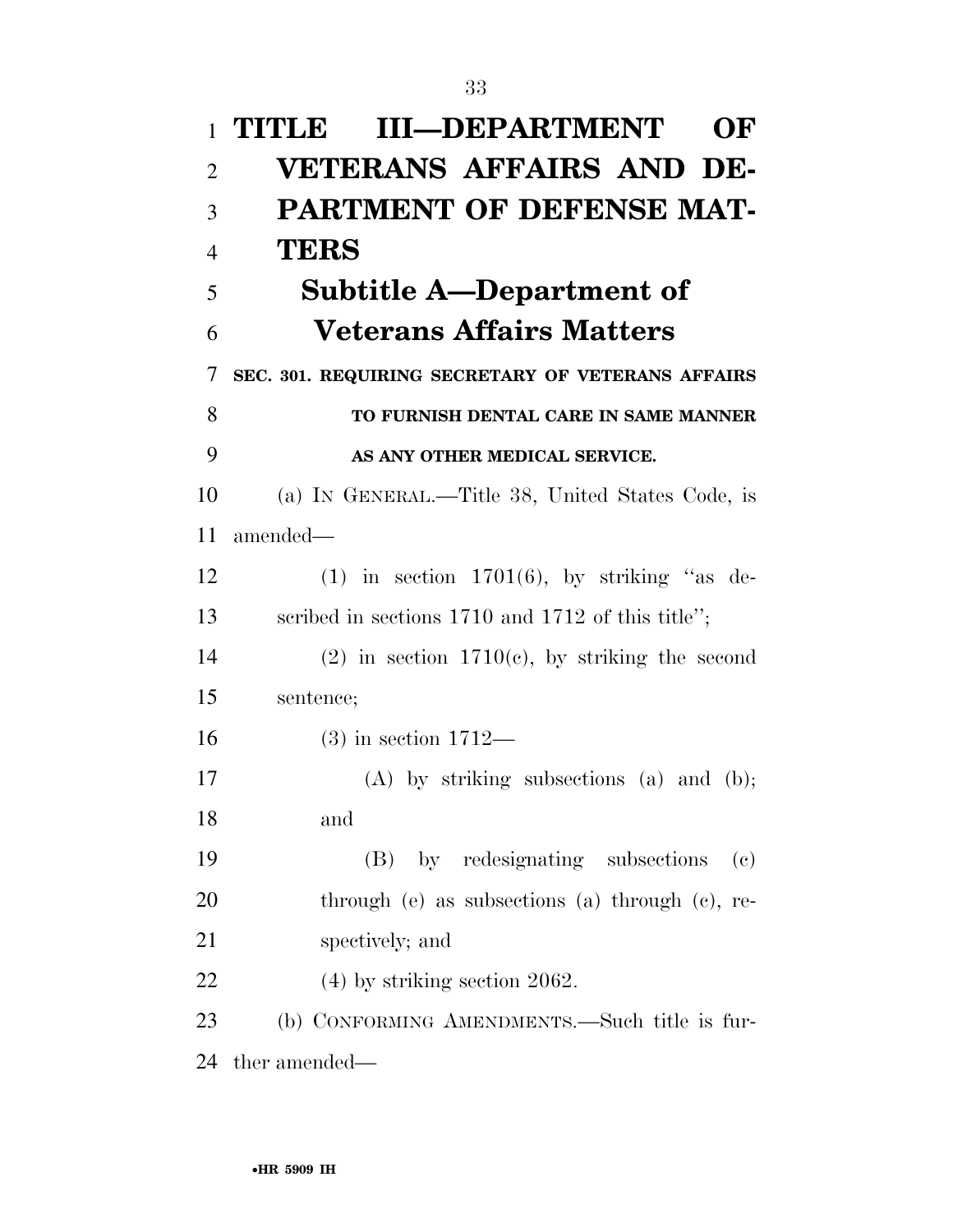| $\mathbf{1}$   | $(1)$ in section 1525(a), by striking "medicines"                     |
|----------------|-----------------------------------------------------------------------|
| $\overline{2}$ | under section $1712(d)$ " and inserting "medicines"                   |
| 3              | under section $1712(b)$ "; and                                        |
| 4              | (2) in section $1703(a)(7)$ , by striking ", for a                    |
| 5              | veteran described in section $1712(a)(1)(F)$ of this                  |
| 6              | title".                                                               |
| 7              | (c) CLERICAL AMENDMENTS.—Such title is further                        |
| 8              | amended-                                                              |
| 9              | $(1)$ in section 1712, in the heading for such sec-                   |
| 10             | tion, by striking " <b>Dental care; drugs</b> " and in-               |
| 11             | serting "Drugs";                                                      |
| 12             | $(2)$ in the table of sections at the beginning of                    |
| 13             | chapter 17, by striking the item relating to section                  |
| 14             | 1712 and inserting the following new item:                            |
|                | "1712. Drugs and medicines for certain disabled veterans; vaccines."; |
| 15             | and                                                                   |
| 16             | $(3)$ in the table of sections at the beginning of                    |
| 17             | chapter 20, by striking the item relating to section                  |
| 18             | 2062.                                                                 |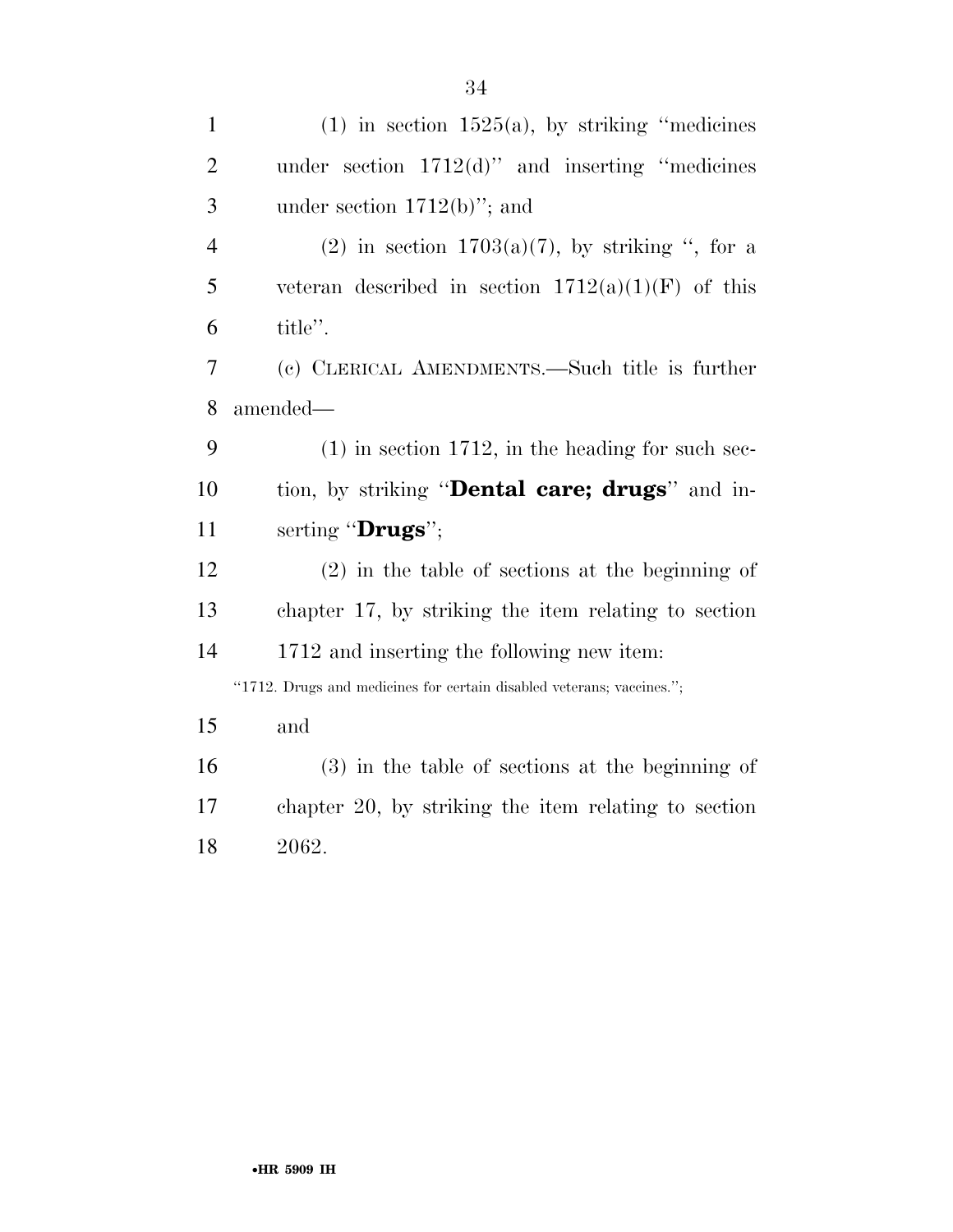**SEC. 302. DEMONSTRATION PROGRAM ON TRAINING AND EMPLOYMENT OF ALTERNATIVE DENTAL HEALTH CARE PROVIDERS FOR DENTAL HEALTH CARE SERVICES FOR VETERANS IN RURAL AND OTHER UNDERSERVED COMMU-NITIES.** 

 (a) DEMONSTRATION PROGRAM AUTHORIZED.—The Secretary of Veterans Affairs may carry out a demonstra- tion program to establish programs to train and employ alternative dental health care providers in order to in- crease access to dental health care services for veterans entitled to such services who reside in rural and other un-derserved communities.

 (b) TELEHEALTH.—For purposes of alternative den- tal health care providers and any other dental care pro- viders who are licensed to provide clinical care, dental services provided under the demonstration program under this section may be administered by such providers through telehealth-enabled collaboration and supervision when deemed appropriate and feasible.

 (c) ALTERNATIVE DENTAL HEALTH CARE PRO- VIDERS DEFINED.—In this section, the term ''alternative dental health care providers'' has the meaning given that term in section 340G–1(a)(2) of the Public Health Service 25 Act  $(42 \text{ U.S.C. } 256 \text{g} - 1(a)(2))$ .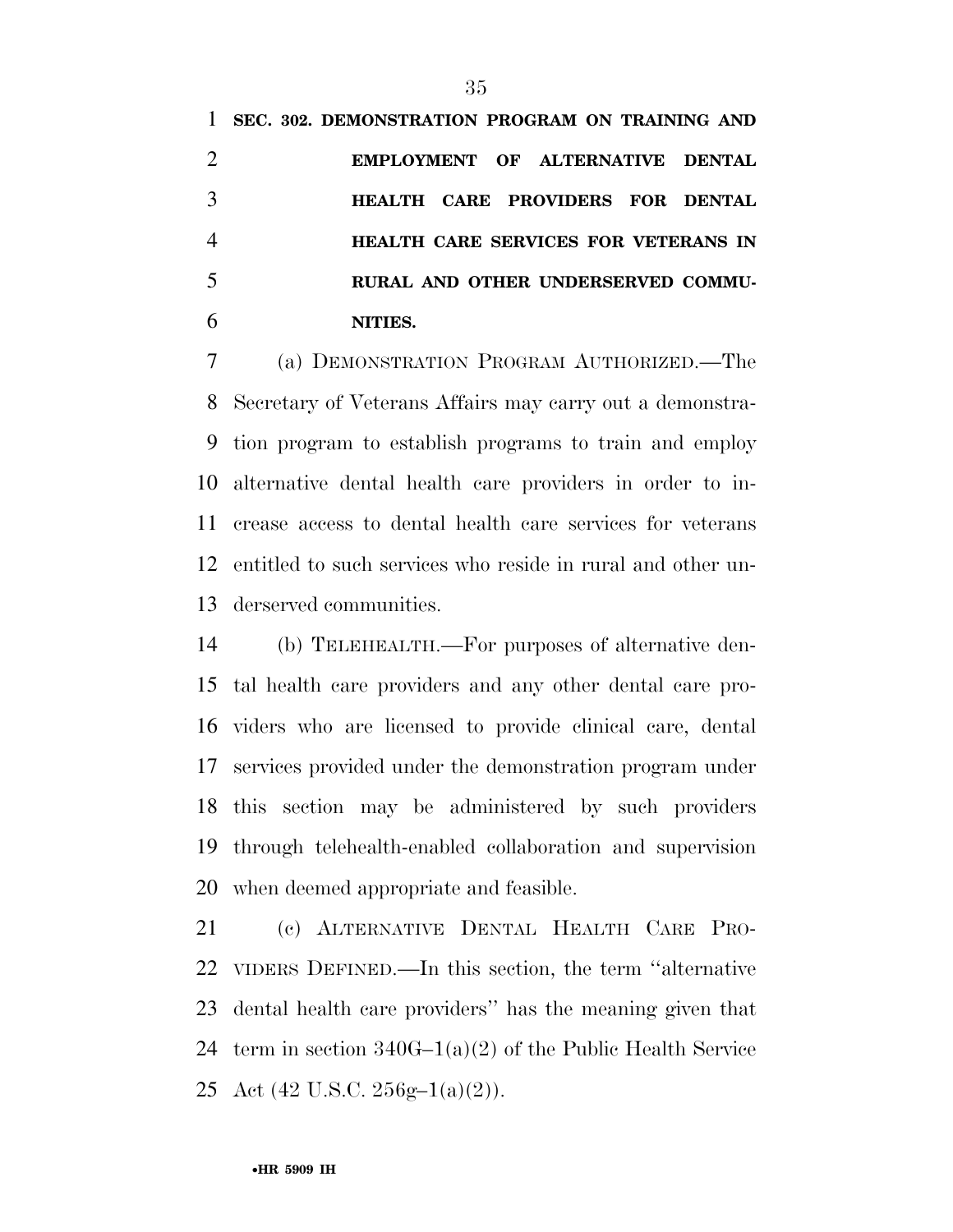(d) AUTHORIZATION OF APPROPRIATIONS.—There are authorized to be appropriated such sums as are nec- essary to carry out the demonstration program under this section.

# **Subtitle B—Department of Defense Matters**

 **SEC. 311. DEMONSTRATION PROGRAM ON TRAINING AND EMPLOYMENT OF ALTERNATIVE DENTAL HEALTH CARE PROVIDERS FOR DENTAL HEALTH CARE SERVICES FOR MEMBERS OF THE ARMED FORCES AND DEPENDENTS LACKING READY ACCESS TO SUCH SERVICES.** 

 (a) DEMONSTRATION PROGRAM AUTHORIZED.—The Secretary of Defense may carry out a demonstration pro- gram to establish programs to train and employ alter- native dental health care providers in order to increase ac- cess to dental health care services for members of the Armed Forces and their dependents who lack ready access to such services, including the following:

 (1) Members and dependents who reside in 21 rural areas or areas otherwise underserved by dental health care providers.

 (2) Members of the National Guard and Re- serves in active status who are potentially deployable.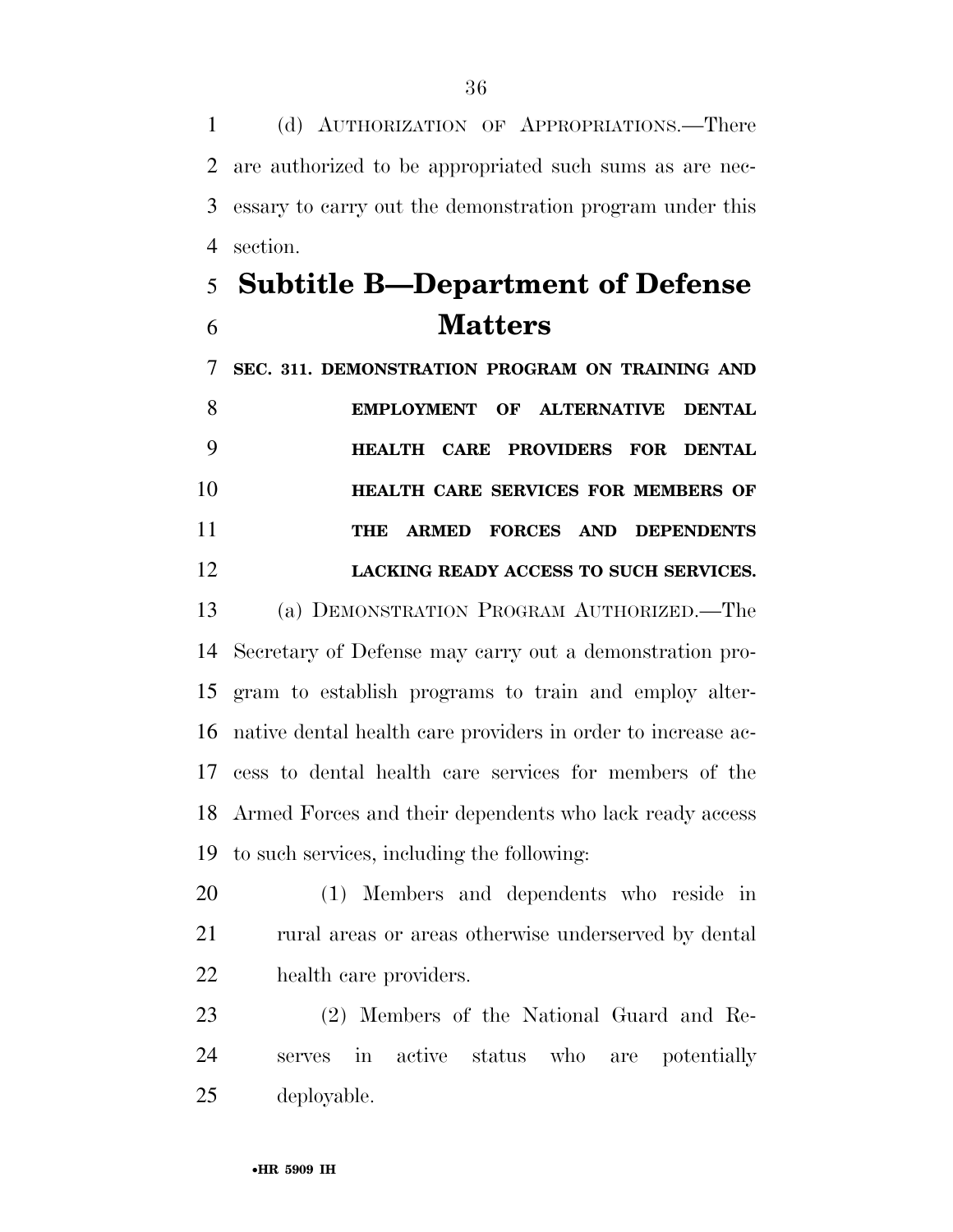(b) TELEHEALTH.—For purposes of alternative den- tal health care providers and any other dental care pro- viders who are licensed to provide clinical care, dental services provided under the demonstration program under this section may be administered by such providers through telehealth-enabled collaboration and supervision when deemed appropriate and feasible.

 (c) ALTERNATIVE DENTAL HEALTH CARE PRO- VIDERS DEFINED.—In this section, the term ''alternative dental health care providers'' has the meaning given that term in section 340G–1(a)(2) of the Public Health Service 12 Act  $(42 \text{ U.S.C. } 256 \text{g} - 1(a)(2))$ .

 (d) AUTHORIZATION OF APPROPRIATIONS.—There are authorized to be appropriated such sums as are nec- essary to carry out the demonstration program under this section.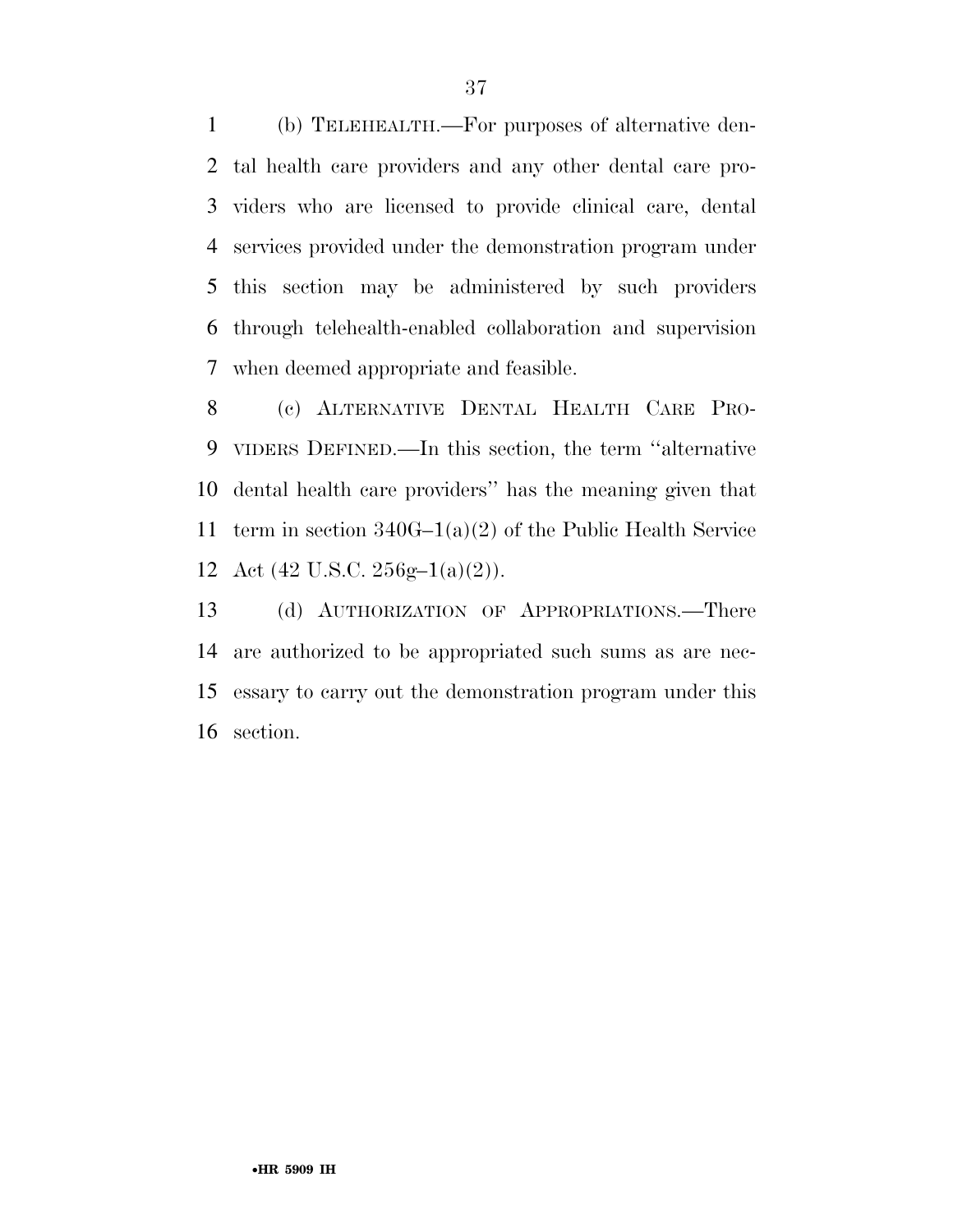# **TITLE IV—FEDERAL BUREAU OF PRISONS**

 **SEC. 401. DEMONSTRATION PROGRAM ON TRAINING AND EMPLOYMENT OF ALTERNATIVE DENTAL HEALTH CARE PROVIDERS FOR DENTAL HEALTH CARE SERVICES FOR PRISONERS WITHIN THE CUSTODY OF THE BUREAU OF PRISONS.** 

 (a) DEMONSTRATION PROGRAM AUTHORIZED.—The Attorney General, acting through the Director of the Bu- reau of Prisons, may carry out a demonstration program to establish programs to train and employ alternative den- tal health care providers in order to increase access to den- tal health services for prisoners within the custody of the Bureau of Prisons.

 (b) TELEHEALTH.—For purposes of alternative den- tal health care providers and any other dental care pro- viders who are licensed to provide clinical care, dental services provided under the demonstration program under this section may be administered by such providers through telehealth-enabled collaboration and supervision when deemed appropriate and feasible.

 (c) ALTERNATIVE DENTAL HEALTH CARE PRO- VIDERS DEFINED.—In this section, the term ''alternative dental health care providers'' has the meaning given that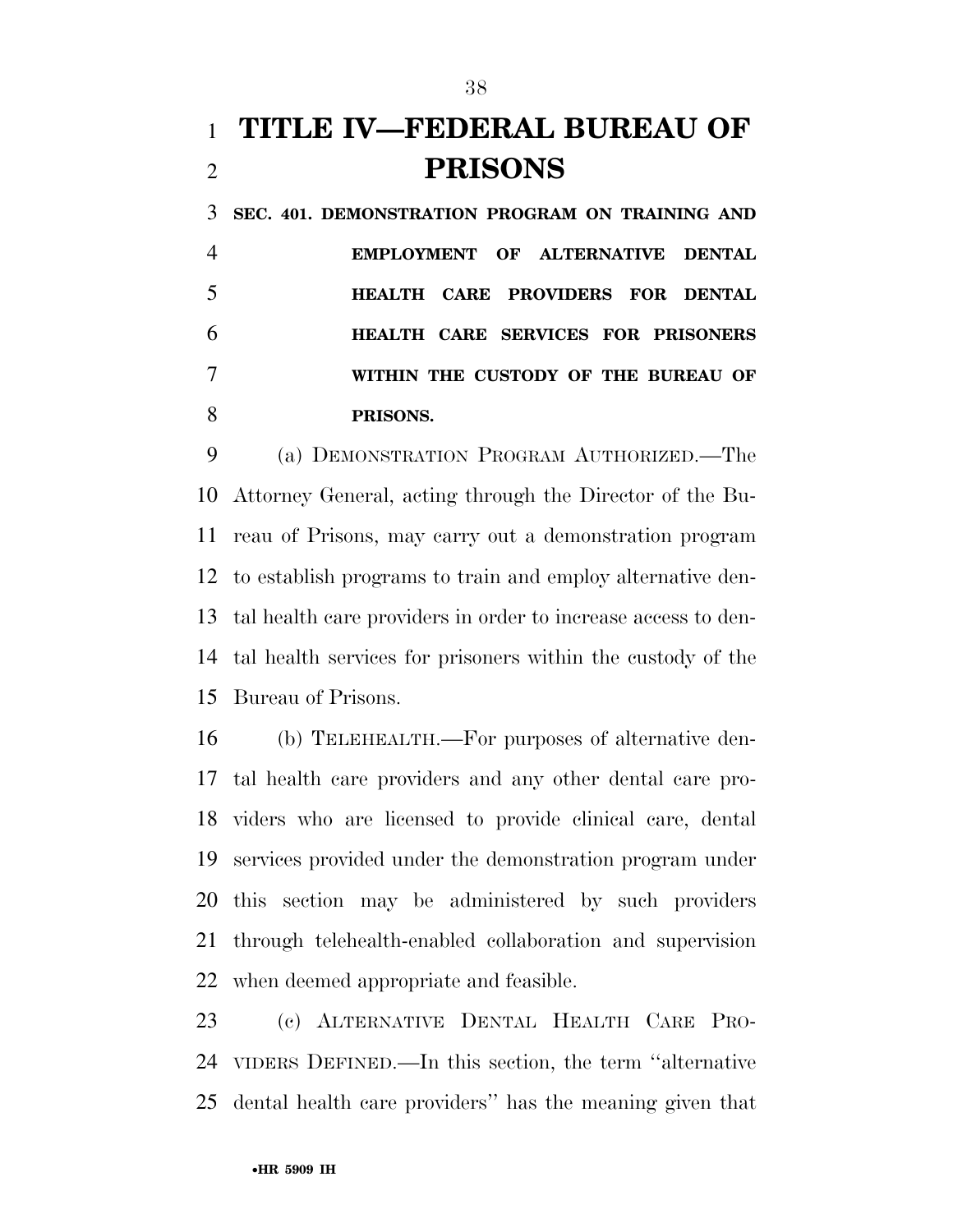term in section 340G–1(a)(2) of the Public Health Service 2 Act  $(42 \text{ U.S.C. } 256 \text{g} - 1(a)(2))$ .

 (d) AUTHORIZATION OF APPROPRIATIONS.—There are authorized to be appropriated such sums as are nec- essary to carry out the demonstration program under this section.

# **TITLE V—INDIAN HEALTH SERVICE**

 **SEC. 501. DEMONSTRATION PROGRAM ON TRAINING AND EMPLOYMENT OF ALTERNATIVE DENTAL HEALTH CARE PROVIDERS FOR DENTAL HEALTH CARE SERVICES UNDER THE INDIAN HEALTH SERVICE.** 

 (a) DEMONSTRATION PROGRAM AUTHORIZED.—The Secretary of Health and Human Services, acting through the Indian Health Service, may carry out a demonstration program to establish programs to train and employ alter- native dental health care providers in order to help elimi- nate oral health disparities and increase access to dental services through health programs operated by the Indian Health Service, Indian tribes, tribal organizations, and Urban Indian organizations (as those terms are defined in section 4 of the Indian Health Care Improvement Act (25 U.S.C. 1603)).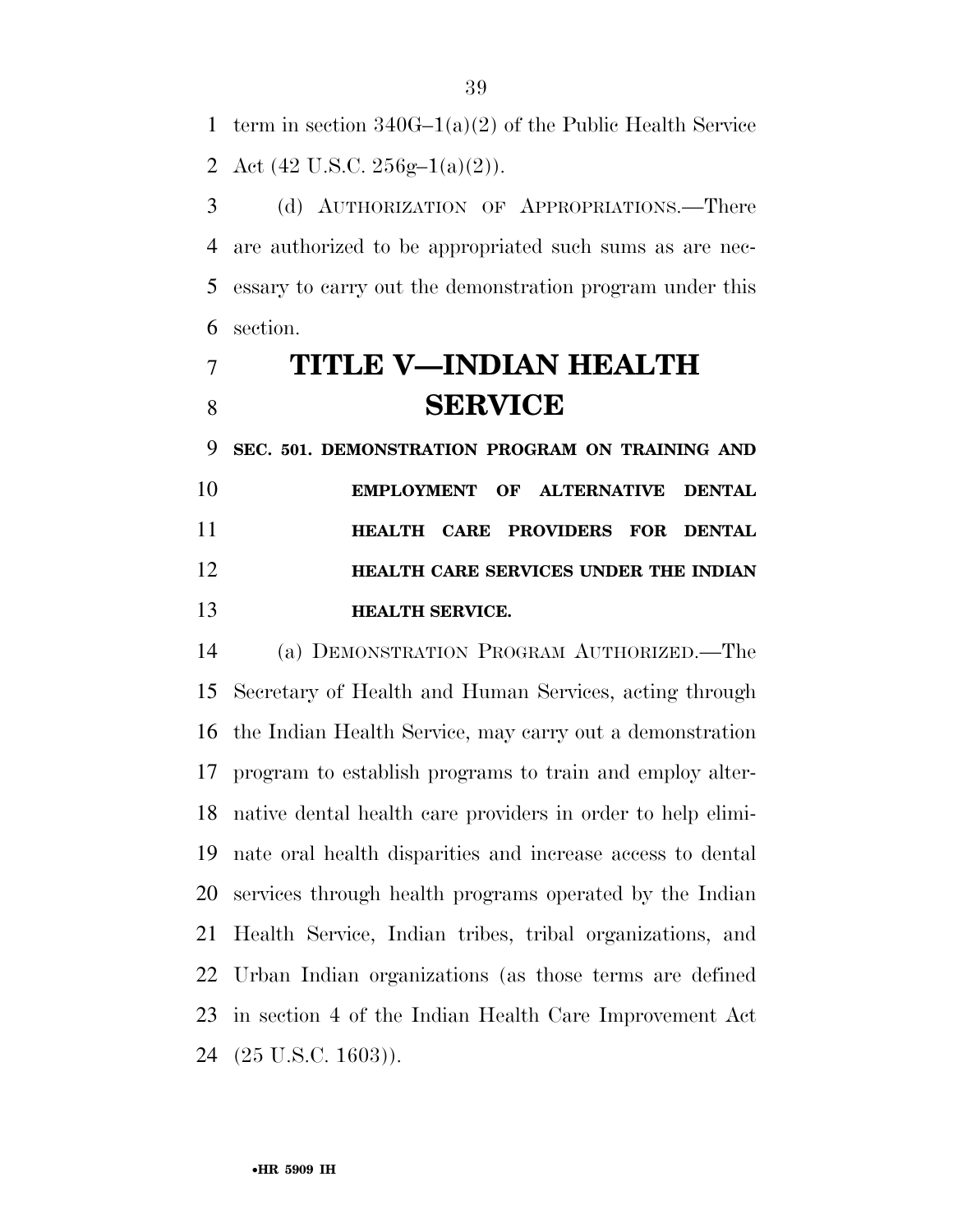(b) TELEHEALTH.—For purposes of alternative den- tal health care providers and any other dental care pro- viders who are licensed to provide clinical care, dental services provided under the demonstration program under this section may be administered by such providers through telehealth-enabled collaboration and supervision when deemed appropriate and feasible.

 (c) ALTERNATIVE DENTAL HEALTH CARE PRO- VIDERS DEFINED.—In this section, the term ''alternative dental health care providers'' has the meaning given that term in section 340G–1(a)(2) of the Public Health Service 12 Act  $(42 \text{ U.S.C. } 256 \text{g} - 1(a)(2))$ .

 (d) AUTHORIZATION OF APPROPRIATIONS.—There are authorized to be appropriated such sums as are nec- essary to carry out the demonstration program under this section.

# **TITLE VI—REPORTS TO CONGRESS**

**SEC. 601. EVALUATION OF EXPANSION OF COVERAGE FOR** 

# **DENTAL SERVICES.**

 (a) SECRETARY OF HEALTH AND HUMAN SERV- ICES.—Not later than October 1, 2016, the Secretary of Health and Human Services shall submit to Congress a report that provides a comprehensive cost-benefit analysis regarding the expansion of coverage for dental services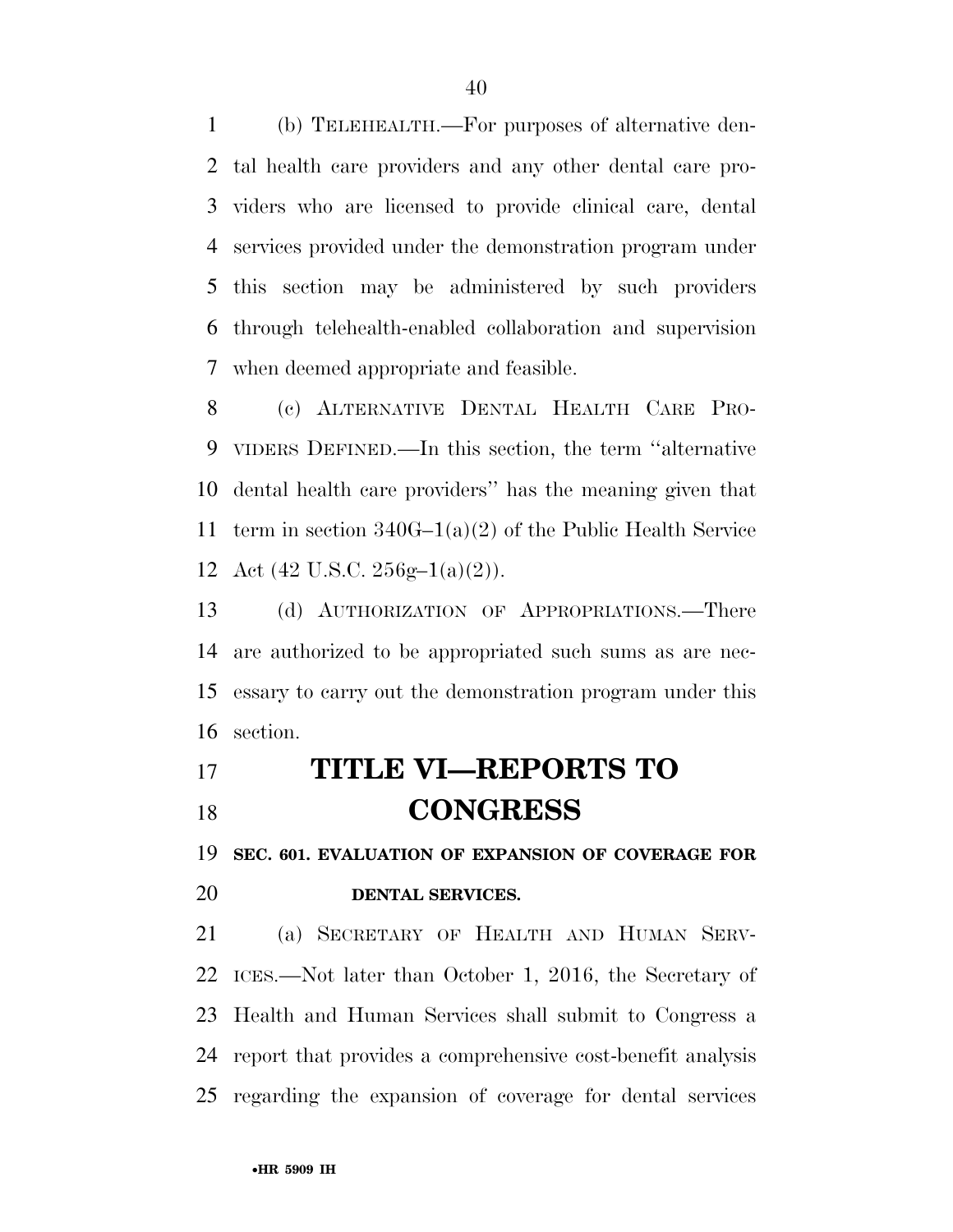pursuant to this Act, including whether the provision of such services resulted in a reduction in total health care costs for individuals under the Medicare and Medicaid programs.

(b) COMPTROLLER GENERAL.—

 (1) MEDICAID AND MEDICARE.—Not later than October 1, 2015, the Comptroller General of the United States shall submit to Congress a report that provides a comprehensive analysis and evaluation of the implementation and utilization of the expanded coverage for dental services pursuant to this Act for individuals enrolled in the Medicare and Medicaid programs.

 (2) DEMONSTRATION PROGRAMS.—Not later than October 1, 2016, the Comptroller General of the United States shall submit to Congress a report that provides a comprehensive analysis and evalua- tion of the demonstration programs described in sec-tions 302, 311, 401, and 501, including—

 (A) the extent to which the programs im- proved access to oral health care and increased utilization of oral health services; and

 (B) an examination of the training pro-vided under the programs to alternative dental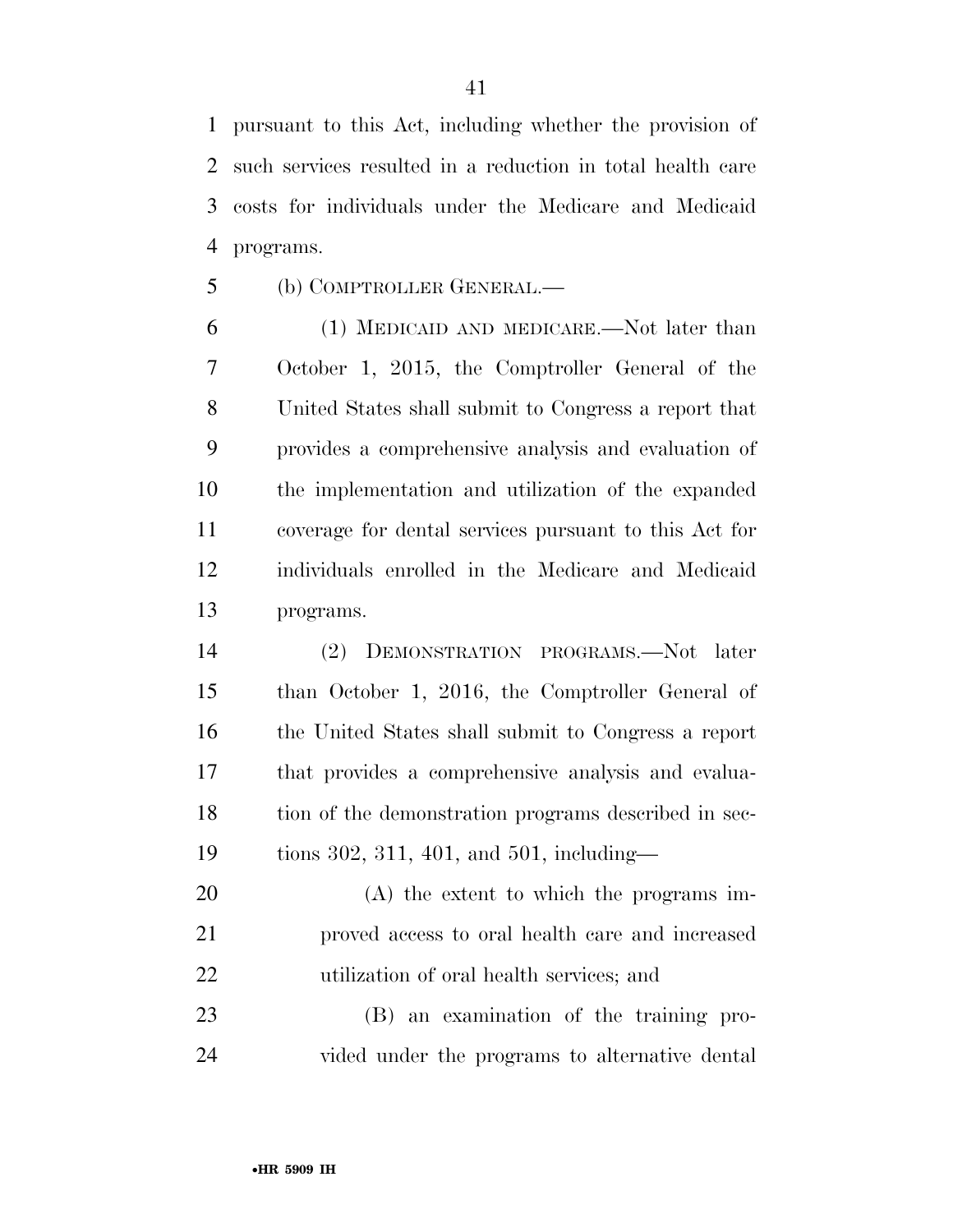health care providers and the quality of care provided by such providers.

**TITLE VII—FUNDING** 

## **SEC. 701. TRANSACTION TAX.**

 (a) IN GENERAL.—Chapter 36 of the Internal Rev- enue Code of 1986 is amended by inserting after sub-chapter B the following new subchapter:

# **''Subchapter C—Tax on Trading Transactions**

''Sec. 4475. Tax on trading transactions.

# **''SEC. 4475. TAX ON TRADING TRANSACTIONS.**

10 "(a) IMPOSITION OF TAX.—There is hereby imposed a tax on each covered transaction with respect to any secu-rity.

 ''(b) RATE OF TAX.—The tax imposed under sub- section (a) with respect to any covered transaction shall be 0.025 percent of the specified base amount with respect to such covered transaction.

17 "(c) SPECIFIED BASE AMOUNT.—For purposes of this section, the term 'specified base amount' means—

19  $\frac{1}{2}$  (1) except as provided in paragraph (2), the fair market value of the security (determined as of 21 the time of the covered transaction), and

22  $\langle \hat{u}(2) \rangle$  in the case of any payment described in subsection (h), the amount of such payment.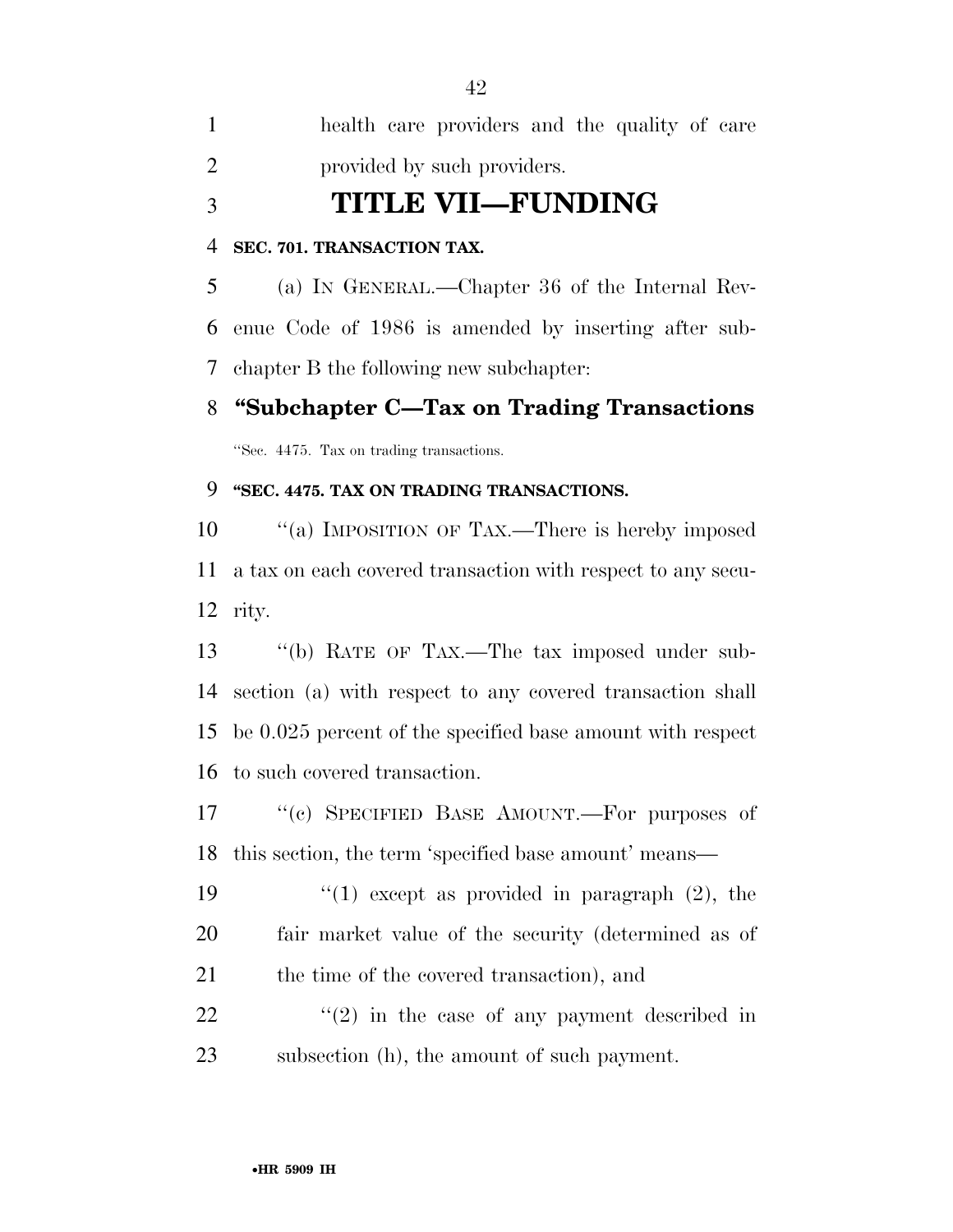| $\mathbf{1}$   | "(d) COVERED TRANSACTION.—For purposes of this             |
|----------------|------------------------------------------------------------|
| 2              | section, the term 'covered transaction' means—             |
| 3              | "(1) except as provided in paragraph $(2)$ , any           |
| $\overline{4}$ | purchase if—                                               |
| 5              | $\lq\lq$ such purchase occurs or is cleared on             |
| 6              | a facility located in the United States, or                |
| 7              | "(B) the purchaser or seller is a United                   |
| 8              | States person, and                                         |
| 9              | $\cdot\cdot(2)$ any transaction with respect to a security |
| 10             | described in subparagraph $(D)$ , $(E)$ , or $(F)$ of sub- |
| 11             | section (e) $(1)$ , if—                                    |
| 12             | $\lq\lq$ such security is traded or cleared on             |
| 13             | a facility located in the United States, or                |
| 14             | $\lq\lq (B)$ any party with rights under such se-          |
| 15             | curity is a United States person.                          |
| 16             | "(e) SECURITY AND OTHER DEFINITIONS.—For pur-              |
| 17             | poses of this section:                                     |
| 18             | $(1)$ IN GENERAL.—The term 'security'                      |
| 19             | means-                                                     |
| 20             | $\lq\lq$ any share of stock in a corporation,              |
| 21             | "(B) any partnership or beneficial owner-                  |
| 22             | ship interest in a partnership or trust,                   |
| 23             | $\lq\lq$ (C) any note, bond, debenture, or other           |
| 24             | evidence of indebtedness,                                  |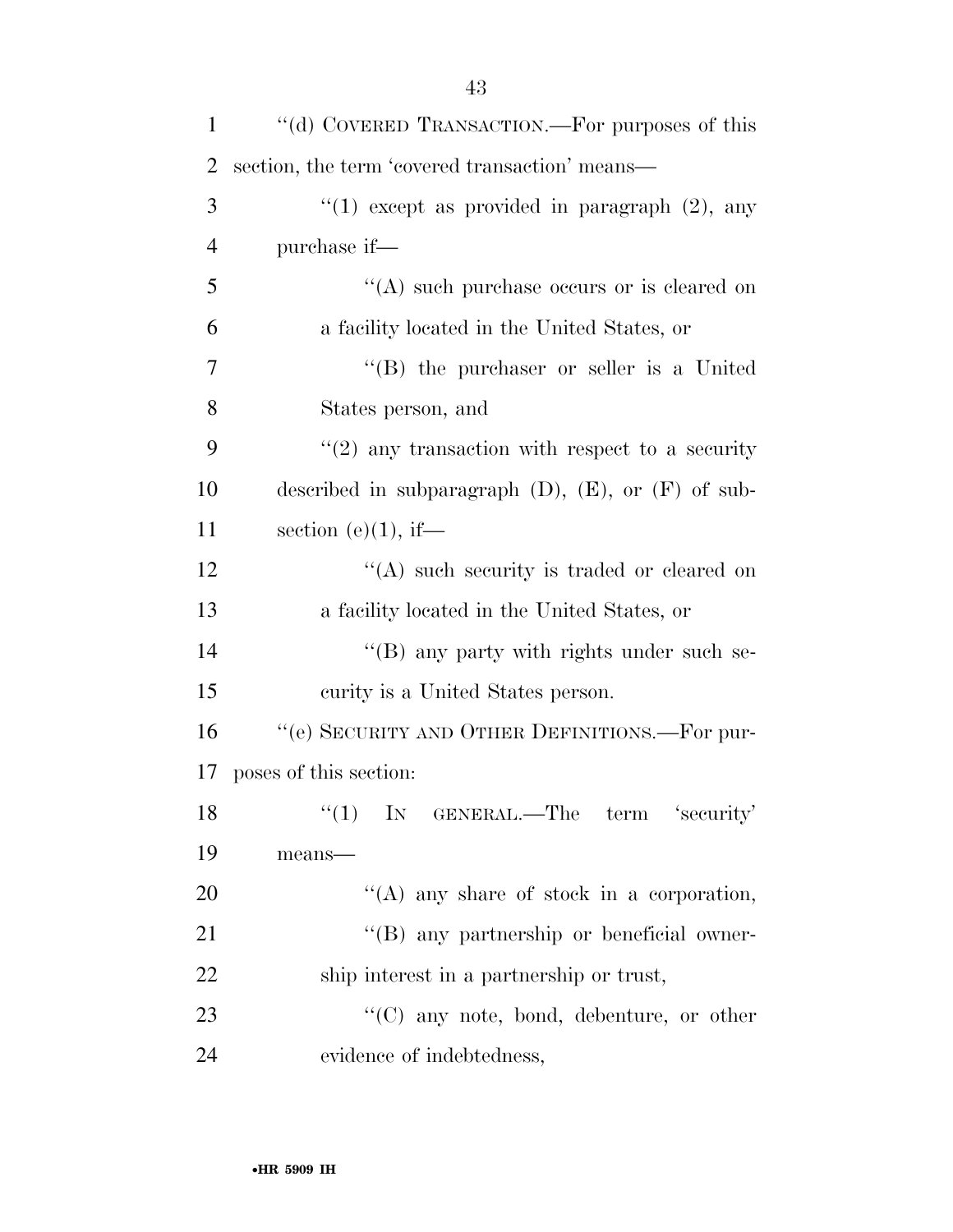| $\mathbf{1}$   | "(D) any evidence of an interest in, or a               |
|----------------|---------------------------------------------------------|
| $\overline{2}$ | derivative financial instrument with respect to,        |
| 3              | any security or securities described in subpara-        |
| $\overline{4}$ | graph $(A)$ , $(B)$ , or $(C)$ ,                        |
| 5              | $\lq\lq$ (E) any derivative financial instrument        |
| 6              | with respect to any currency or commodity, and          |
| 7              | $\lq\lq(F)$ any other derivative financial instru-      |
| 8              | ment any payment with respect to which is cal-          |
| 9              | culated by reference to any specified index.            |
| 10             | "(2) DERIVATIVE FINANCIAL INSTRUMENT.-                  |
| 11             | The term 'derivative financial instrument' includes     |
| 12             | any option, forward contract, futures contract, no-     |
| 13             | tional principal contract, or any similar financial in- |
| 14             | strument.                                               |
| 15             | "(3) SPECIFIED INDEX.—The term 'specified               |
| 16             | index' means any 1 or more of any combination of—       |
| 17             | $\lq\lq$ (A) a fixed rate, price, or amount, or         |
| 18             | $\lq\lq$ (B) a variable rate, price, or amount,         |
| 19             | which is based on any current objectively deter-        |
| 20             | minable information which is not within the control     |
| 21             | of any of the parties to the contract or instrument     |
| 22             | and is not unique to any of the parties' cir-           |
| 23             | cumstances.                                             |
| $\bigcap$      |                                                         |

24 "(4) TREATMENT OF EXCHANGES.—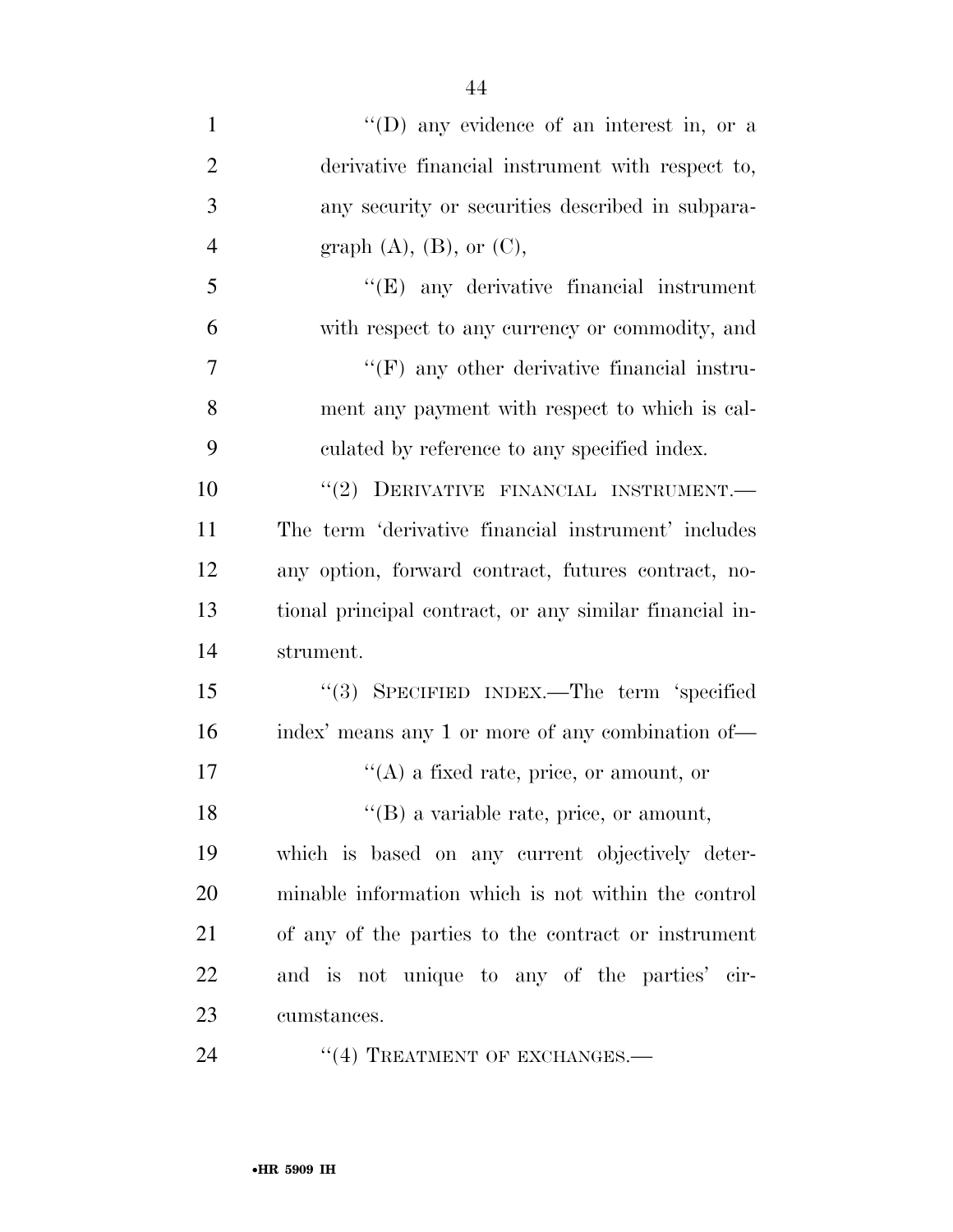| $\mathbf{1}$   | "(A) IN GENERAL.—An exchange shall be                     |
|----------------|-----------------------------------------------------------|
| $\overline{2}$ | treated as the sale of the property transferred           |
| 3              | and a purchase of the property received by each           |
| 4              | party to the exchange.                                    |
| 5              | "(B) CERTAIN DEEMED EXCHANGES.—In                         |
| 6              | the case of a distribution treated as an ex-              |
| 7              | change for stock under section 302 or 331, the            |
| 8              | corporation making such distribution shall be             |
| 9              | treated as having purchased such stock for pur-           |
| 10             | poses of this section.                                    |
| 11             | "(f) EXCEPTIONS.-                                         |
| 12             | "(1) EXCEPTION FOR INITIAL ISSUES.—No tax                 |
| 13             | shall be imposed under subsection (a) on any cov-         |
| 14             | ered transaction with respect to the initial issuance     |
| 15             | of any security described in subparagraph $(A)$ , $(B)$ , |
| 16             | or $(C)$ of subsection $(e)(1)$ .                         |
| 17             | "(2) EXCEPTION FOR CERTAIN TRADED SHORT-                  |
| 18             | TERM INDEBTEDNESS.—A note, bond, debenture, or            |
| 19             | other evidence of indebtedness which—                     |
| 20             | $\lq\lq$ is traded on a trading facility located          |
| 21             | in the United States, and                                 |
| 22             | "(B) has a fixed maturity of not more                     |
| 23             | than 100 days,                                            |
| 24             | shall not be treated as described in subsection           |
| 25             | (e)(1)(C).                                                |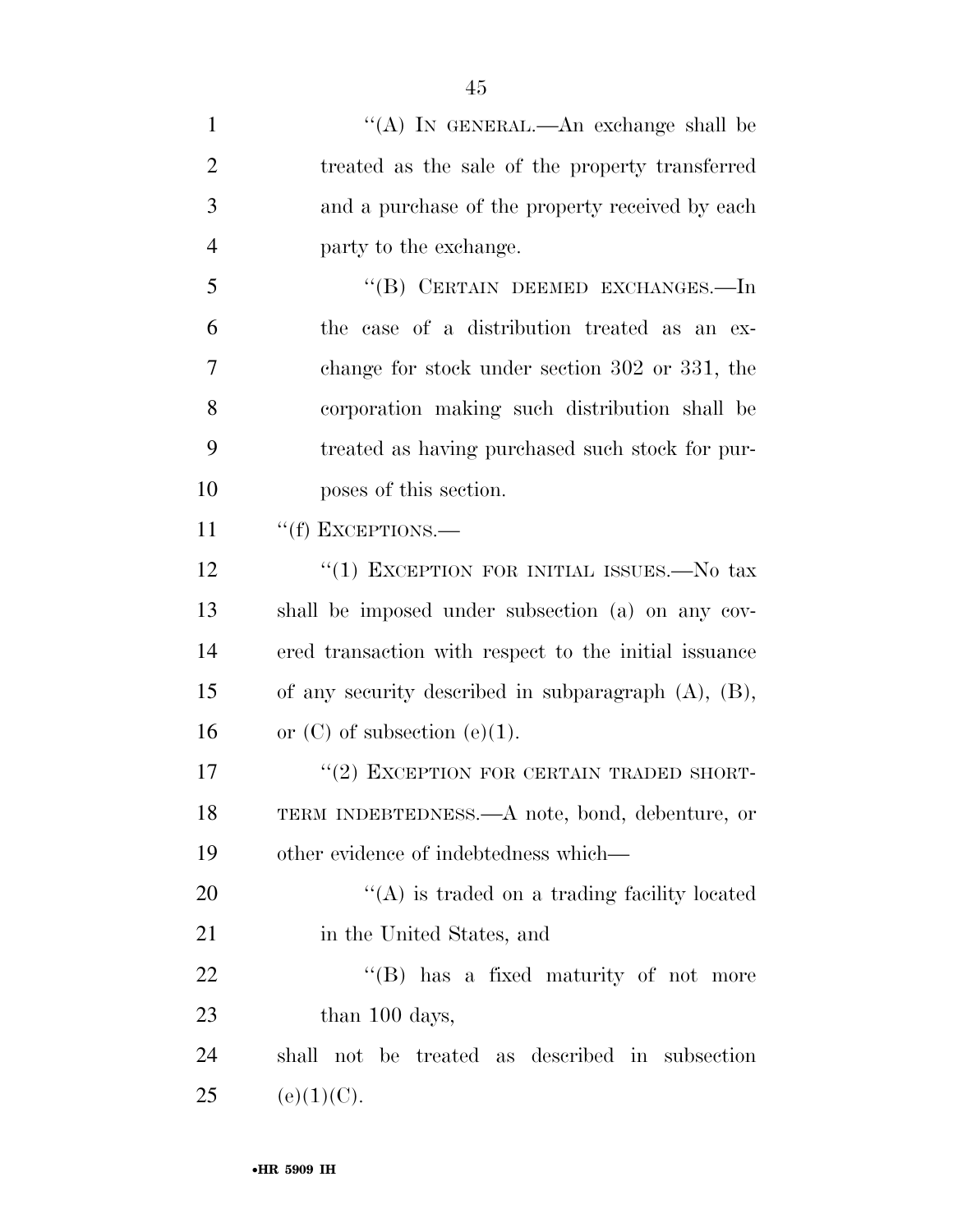| $\mathbf{1}$   | "(3) EXCEPTION FOR SECURITIES LENDING AR-                  |
|----------------|------------------------------------------------------------|
| $\overline{2}$ | RANGEMENTS.—No tax shall be imposed under sub-             |
| 3              | section (a) on any covered transaction with respect        |
| $\overline{4}$ | to which gain or loss is not recognized by reason of       |
| 5              | section 1058.                                              |
| 6              | "(g) BY WHOM PAID.—                                        |
| 7              | "(1) IN GENERAL.—The tax imposed by this                   |
| 8              | section shall be paid by—                                  |
| 9              | $\lq\lq$ in the case of a transaction which oc-            |
| 10             | curs or is cleared on a facility located in the            |
| 11             | United States, such facility, and                          |
| 12             | "(B) in the case of a purchase not de-                     |
| 13             | scribed in subparagraph (A) which is executed              |
| 14             | by a broker (as defined in section $6045(c)(1)$ )          |
| 15             | which is a United States person, such broker.              |
| 16             | (2)<br>SPECIAL RULES FOR DIRECT, ETC.,                     |
| 17             | TRANSACTIONS.—In the case of any transaction to            |
| 18             | which paragraph (1) does not apply, the tax imposed        |
| 19             | by this section shall be paid by—                          |
| 20             | $\lq\lq$ in the case of a transaction described            |
| 21             | in subsection $(d)(1)$ —                                   |
| 22             | $f'(i)$ the purchaser if the purchaser is                  |
| 23             | a United States person, and                                |
| 24             | $\lq$ <sup>"</sup> (ii) the seller if the purchaser is not |
| 25             | a United States person, and                                |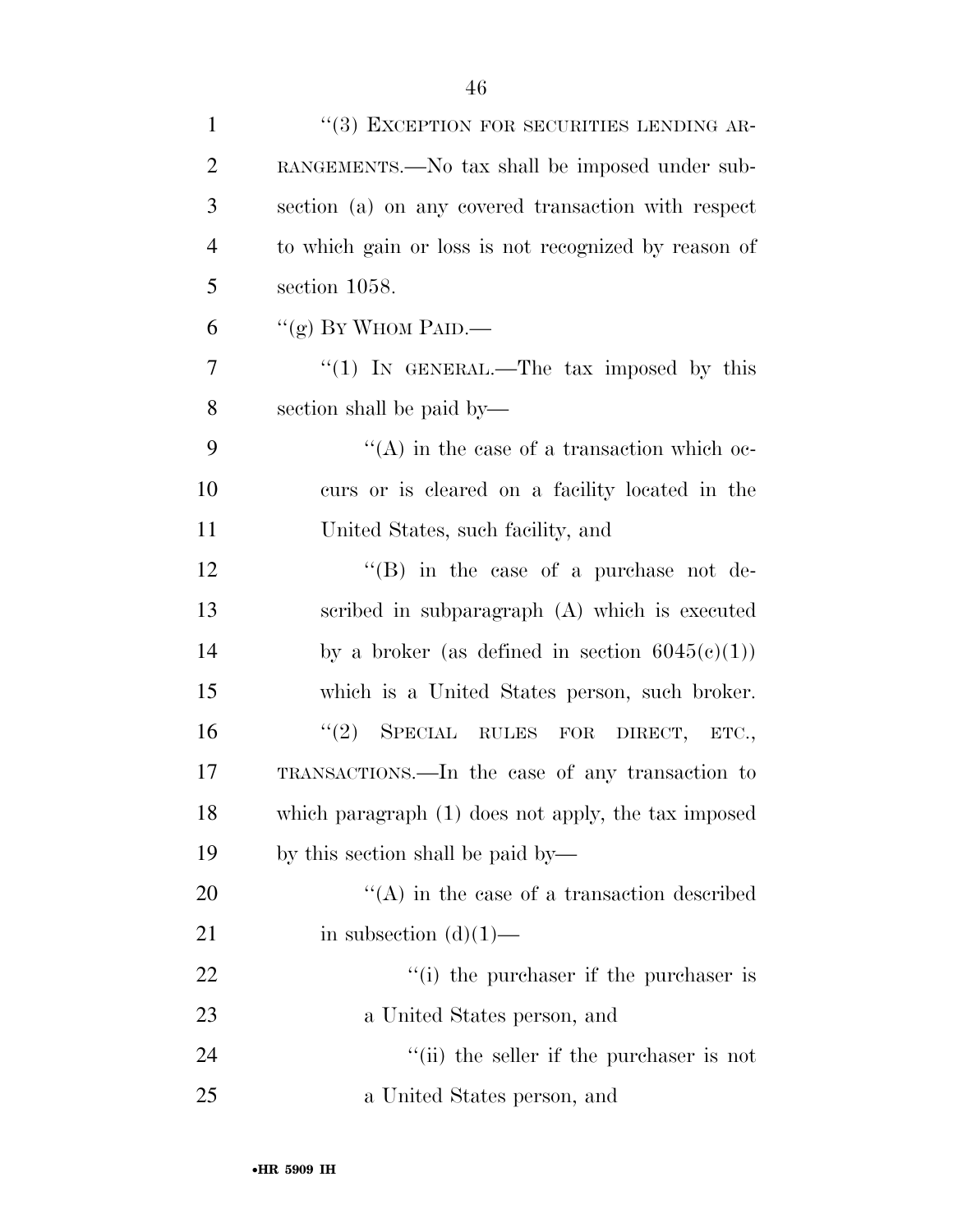| $\mathbf{1}$   | $\lq\lq$ (B) in the case of a transaction described            |
|----------------|----------------------------------------------------------------|
| $\overline{2}$ | in subsection $(d)(2)$ —                                       |
| 3              | "(i) the payor if the payor is a United                        |
| $\overline{4}$ | States person, and                                             |
| 5              | "(ii) the payee if the payor is not a                          |
| 6              | United States person.                                          |
| 7              | "(h) CERTAIN PAYMENTS TREATED AS SEPARATE                      |
| 8              | TRANSACTIONS.—Except as otherwise provided by the              |
| 9              | Secretary, any payment with respect to a security de-          |
| 10             | scribed in subparagraph $(D)$ , $(E)$ , or $(F)$ of subsection |
| 11             | $(e)(1)$ shall be treated as a separate transaction for pur-   |
| 12             | poses of this section, including—                              |
| 13             | $\lq(1)$ any net initial payment, net final or termi-          |
| 14             | nating payment, or net periodical payment with re-             |
| 15             | spect to a notional principal contract (or similar fi-         |
| 16             | nancial instrument),                                           |
| 17             | $\lq(2)$ any payment with respect to any forward               |
| 18             | contract (or similar financial instrument), and                |
| 19             | $(3)$ any premium paid with respect to any op-                 |
| 20             | tion (or similar financial instrument).                        |
| 21             | "(i) ADMINISTRATION.—The Secretary shall carry                 |
| 22             | out this section in consultation with the Securities and Ex-   |
| 23             | change Commission and the Commodity Futures Trading            |
| 24             | Commission.                                                    |